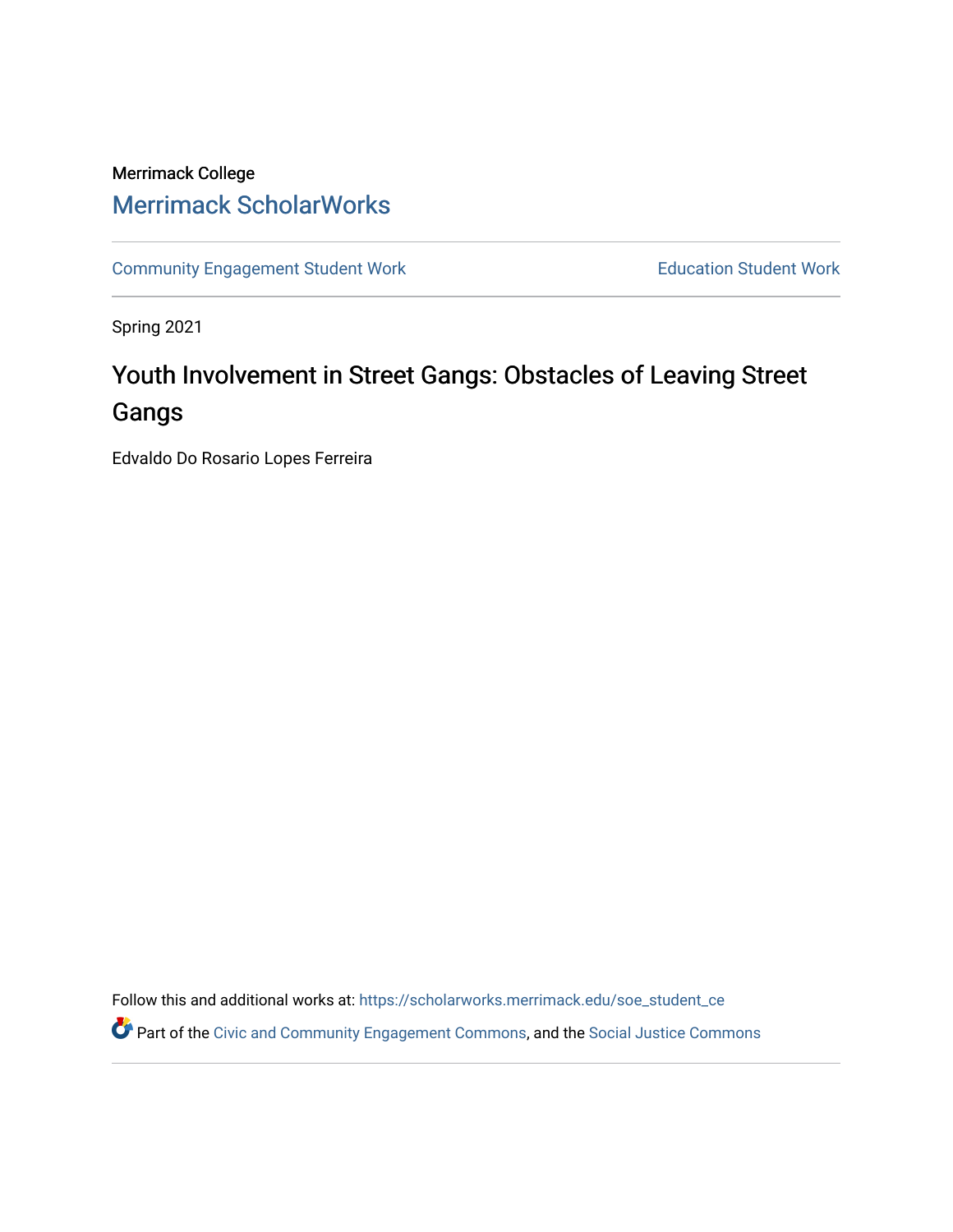### OBSTACLES OF LEAVING STREET GANGS

## **Youth Involvement in Street Gangs: Obstacles of Leaving Street Gangs**

Edvaldo Do Rosario Lopes Ferreira

Merrimack College

2021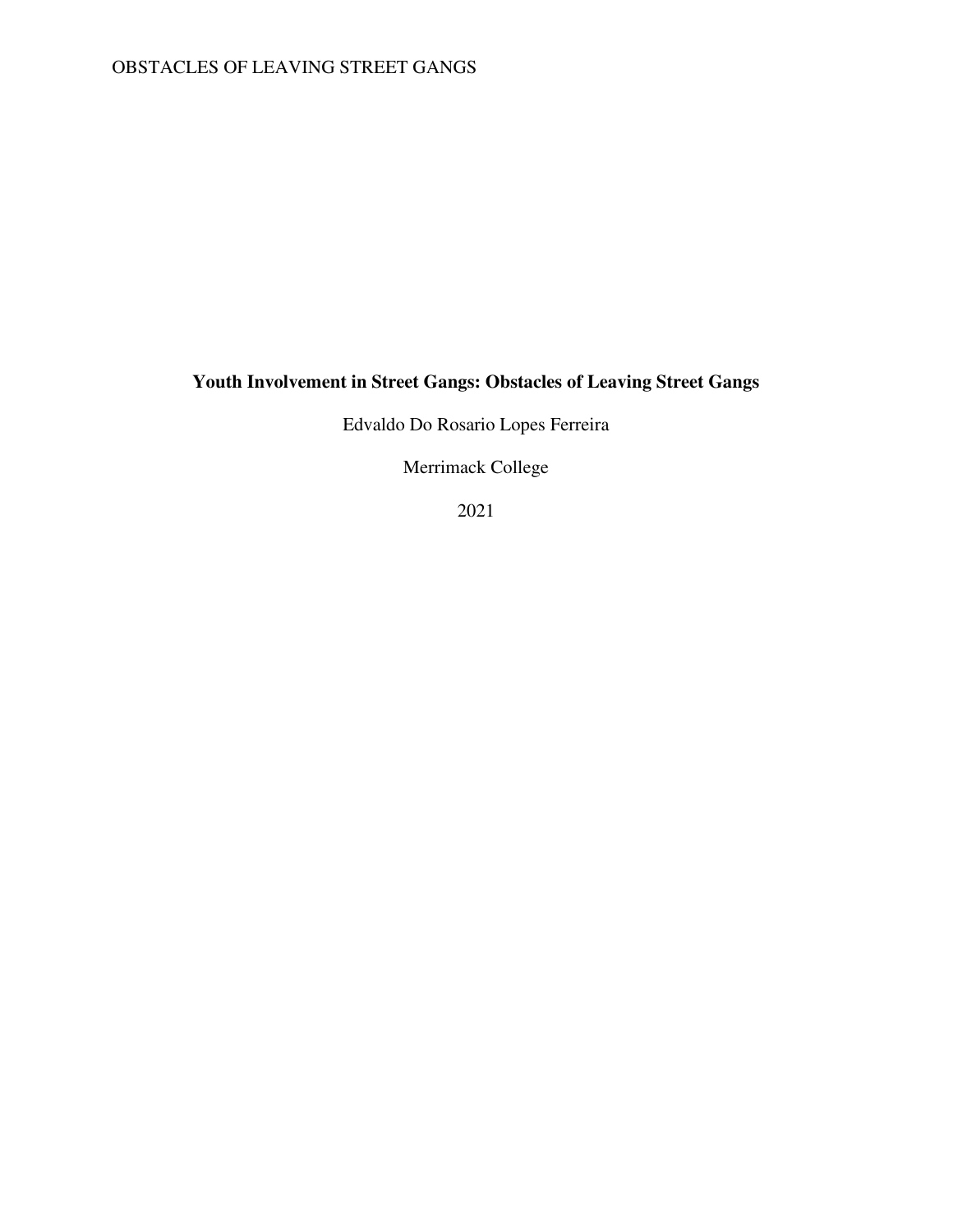### MERRIMACK COLLEGE

### CAPSTONE PAPER SIGNATURE PAGE

### CAPSTONE SUBMITTED IN PARTIAL FULFILLMENT OF THE REQUIREMENTS FOR THE DEGREE

### MASTER OF EDUCATION

IN

### COMMUNITY ENGAGEMENT

CAPSTONE TITLE: Youth Involvement in Street Gangs: Obstacles of Leaving Street Gangs

AUTHOR: Edvaldo Do Rosario Lopes Ferreira

THE CAPSTONE PAPER HAS BEEN ACCEPTED BY THE COMMUNITY ENGAGEMENT PROGRAM IN PARTIAL FULFILLMENT OF THE REQUIREMENTS FOR THE DEGREE OF MASTER OF EDUCATION IN COMMUNITY ENGAGEMENT.

DIRECTOR, COMMUNITY ENGAGEMENT

Audrey Falk, Ed.D.  $(11441) \uparrow \alpha$  ( $\alpha$ SIGNATURE DATE

INSTRUCTOR, CAPSTONE **COURSE** 

Melissa Nemon, Ph.D. Melussa Nemon May 5, 2021 SIGNATURE DATE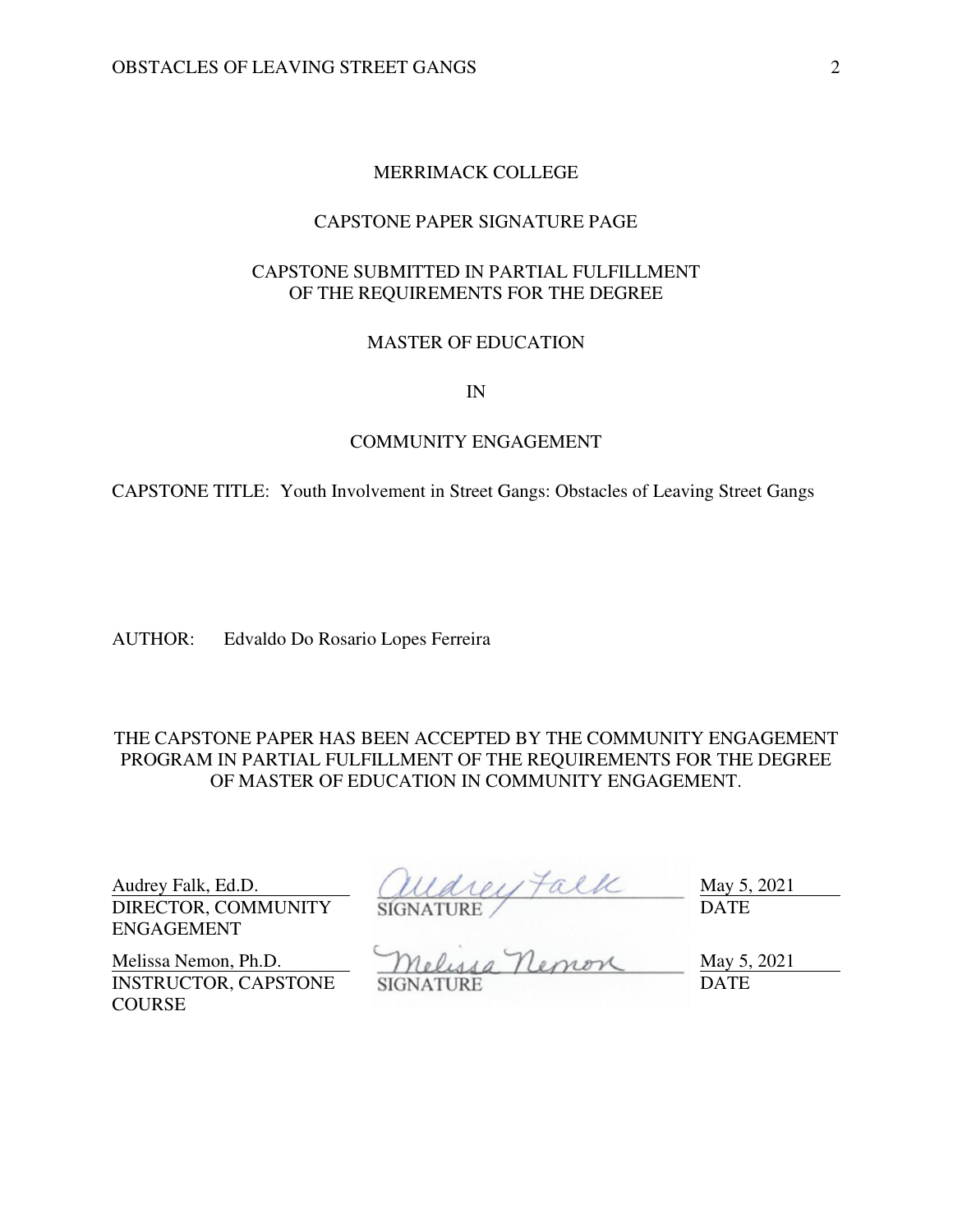### **Acknowledgements**

Foremost, I would like to express my heartfelt gratitude to my Capstone instructor, Dr. Melissa Nemon for the endless support of my capstone project, for her patience, motivation, enthusiasm, and immense knowledge. Her guidance helped me in shaping this project from a broad idea to an amazing workshop. I could not have imagined having a better instructor/advisor and mentor for my capstone project.

Besides my capstone course instructor, I would like to thank my other professors in their involvement for my capstone project: Dr. Audrey Falk, Dr. Jolan Rivera, Dr. John Giordano, and Professor Greggory Grenier for their encouragement, insightful comments, and ideas.

My sincere thanks also go to Paulo De Barros for giving me the opportunity to do my fellowship at the Cape Verdean Association of Boston where this idea first came to my mind, and I was able to establish the network to make this capstone project possible.

I thank my co-workers Dunia Medina and Elsie Dias and my friends for all their support, opinions and ideas. I would also like to thank the panelists Tony Galvao and Jose Rodrigues for agreeing to participate in this workshop and share their stories and experience. That was definitely a big part of the workshop.

Last but not the least, I would like to thank my family: my parents Jaime Ferreira and Julia Ferreira, and my brother Edson Ferreira for unconditionally supporting me spiritually throughout my life and being my biggest motivation.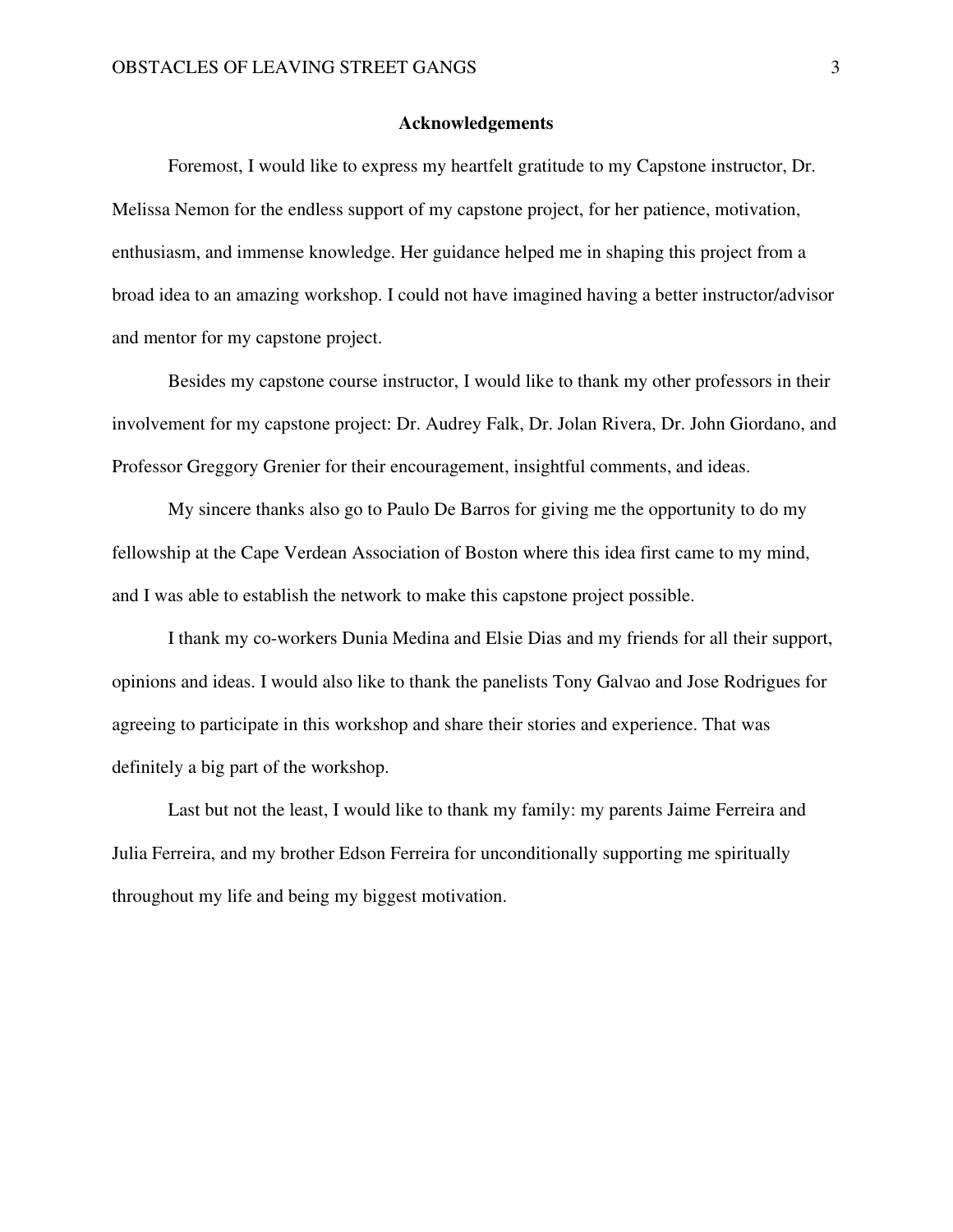### **Abstract**

Even though there seems to be a good number of youth programs that focus on youth street gang prevention, there is a shortage of programs that offer opportunities so youth can leave street gangs and promote a street gang-free lifestyle (Young & Gonzalez, 2013). The workshop, *Obstacles of Leaving Street Gangs*, intended to engage local community residents and organizations who do youth programming in a meaningful discussion about street gangs and the obstacles to leave and also share personal stories of people who have successfully left street gangs. This workshop also meant to share resources that help with these obstacles. It was found that even though every participant who responded to the post-workshop survey has some level of higher education (Bachelors, Masters, trade school training, and Associates), and some of them (42.9%) even work in organizations that deal with street gangs, they still have a lot to learn about street gangs and how they work. This workshop also highlighted the importance of storytelling for social justice workshops like this one because they seem to help humanize street gang members and help the participants empathize with them.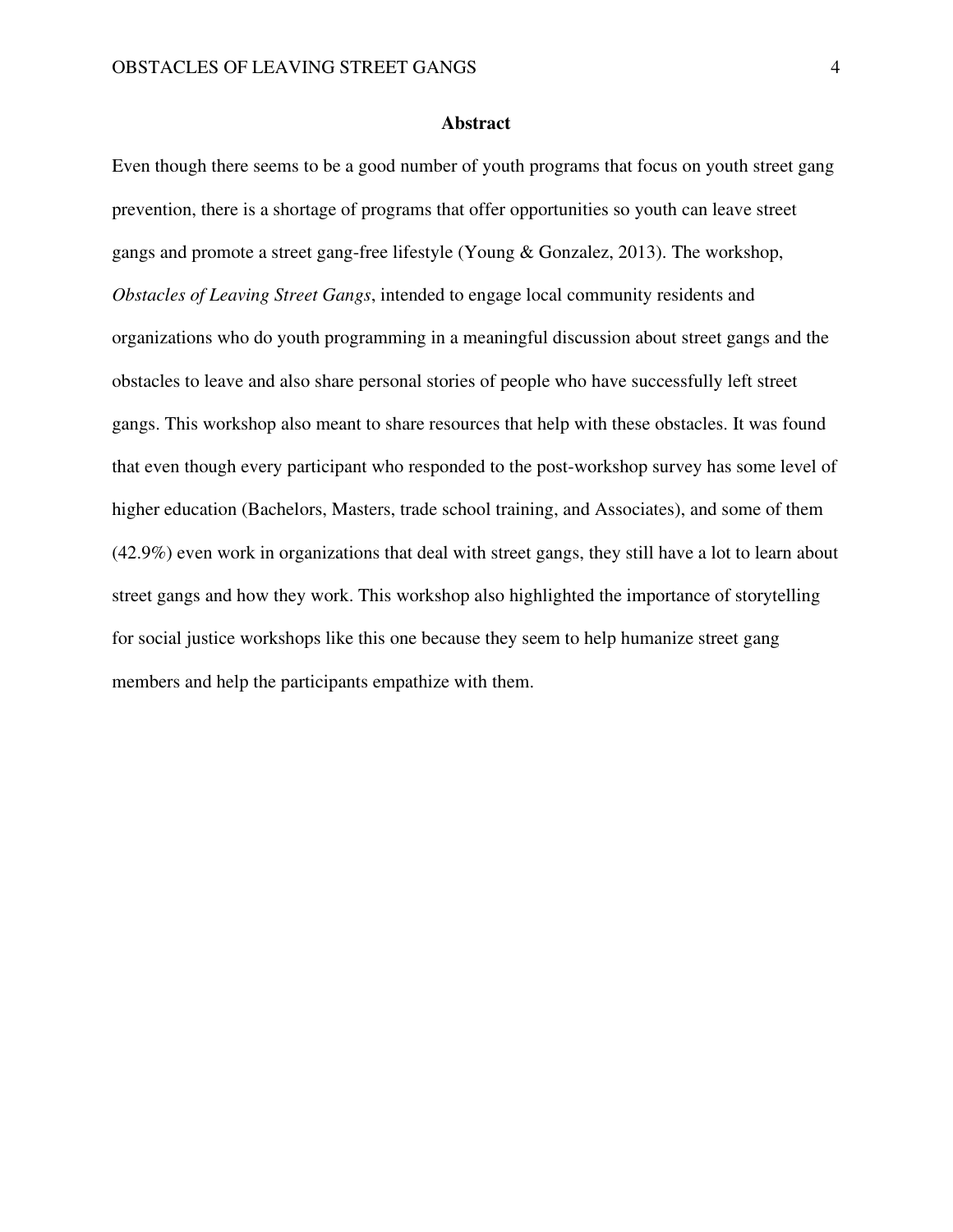### **Table of Contents**

| 24 |
|----|
|    |
|    |
|    |
|    |
|    |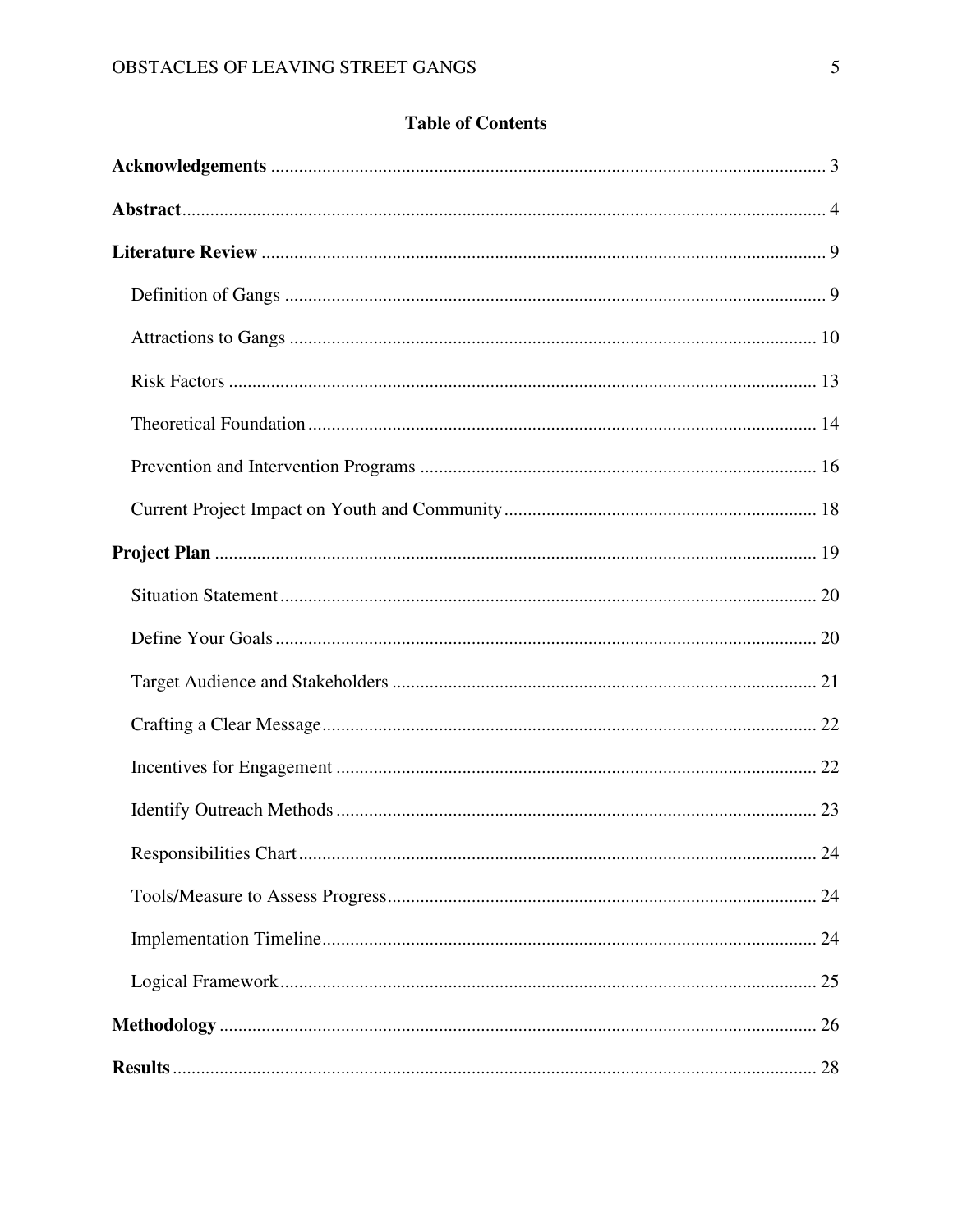### OBSTACLES OF LEAVING STREET GANGS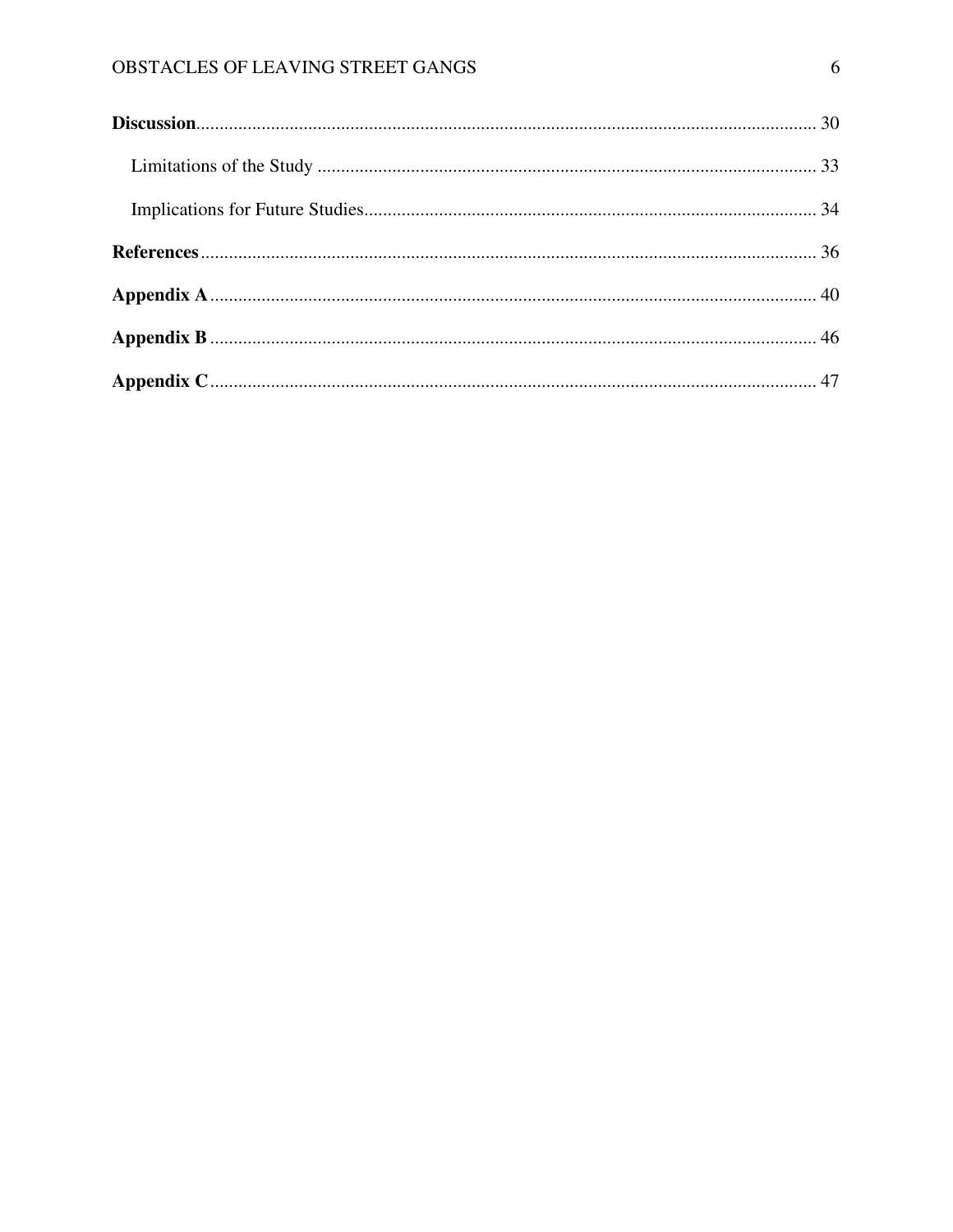### **Youth Involvement in Street Gangs: Obstacles of Leaving Street Gangs**

Gangs function as a socializing institution when other institutions fail. Gangs become a problem in the community when they engage in violent and criminal activities. Violence and criminal activities are what separates Street Gangs from a regular group of friends (U.S. Department of Justice Office of Justice Programs, 1998). The consequences of youth gang membership extend beyond the risk for crime and violence. Gang-involved youth are more likely to engage in substance abuse and high-risk sexual behavior and to experience a wide range of potentially long-term health and social consequences, including school dropout, teen parenthood, family problems and unstable employment (Ritter et al., 2019). Joining a gang is a complex process that involves both individual volition and social influences; therefore, it is difficult to imagine that a single prevention effort for preventing gang membership would be effective for all at-risk youth across the array of social contexts (Ritter et al., 2019).

 Without a clear understanding of why and how youth gangs form, preventing their formation is a complex and challenging task. Gangs emerge, grow, dissolve, and disappear for reasons that are scantily understood. This lack of understanding impedes efforts to prevent gang emergence, disrupt existing gangs, and divert youth from them. Youth join street gangs for various reasons. Gangs provide a certain degree of order, solidarity, excitement, and sometimes economic gain for their members. There is a big focus on sense of community as well. These youth tend to be outcasts who barely get opportunities to succeed and usually come from a broken home. There are always exceptions, however youth stay in gangs because they provide them with the sense of belonging, respect, and/or opportunities that they did not get (Howell, 2000). According to the 2019 gang assessment database in Boston, the police are tracking approximately 160 gangs in the Boston area, however only about 30 of these gangs are actively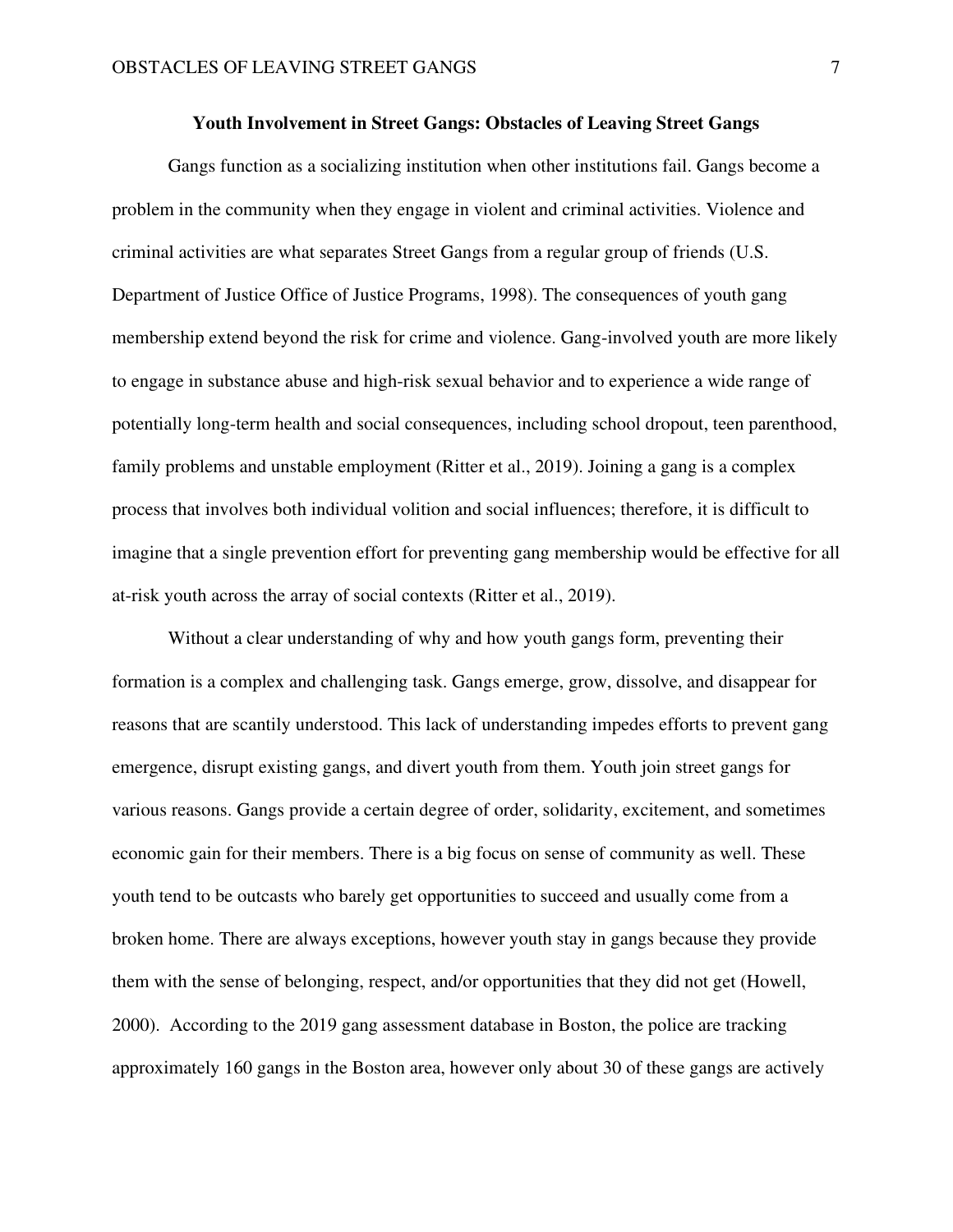tied to violence in the city. It is estimated that there are 5,300 individuals tied to these gangs in Boston, with 53% of them (2,800) listed as active members (Dooling, 2019). This shows the need for second chance opportunities. In other words, programs that help ex-gang members who are inactive and looking for opportunities to leave the gang lifestyle. The database also showed that the overwhelming majority of street gang members are people of color (Black and Hispanic). Out of active gang members, two-thirds (66.4%) are Black, non-Hispanic-Latino and almost one-quarter (23.8%) are Hispanic-Latino; and of the members in the Boston database, 99% were male. Minorities representing 90.6% of Boston Police's Gang Database (Dooling, 2019). Shining a light on who community programs that focus on youth gang prevention should pay more attention to.

 What we see in many communities, is that parents are not engaged in their children's lives because they are either too busy or do not know what to do. According to the Cape Verdean Association of Boston, many Cape Verdean parents in Boston lack the language, technological skills, and knowledge to be actively present in their children's life. Strong family structure is essential in a child learning the skills to be a successful person. Poor family structure and the lack of strong relationship building skills can definitely lead a child to seeking involvement in gangs. In many cases, youth who lack family bonds look for the "brotherhood" and association a gang can provide. Youth seek gang involvement in order to fill the void of their absent, healthy family life. Further, communities like Dorchester, which has been identified by police as one of the top five hot spots for youth violence in Boston, have historically been without a public voice that reflects the size and opinions of the population. Even if parents and residents want to do something, they often feel powerless to do so. As a result, the community has been victimized by violence and social inequities on an uninterrupted basis.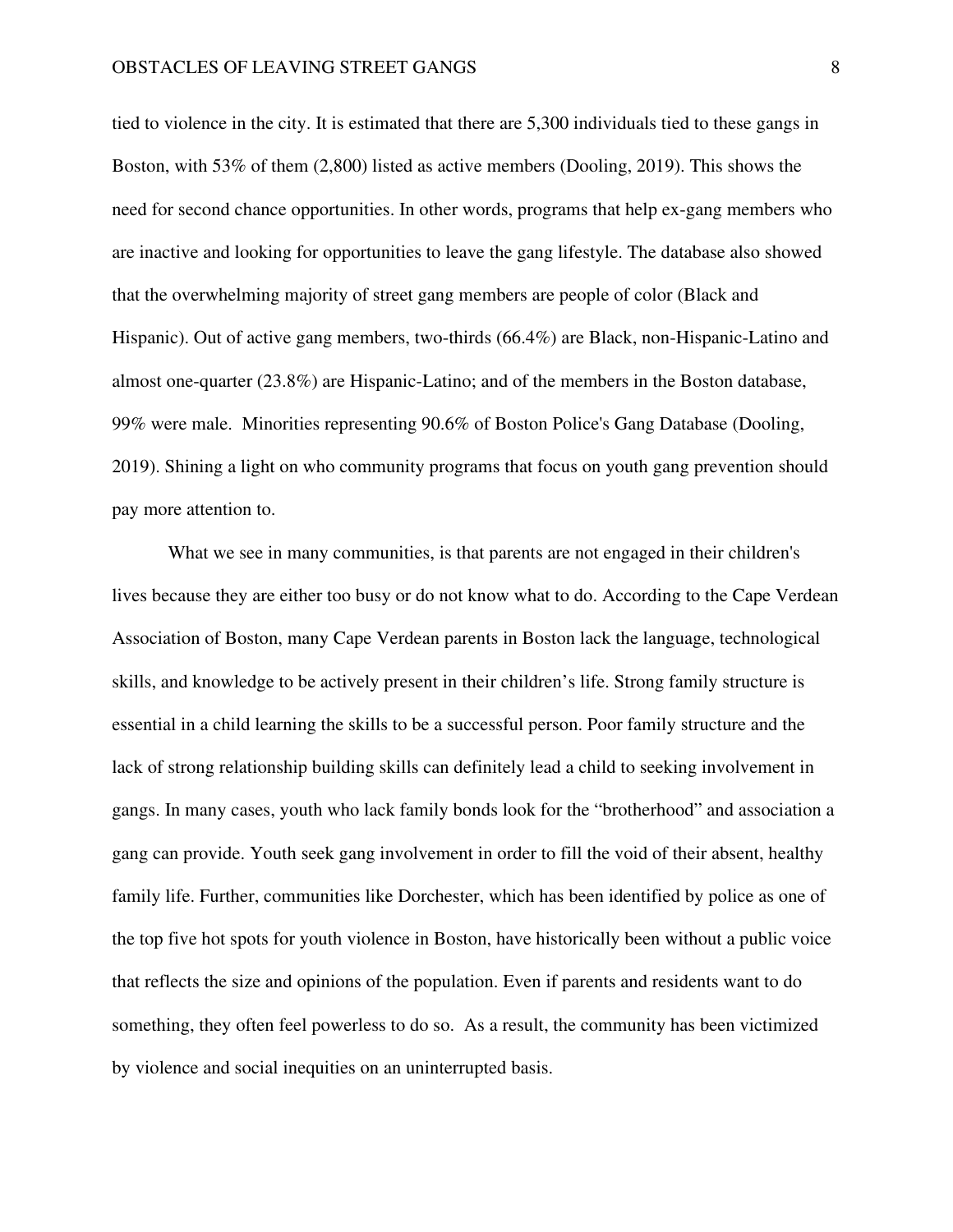The purpose of this project is to do a workshop in the Greater Boston community with policymakers, leaders of youth-serving organizations, concerned residents, and B-11 Police officers to engage in a discussion about the obstacles of leaving street gangs.

### **Literature Review**

 Start your literature review here. Again, always used double spacing and make sure you are addressing core concepts and at least one theory that applies to your research. You may use sub-headers for your literature review if it helps. When you do this, please use the following format: left-align, italics, bold.

### *Definition of Gangs*

The collection of what constitutes a gang can be somewhat broad. For instance, some jurisdictions reject the presence of gangs while others portray less-serious forms of adolescent law-violating groups as gangs (Miller, 1992). Naber and colleagues in their article, state that the type of definition used can impact estimations of gang prevalence in schools (Naber et al, 2006). There are multiple factors that can be included in defining gangs. These include age, gender, organizational structure, criminal activity, symbolic labeling, and community response. The definition of gang as stated by a variety of authors:

"A gang is an organized social system that is both quasiprivate and quasisecretive and whose size and goals have necessitated that social interaction be governed by a leadership structure that has defined roles; where the authority associated with these roles has been legitimized to the extent that social codes are operational to regulate the behavior of both leadership and rank and file; that plans and provides not only for the social and economic services of its members but also for its own maintenance as an organization; that pursues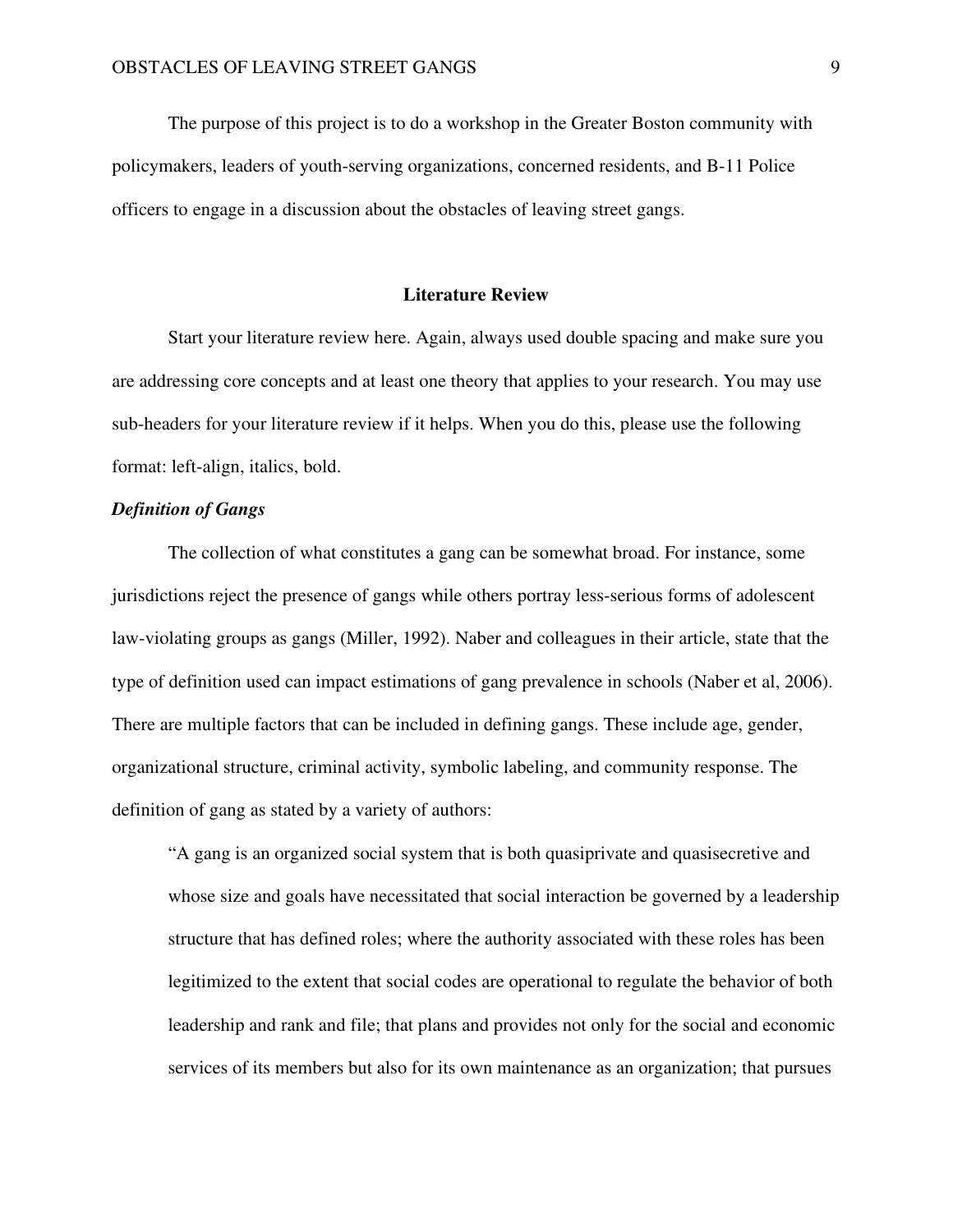such goals irrespective of whether the action is legal; and lacks a bureaucracy" (Jankowski, 1991).

"A gang has the following characteristics: a denotable group consisting primarily of males who are committed to delinquent (including criminal) behavior or values and call forth a consistent negative response from the community such that the community comes to see them as qualitatively different from other groups" (Klein, 1995).

"A gang is a group of individuals who have symbols of membership, permanence, and criminal involvement. A gang member is a person who acknowledges membership in the gang and is regarded as a gang member by other members" (Howell, 2010).

"A gang is a well-defined group of youths between 10 and 22 years old" (Huff, 1998).

Notwithstanding the lack of agreement, certain features frequently show in the definitions, such as formal organizational structure (not a syndicate); identifiable leadership; identified territory; recurrent interaction; and engaging in serious or violent behavior (Office of Juvenile Justice and Delinquency Prevention, 2014).

#### *Attractions to Gangs*

One of the factors that influence youth's decision to join a street gang is attraction. These include, in the order of descending importance, protection, fun, respect, financial opportunity, influence from a friend, and pop culture (Decker & Van Winkle, 1996; Howell, 2010). Street gangs are tempting to youth because they are often associated with social actions youth are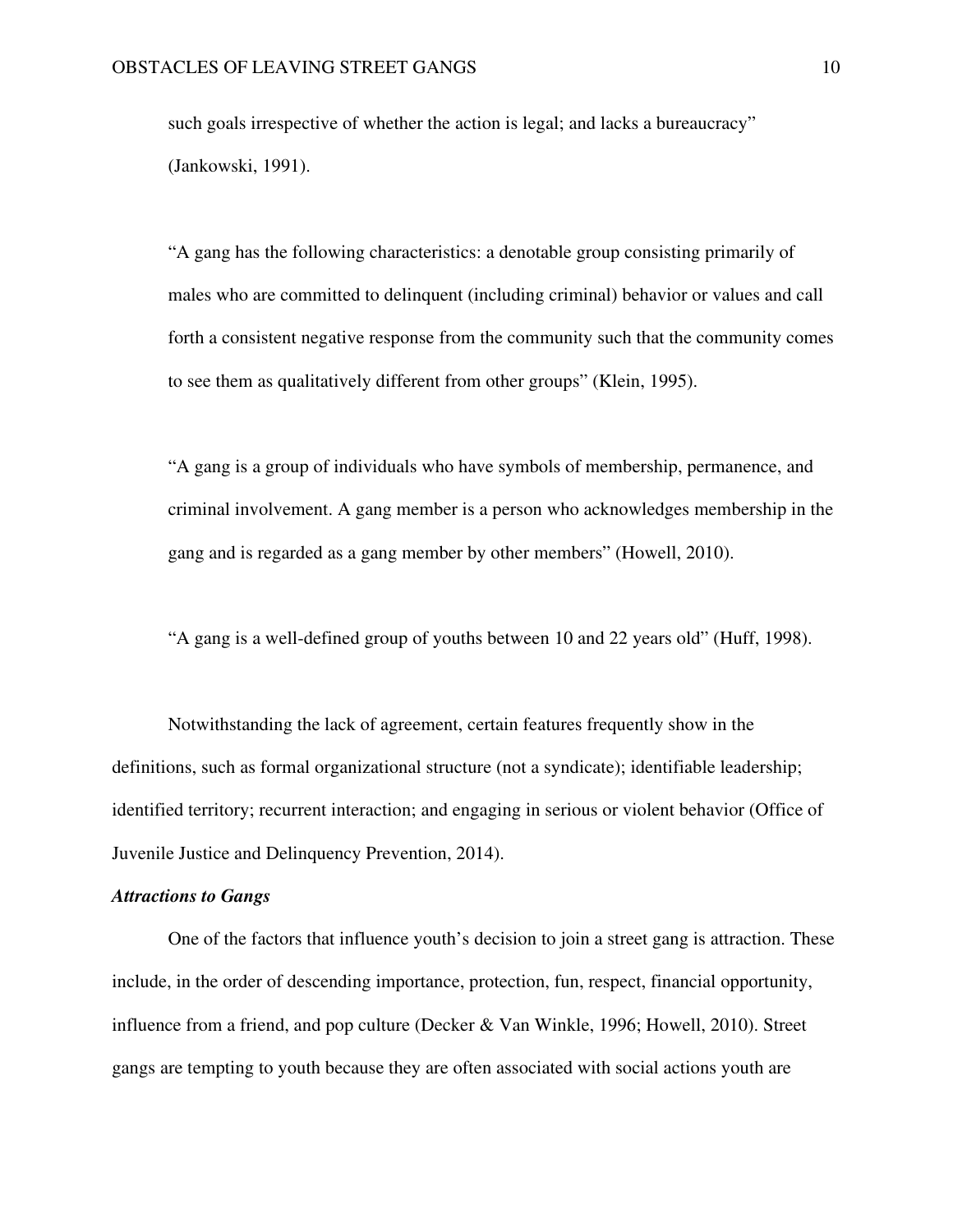attracted to like parties, hanging out, music, drugs, and prospects to socialize with the opposite sex. Street gangs attract youth because it meets a youth's social needs (Esbensen et al., 1999). Youth also join because of the safety they believe the gang provides, economic reasons, such as selling drugs or making money, for joining a gang and influence from family members who already are part of the gang (Decker & Van Winkle, 1996; Howell, 2010). Pop culture also portrays street gangs to appear very appealing. The "hip" lifestyle and sensational portrayals of street gangs and their members in movies and tv shows have a significant influence, particularly on more susceptible youth (Howell, 2010). The popularity of street gang culture in today's movies, music, and clothing marketing has served to interconnect gang culture with the general youth subculture (Howell, 2010).

Street gang membership comprises of a gradual adoption of subcultural norms. The code of the street or the beliefs of the gang are implanted in youth from a very young age and is a process that happens over time impacting their beliefs and influencing their behaviors (Mitchell et al., 2016). Gangs' code and culture are strongly linked to forming alliances, following to belief systems, and engaging in risky behaviors like collective illegal and violent behaviors (Mitchell et al., 2016). Even though collective violence and illegal activities are usual gang activities, the relationships and support the gang provides is vital to its members (Mitchell et al., 2016).

The previous sentence serves as a transition to how gangs have the hallmarks of a community. For example, Diego Vigil suggests in his article, that gang membership in some cases may be a consequence of the struggles immigrant youth may experience in dealing with life in a new culture, joined with incompetent parenting and schooling. The language, cultural, and economic barriers they face leave them with few options or resources to better their lives. When confronted with hardship, they pursue a place where they are not marginalized. That place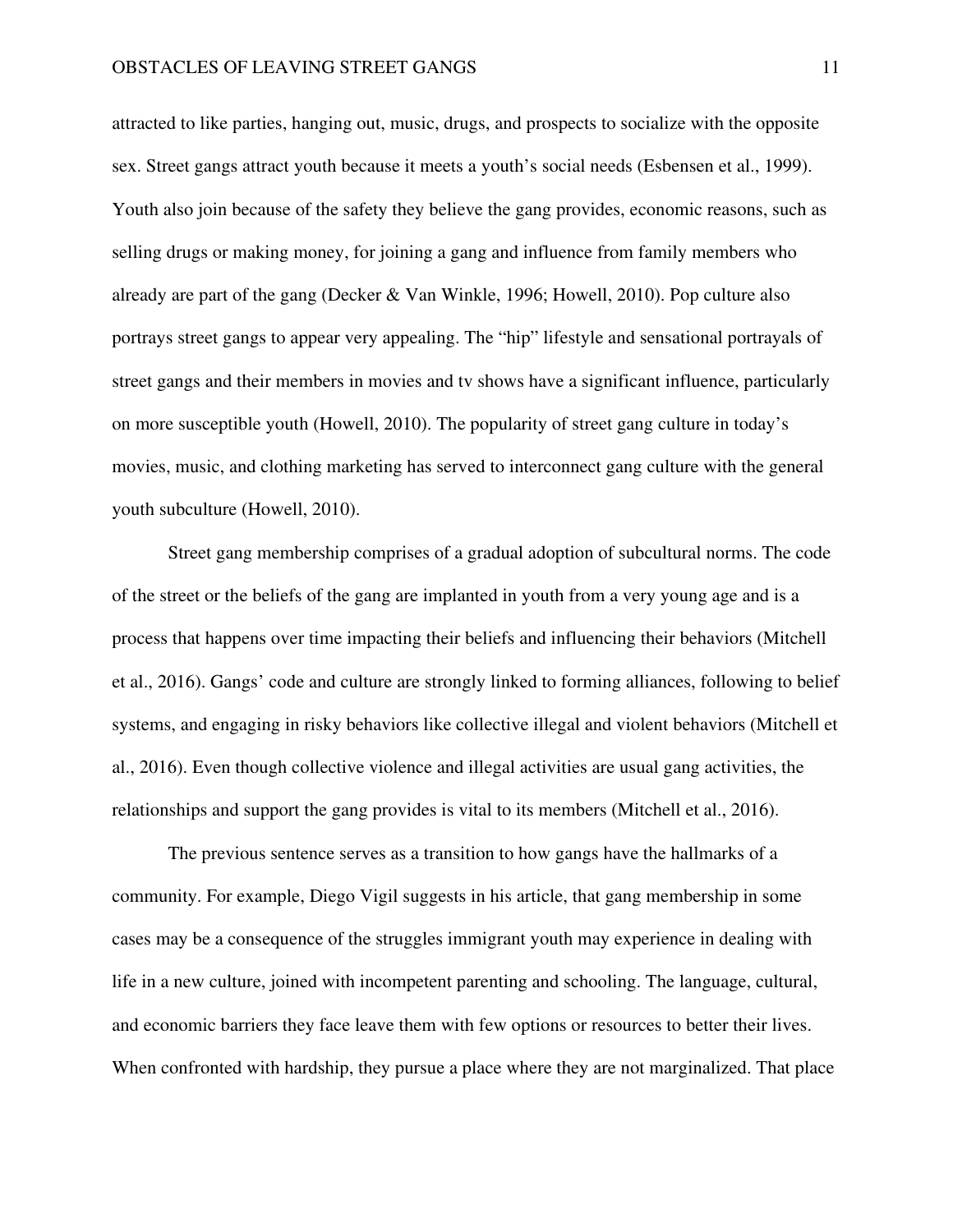is usually in street gangs. Street gang life satisfies these youth's need for family and community by filling the void that inadequate family care and schooling leave (Vigil, 2002; Howell, 2010). Sense of community is the degree to which members of the community feel membership or sense of belonging in their community. Sense of community is characterized by attachment and interdependence to fellow community members (McMillan & Chavis, 1986). Characteristics offered by gangs are the same as important characteristics of community. Gangs offer youth membership, influence, integration and fulfilment of needs (as discussed above) and shared emotional connection. Gang affiliation provides youth with all these characteristics they have been searching, satisfying their needs, plus, allows then to be a part of a smaller and more homy community instead of a society that marginalizes them (McMillan & Chavis, 1986). McMillan and Chavis portrayed this perfectly in their article showing how the gangs satisfies each category of sense of community. The state that "youth gang is a community generally considered to be composed of alienated individuals" (McMillan & Chavis, 1986). They continue that its formation and maintenance depend on the members' shared experience of estrangement from traditional social systems and on the security (emotional and physical) that membership provides (McMillan & Chavis, 1986). Gangs form territorial and symbolic boundaries. The way the gang dresses, their symbols, and initiation rituals are foundations for the integration and bonding of members as they differentiate gangs from others. Gangs also put a lot of pressure on members to conform, and gang's rank and triumphs increase the members' bonding even more (McMillan & Chavis, 1986). The culture to which youth conform depend immensely on the needs and shared values met by the gang. McMillan and Chavis also point out that youth gangs offer members influence over the environment that is not obtainable to them as individuals, and this resembles college fraternities (McMillan & Chavis, 1986).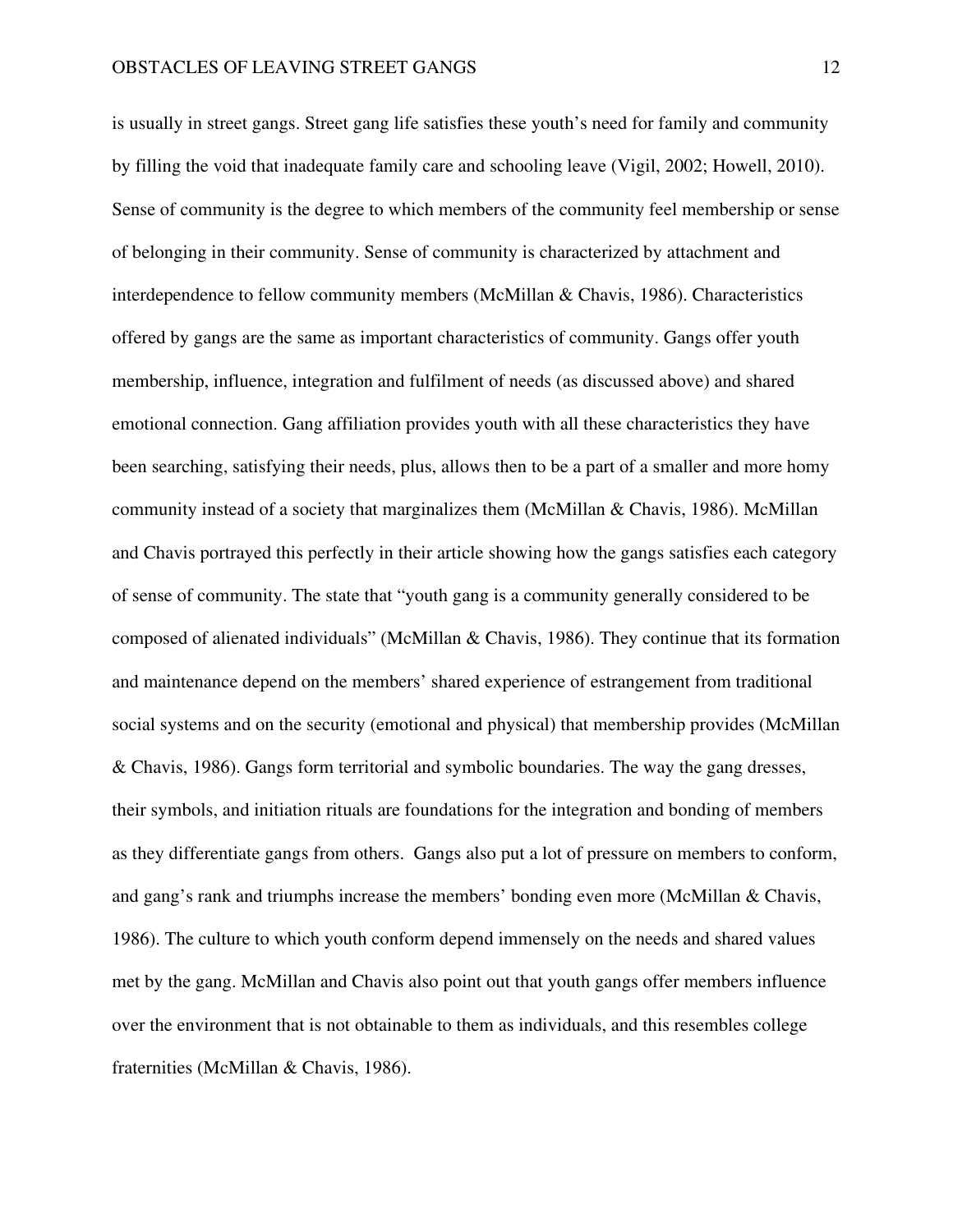Development of youth also plays a part. Studies show that "belonging to a peer group plays an identification role and becomes a need for young people" (Leibovich et al., 2018). A big part of human behavior has to do with the impressions and assessments that others have of us. Relationships with peers have a significant impact on the emotional well-being of adolescents, and the extent of the relationships is not limited to their families or school context (Leibovich et al., 2018). This "need to belong" can attract youth toward gangs if they fail to find other peer groups to satisfy this belonging need.

#### *Risk Factors*

 Another factor that influences youth's decision to join a street gang is risk factors. Studies have categorized risk factors into five categories. These are individual, peer, family, school, and community (O'Brien, et al, 2013). Individual risk factors include negative life events, low self-esteem, delinquent beliefs, attitudes towards the future internalizing behaviors (anxiety, withdrawal), nondelinquent problem behaviors (externalizing behaviors), violence involvement, general delinquency involvement, and limited involvement in conventional activities (O'Brien, et al, 2013). These individual factors can be addressed at home with the family, at school, and in youth programs. Peer risk factors include characteristics of peer networks, affective dimension of networks, association with delinquent peers, commitment to delinquent peers, and association with aggressive peers (O'Brien, et al, 2013). Family risk factors include poor parental supervision, poor parental monitoring, parenting style/hostile, family environment, low attachment to parents/family, sibling antisocial behavior, family structure, and family deviance (O'Brien, et al, 2013). School risk factors include low commitment to school/low educational aspirations, low school attachment, academic achievement, unsafe school environment (O'Brien, et al, 2013). And lastly, community risk factors include criminogenic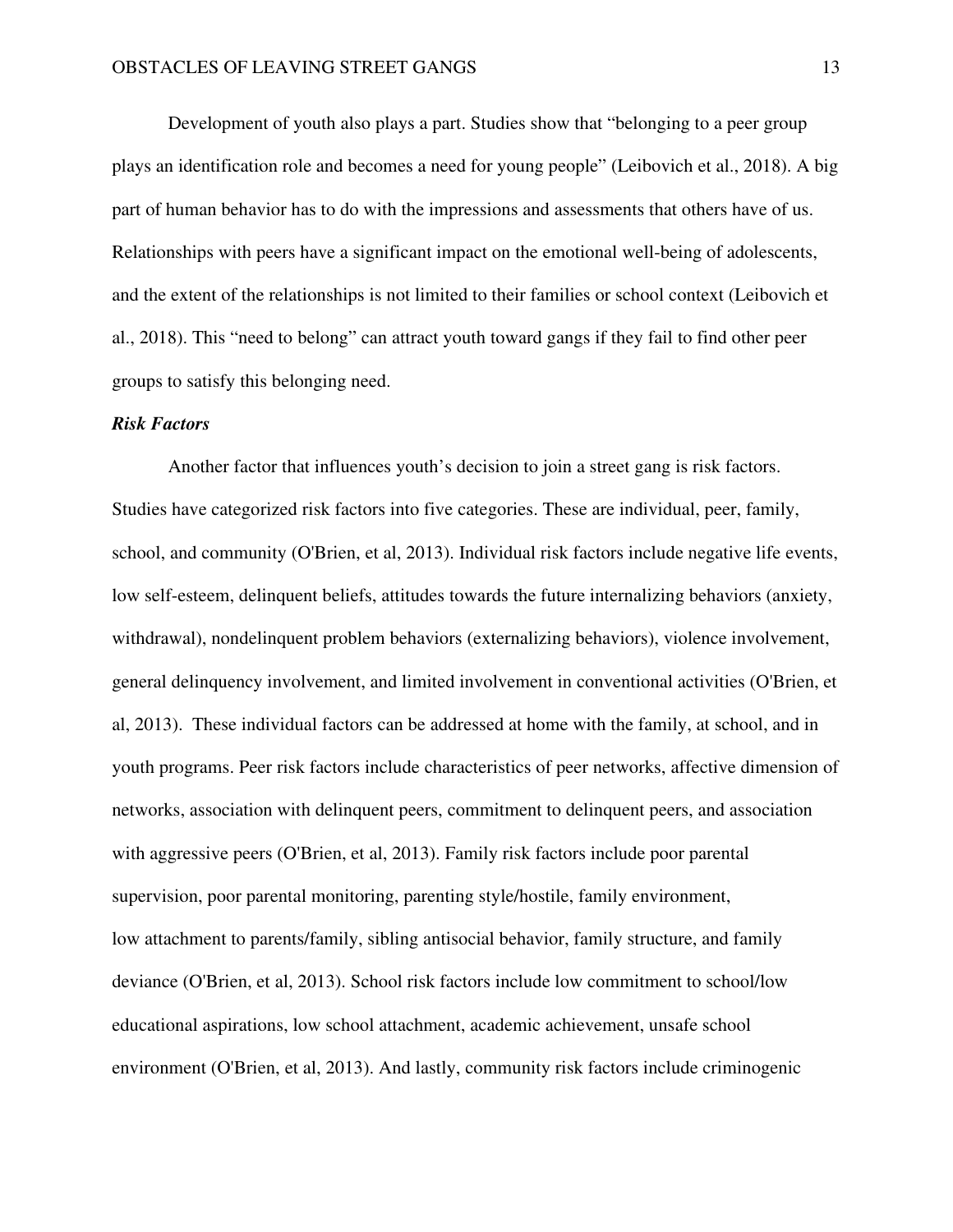neighborhood indicators (e.g., drug use, youth in trouble), neighborhood residents in poverty, and availability of firearms (O'Brien, et al, 2013).

### *Theoretical Foundation*

While there is not a clear and comprehensive definition that clarifies what street gangs are, there are many theories that try to guide empirical work and provide synthesis in explaining why people become members of street gangs (Wood & Alleyne, 2010). The theory of social disorganization, the theory of cultural transmission, and the theory of differential association are some of the most influential theoretical suggestions of involvement in crime, and they hold a lot of value in explaining gang membership (Wood & Alleyne, 2010).

 **Theory of Social Disorganization.** With this theory, Thrasher argues that economic destabilization supplies social disorganization, which leads to the collapse of conventional social institutions like schools, church, and mainly, the family (Thrasher, 1927). He argues that these institutions have failed to hold youth's interest and abandons them or actually forces them onto the street (Thrasher, 1927). "The gradual erosion of conventional establishments meant they were weakened and unable to satisfy the needs of the people such that they gradually lost the ability to control the behavior of the area's populace" (Thrasher, 1927). This theory validates how community members and institutions fail to come to together to share values or solve problems. As a result, gangs may provide a space of shared values and problem-solving when the community lacks any. Therefore, this social disorganization can push youth towards gangs to satisfy their needs. Thrasher adds as an example, that one of the reasons social institutions fail to satisfy the needs of the youth, is because so many people living in disorganized areas are immigrants. He goes on to say that immigrant parents are incapable of helping their children adapt to a new culture because the lack of familiarity with local customs. Moreover, the lack of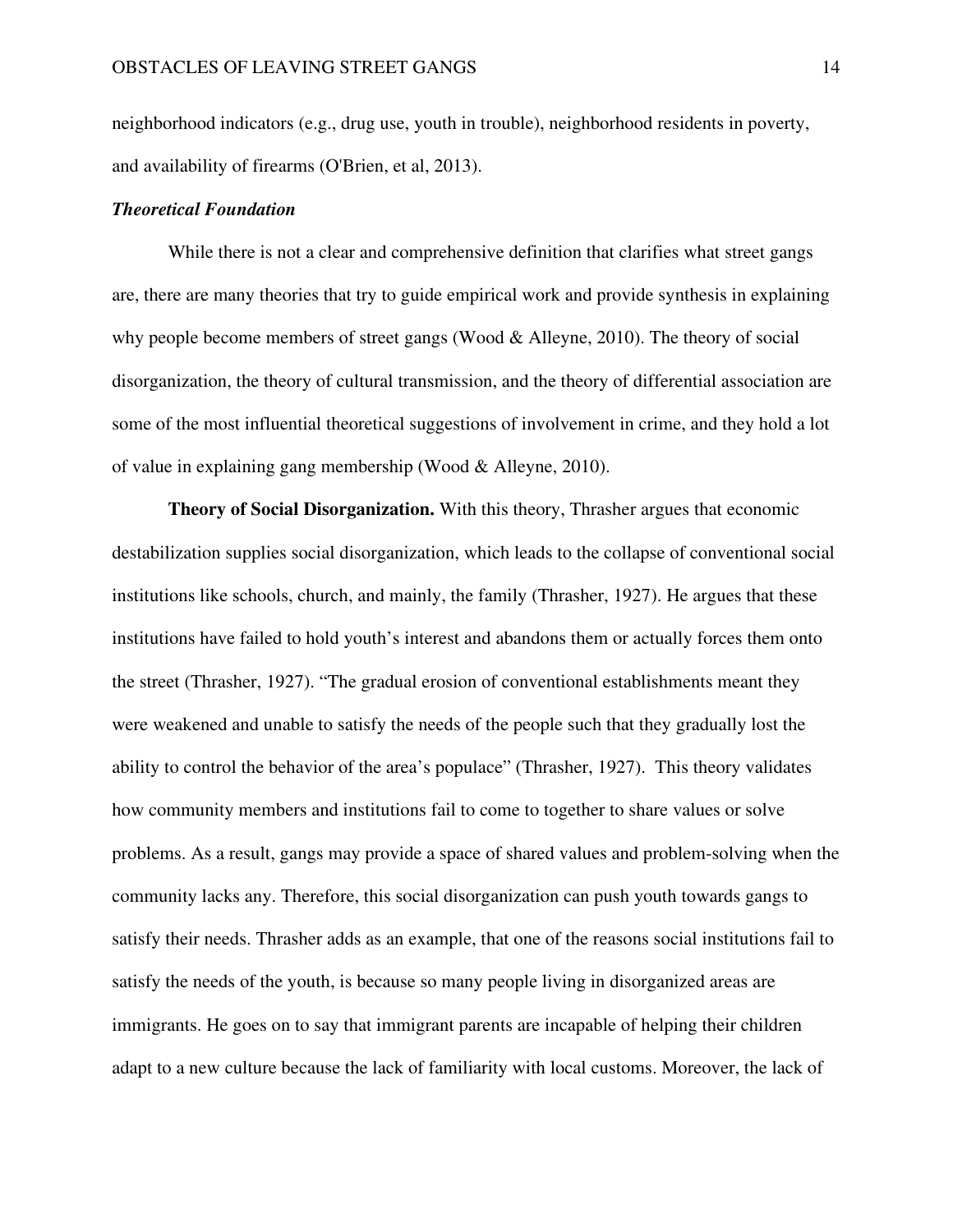support from recognized social institutions such as schools fail to counterbalance this parental ignorance (Thrasher, 1927; Wood & Alleyne, 2010). In their turn, youth look to compensate this lack of support by looking somewhere else, and they usually find this sense of fitting in in gangs. This theory also shines a light to the issue that when recognized social institutions fail to offer better or other opportunities to youth, they will continue to frequent gangs.

**Theory of Cultural Transmission.** Shaw and McKay further developed Thrasher's concepts by arguing that socially disorganized neighborhoods culturally transmit criminal traditions which are as transmissible as any other cultural elements (Shaw & McKay, 1942). This theory argues that people learn from their community. They argue that children from families who live in poor inner-cities have low levels of functional authority, submit to delinquent behavior once they are exposed to it (Shaw & McKay, 1942). Consequently, expanding on Thrasher, the gang becomes the mechanism for learning community culture. Gangs become their own communities and set a cultural framework that youth can engage with in the absence of one in their own community. They also argue that in such a cultural climate, gang membership develops into a substitute to inadequate legitimate conventions. When institutions like family, school, church and government all fail to effectively provide for the youth, youth will look toward groups like gangs which offer a social support system in socially disorganized communities (Papachristos & Kirk, 2006). Shaw and McKay, by observing that middle-class youth who not exposed to delinquent traditions and are adequately controlled by parents in a stable environment do not engage in violent behaviors, they concluded that t is the environment and not the ethnic identity of the individual that determines involvement in crime (Shaw  $\&$ McKay, 1942).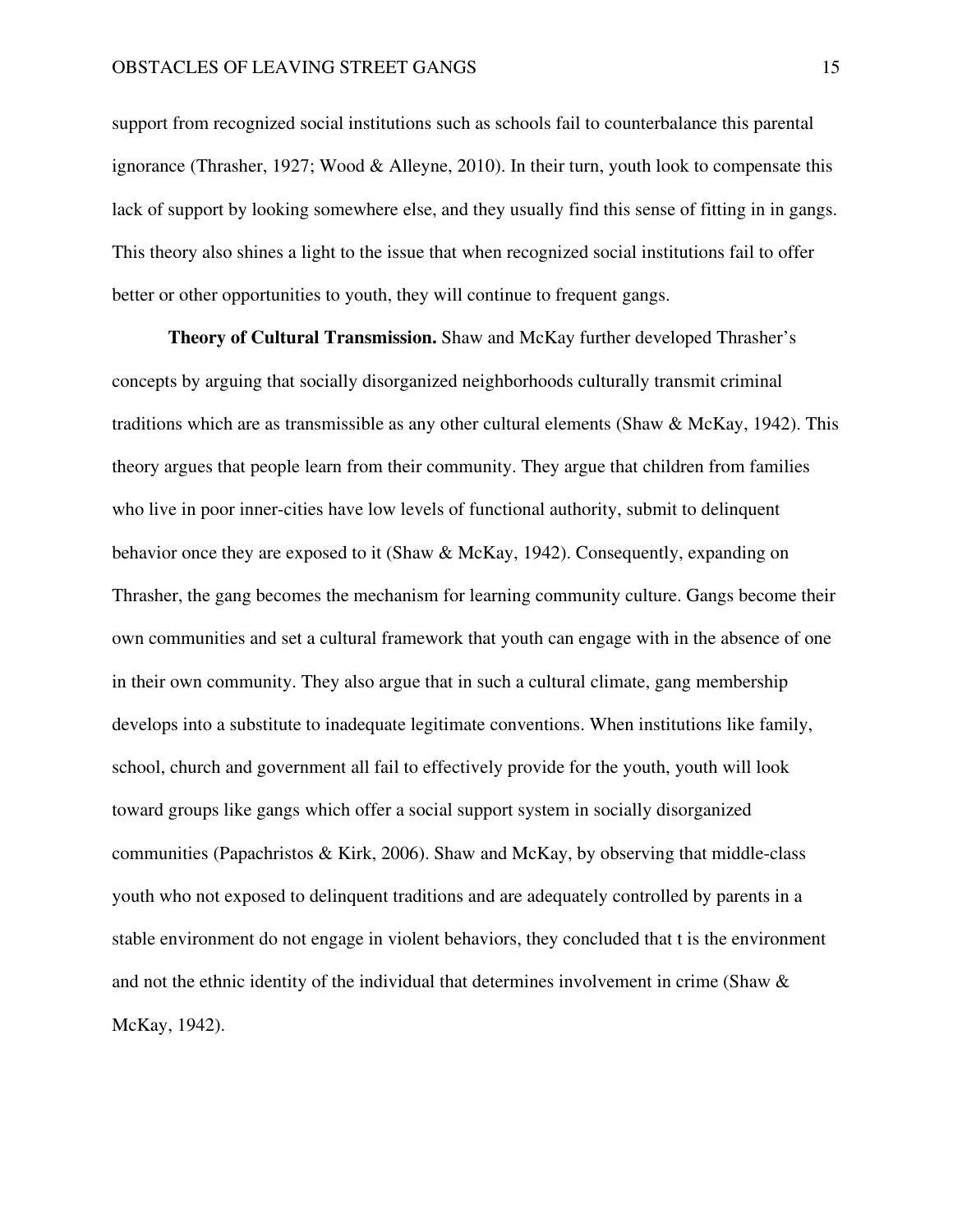**Theory of Differential Association.** Differential association argues that criminal behavior is learned, and the major share of learning originates from inside important personal groups (Sutherland & Cressey, 1960). Exposure to behaviors of members of the personal group impacts the behaviors of the individual. This theory also mentions the importance of example and tutelage in the ability of youth to learn skills, and this can be applied to learning criminality (Sutherland & Cressey, 1960). Sutherland blames gangs for the principal part of criminal learning process. This theory looks not only to the environment for explanations of criminal behavior, but it considered the transmission and development of psychological concepts such as attitudes and beliefs about crime. By drawing on psychological social learning processes, the theory proposes that crime is learned through the development of beliefs that crime is acceptable in some situations. Gangs provide youth with positive reinforcement of criminal involvement like approval of members, and financial gains. Also, the imitation of the criminal behavior of other people, especially they are valued individuals (Wood & Alleyne, 2010). All of these theories put together, really put emphasis on strengthening the community. Youth may be attracted to gangs because they lack a viable and strong community that collectively shares values and culture. In the absence of this source of information and culture from their regular community, youth create their own (i.e., gangs) which then become their "community". From this created community (i.e., gangs), they look to compensate lack of support, set a cultural framework that youth can engage with in the absence of one, and learn values from members.

### *Prevention and Intervention Programs*

According to the research, gang programs can be classified generally into three categories: prevention, intervention, and suppression. In general, prevention strategies keep youths from joining gangs, while intervention strategies seek to reduce the criminal activities of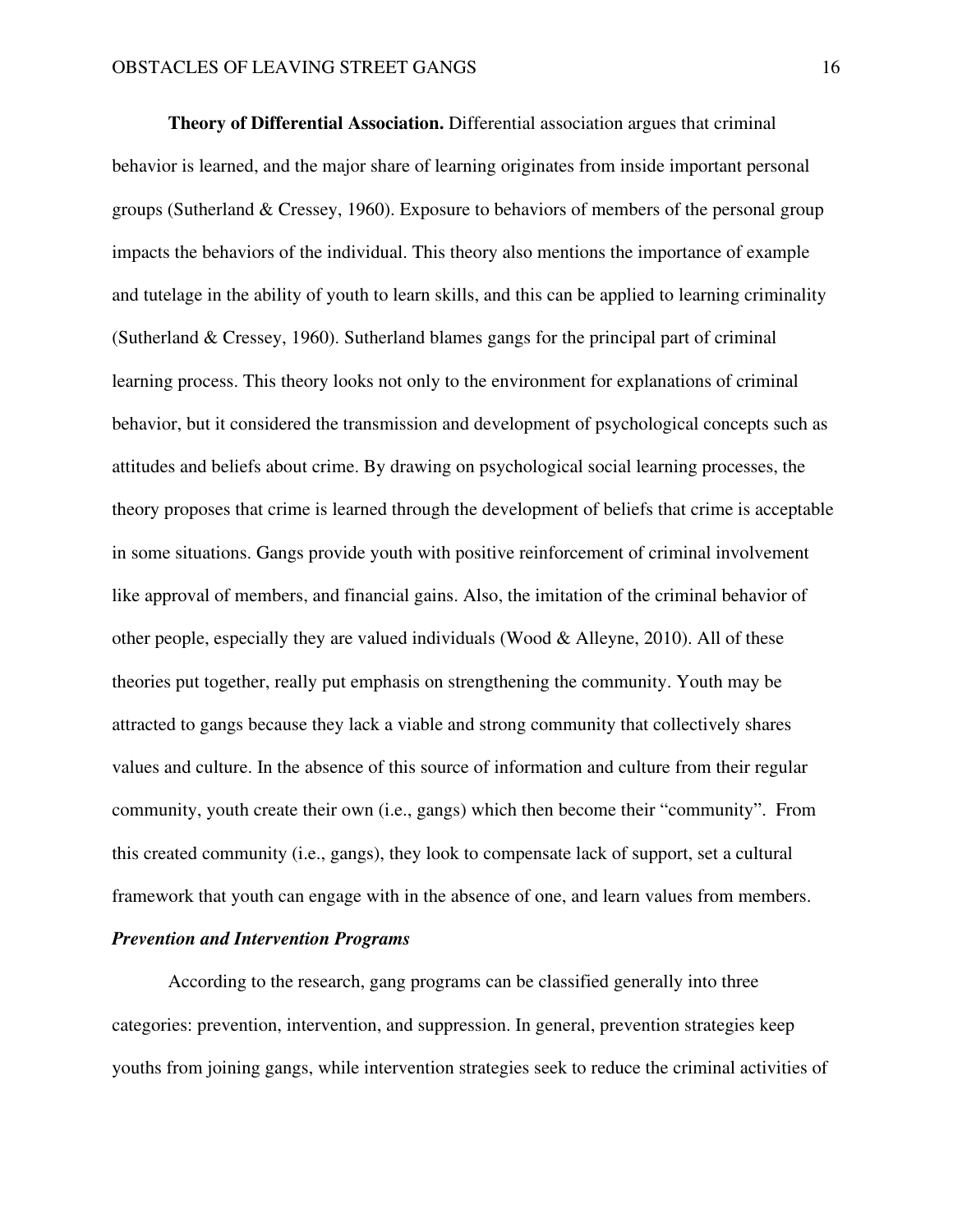gangs by pulling youths away from gangs. These strategies typically include community organization, early childhood programs, school-based interventions, and afterschool programs (Office of Juvenile Justice and Delinquency Prevention, 2014).

A lot of these programs are designed to address the risk factors for gang membership by providing protective factors to strengthen a youth's resilience toward gang involvement. The greater the number of risk factors to which youths are exposed, the greater their risk of joining a street gang. Once a youth enters a street gang, the nature of street gangs and their involvement in serious crime and violence produces many additional risk factors for that individual (Thornberry, 1998). Longitudinal studies of adolescents in multiple sites (Seattle, WA and Rochester, NY) have identified the causal risk factors for gang membership within each domain (Thornberry 1998; Office of Juvenile Justice and Delinquency Prevention, 2014).

In addition to identifying risk factors to address prevention and intervention programs, developers and community leaders need to consider the timing of the programming. Because youths who join gangs tend to possess a great need for belonging at about age 13, join 6 months after this great need sets in, and have criminal records by the time they turn 14 (Huff, 1998). Research indicates that programs have a window of opportunity for when effective prevention is best used. This underscores the need for effective gang resistance education programs and other primary and secondary prevention and intervention initiatives directed at preteens, especially those prone to delinquent and violent behavior (Huff, 1998; Office of Juvenile Justice and Delinquency Prevention, 2014).

Suppression programs use the full force of the law. Generally, through a combination of policing, prosecution, and incarceration, they deter the criminal activities of entire gangs, dissolve gangs, and remove individual gang members from gangs (Howell, 2000). Characteristic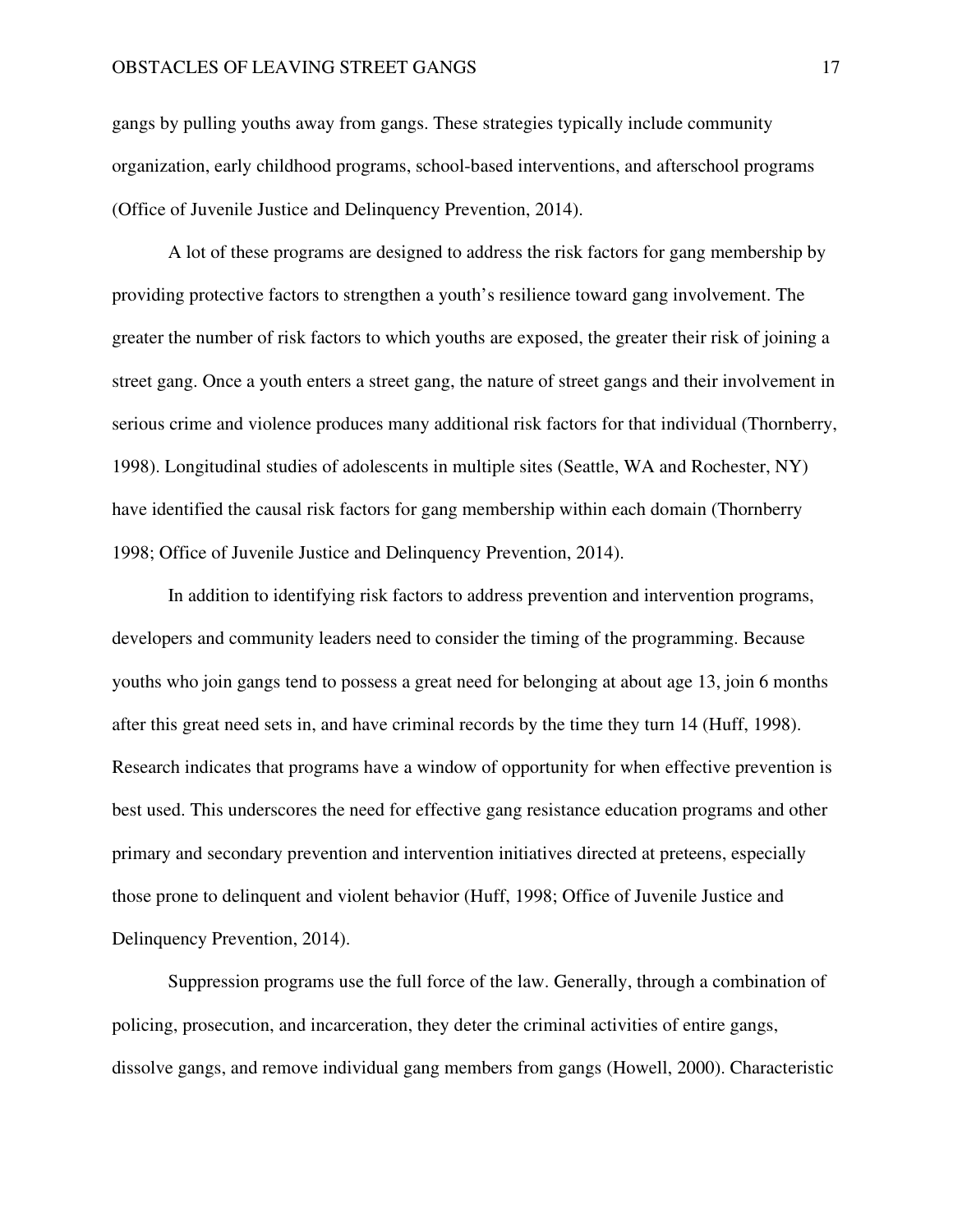suppression programs include street sweeps, school-based law enforcement programs that use surveillance and buy–bust operations, civil procedures that use gang membership to define arrest for conspiracy, prosecution programs, and special gang probation and parole caseloads with high levels of surveillance and more stringent revocation rules for gang members (Klein, 2004; Office of Juvenile Justice and Delinquency Prevention, 2014).

 What all these programs fail to acknowledge or include is a replacement for community. These programs focus on the individual or the family, often times trying to create personal incentives for leaving but never recognize the benefit of the "gang community." As research shows, youth may be attracted to gangs because they lack a viable and strong community that collectively shares values and culture (Wood  $\&$  Alleyne, 2010). If youth are seeking community and finding it within these gangs, then taking it away without something to replace it can have detrimental effects on the youth. It will either drive youth to return or will leave youth without a community, which can lead to other serious socio-emotional and development issues. Most of these gang programs in place are motivated by educating youth on the dangers of gang membership instead of offering them an alternative. Therefore, to address the void of the sense of community that youth are searching, gang programs have to focus on delivering secure and beneficial alternatives. Besides prevention, this method will also benefit youth who want to leave the gang lifestyle and provide them with alternatives that meet their needs, so they do not have to go back to gangs.

### *Current Project Impact on Youth and Community*

The research suggests that most government and private programs for gang prevention have been left unevaluated, and the few evaluated programs have either failed to decrease gang violence or have actually increased it (Sherman et al, 1998). Moreover, gang prevention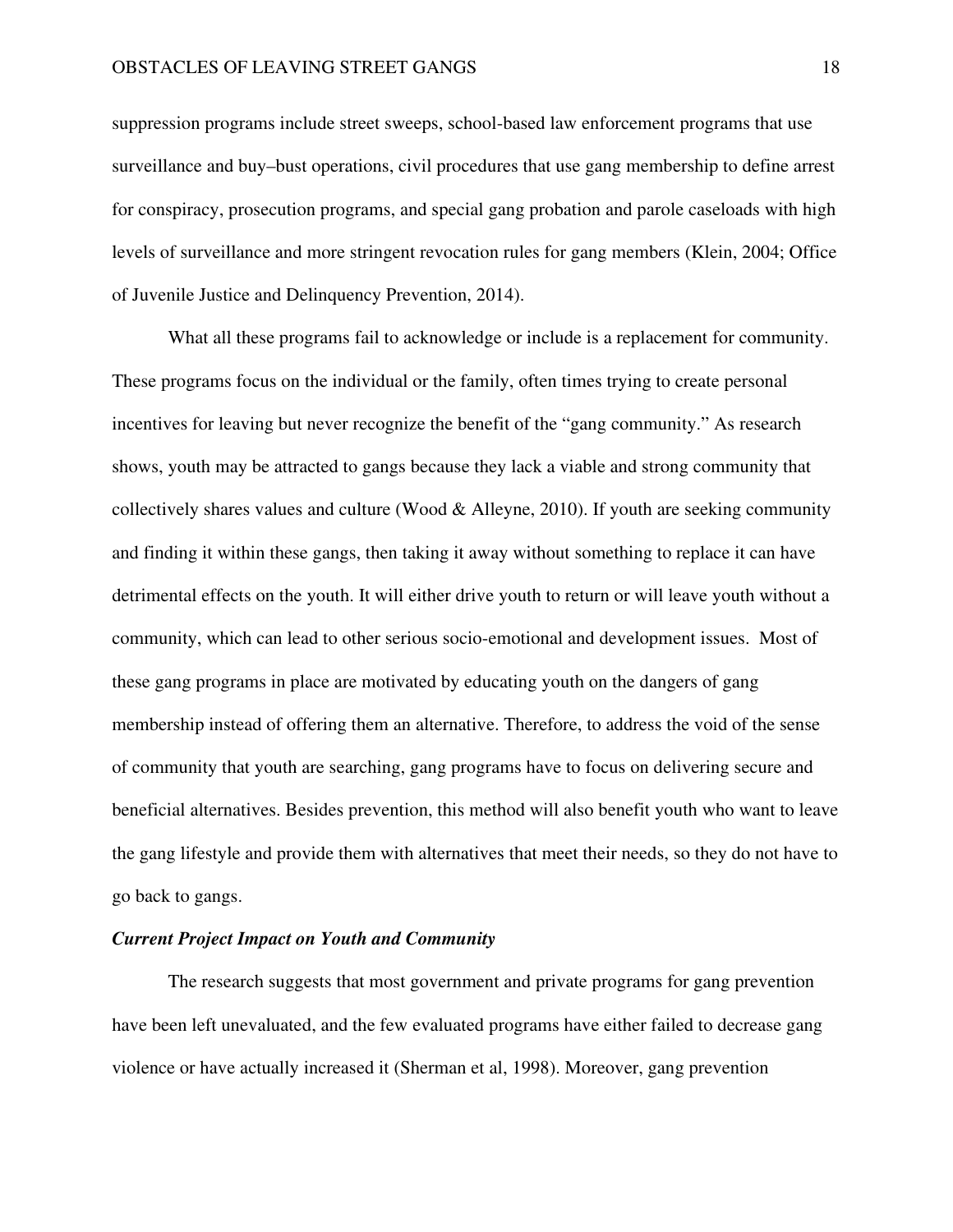programs have ignored the most likely causes of the recent growth of gangs like lack of a viable and strong community that collectively shares values and culture. This workshop will work with community institutions, leaders of nonprofits that are youth-serving organizations, middle-school and high school teachers, and B-11 Police officers to explain how gangs create a community, and in this created community (i.e., gangs), youth look to compensate lack of support, set a cultural framework they can engage with in the absence of one. Gang affiliation provides youth with the sense of community they have been searching, satisfying their needs. Therefore, to address the void of the sense of community that youth are searching, gang programs have to focus on delivering secure and beneficial alternatives. This will provide better alternatives for youth who want to leave the gang lifestyle. Research found that, the extensive economic disturbances of families resulting from the lack of legitimate job opportunities, steamed by social disorganization and neighborhood-level conditions. The desperateness experienced people living in these communities lead to a denial of ordinary or conventional society, creating a community (i.e., gangs) of its own by those who live according to the code of the street (Mitchell, et al, 2016).

#### **Project Plan**

 The workshop, Obstacles of leaving street gangs, intends to engage local community residents and organizations with youth programing in a meaningful discussion about street gangs and the obstacles to leave. This workshop also intends to share personal stories of people who have successfully left street-gangs and share resources. There is a good number of youth programing that focus on youth street gang prevention, but little is being done to help youth get out of street gangs and get their life back on track (Young & Gonzalez, 2013). This workshop will raise awareness of this fact and share resources that can help youth in this situation.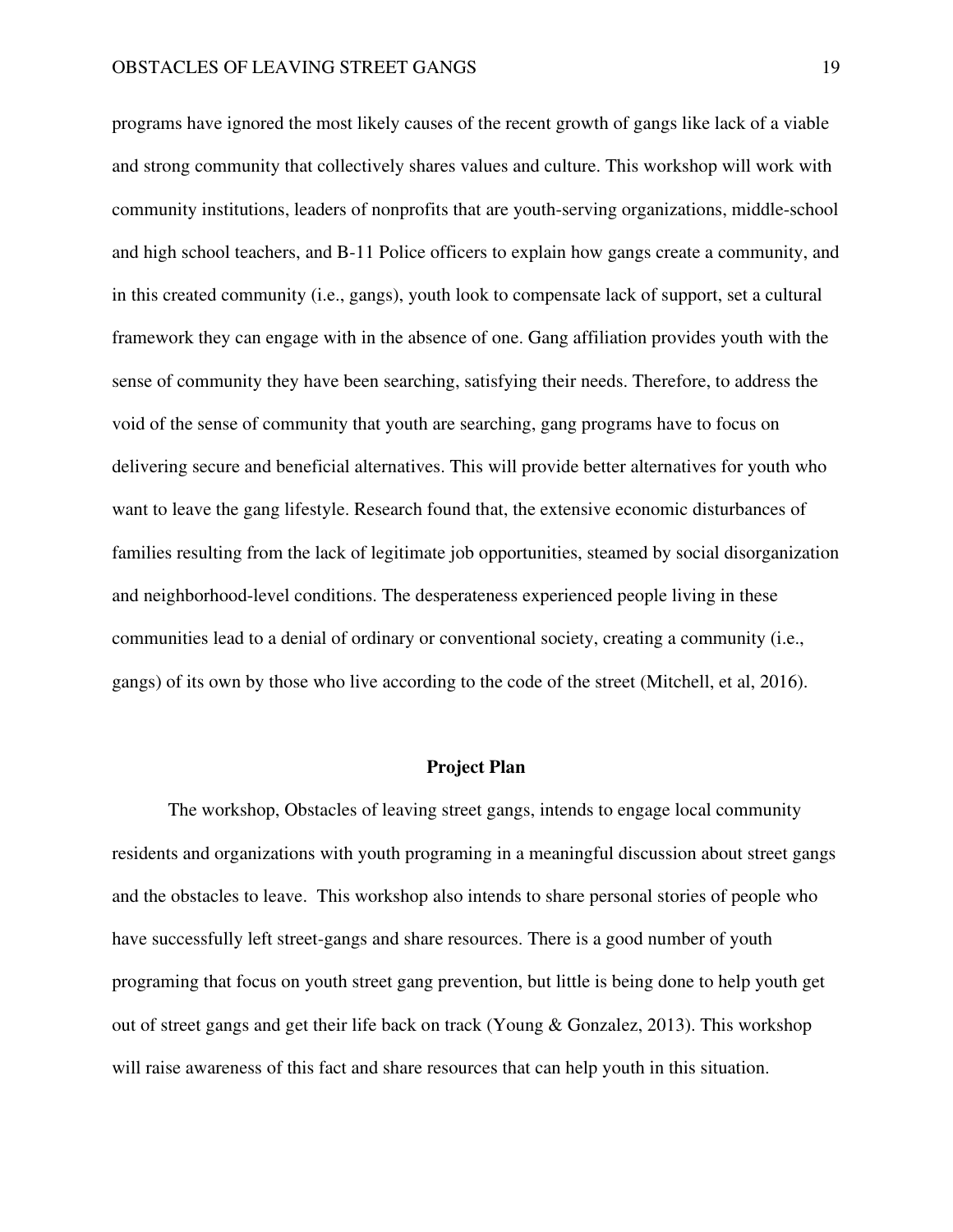### **Situation Statement**

Without a clear understanding of why and how youth gangs form, preventing their formation is a complex and challenging task. Gangs emerge, grow, dissolve, and disappear for reasons that are scantily understood. This lack of understanding impedes efforts to prevent gang emergence, disrupt existing gangs, and divert youth from them. Youth join street gangs for various reasons. Gangs provide a certain degree of order, solidarity, excitement, and sometimes economic gain for their members. There is a big focus on sense of community as well. These youth tend to be outcasts who barely get opportunities to succeed and usually come from a broken home. There are always exceptions, however youth stay in gangs because they provide them with the sense of belonging, respect, and/or opportunities that they did not get (Howell, 2000).

 It is difficult to imagine that a single effort for preventing gang membership would be effective for all at-risk youth across the array of social contexts (Simon et al, 2013). In addition, even though there seems to be a good number of youth programing that focus on youth street gang prevention, there is a shortage of programs that offer opportunities to youth who have left street gangs and promote a street gang free lifestyle (Young & Gonzalez, 2013). Street gang programs have ignored the most likely causes of the recent growth of gangs like lack of a viable and strong community that collectively shares values and culture (Young & Gonzalez, 2013).

#### **Define Your Goals**

- Discuss the evidence on community violence, including gang information from actual gang members and City of Boston Trauma Response team workers.
- Share experiences and knowledge on obstacles of leaving street gangs.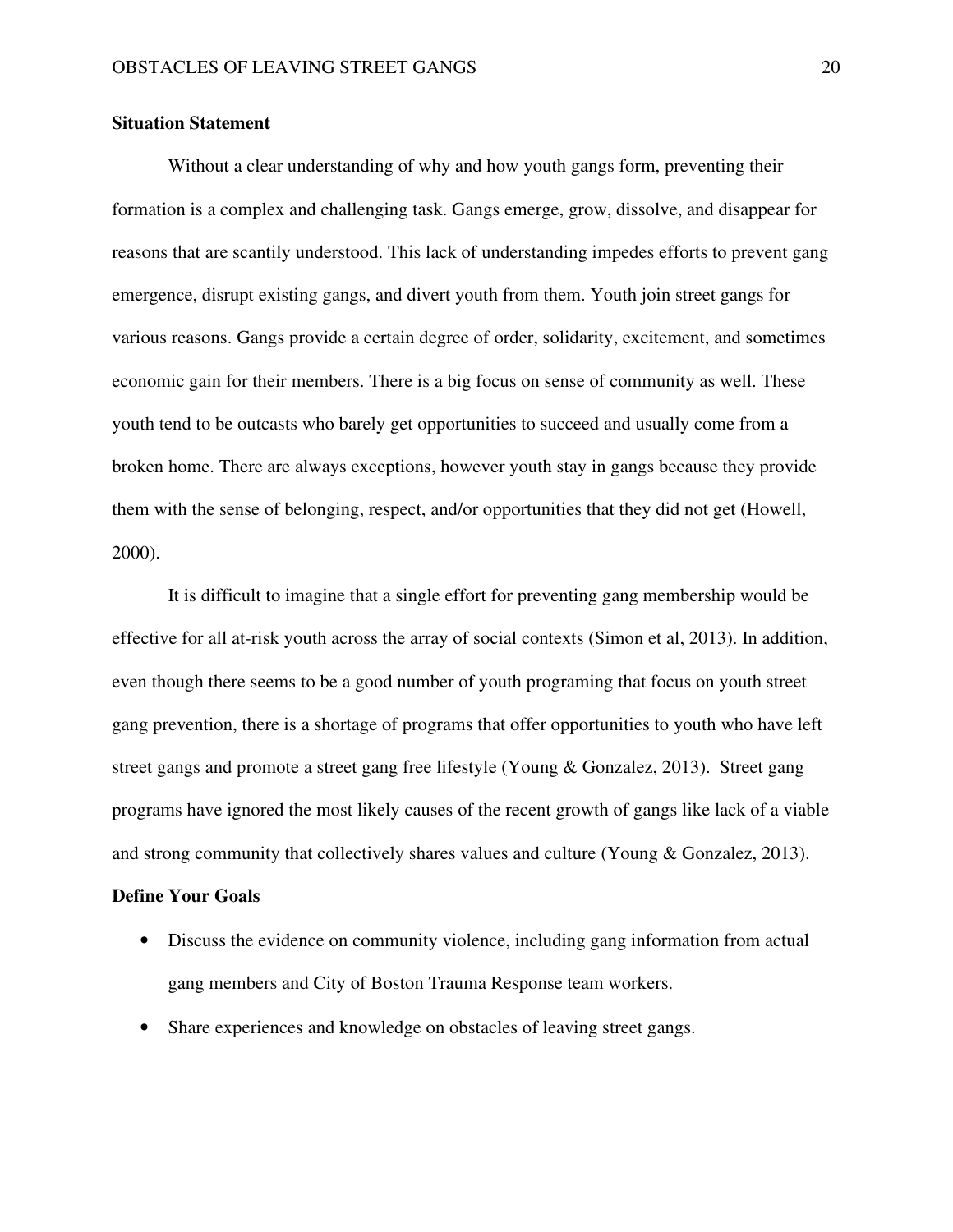- Explain how gangs create a community, and in this created community, youth look to compensate lack of support, set a cultural framework they can engage with in the absence of one.
- To address the void of the sense of community that youth are searching, gang programs have to focus on delivering secure and beneficial alternatives.
- Discuss and share ideas that programs that promote a gang free lifestyle must address.
- Express the importance of safeguarding and promoting a violence-free lifestyle and recognize the lack of programs and resources that do such.
- Predict challenges youth programs may encounter when addressing violence
- Propose that organizations that have youth programs focused on gang prevention or gangfree lifestyle promotion and policy makers, increase focus on:
	- o Academic achievement
	- o Employability
	- o Community connection
	- o Financial Opportunities
- Make policymakers and practitioners engage in a new way of thinking about street gang involvement focus on local factors, Intersectionality, and theories of cultural transmission, social disorganization, and differential association

### **Target Audience and Stakeholders**

- Policymakers
- Leaders of youth-serving organizations
	- o Youth Development programs with an intentional focus on violence prevention.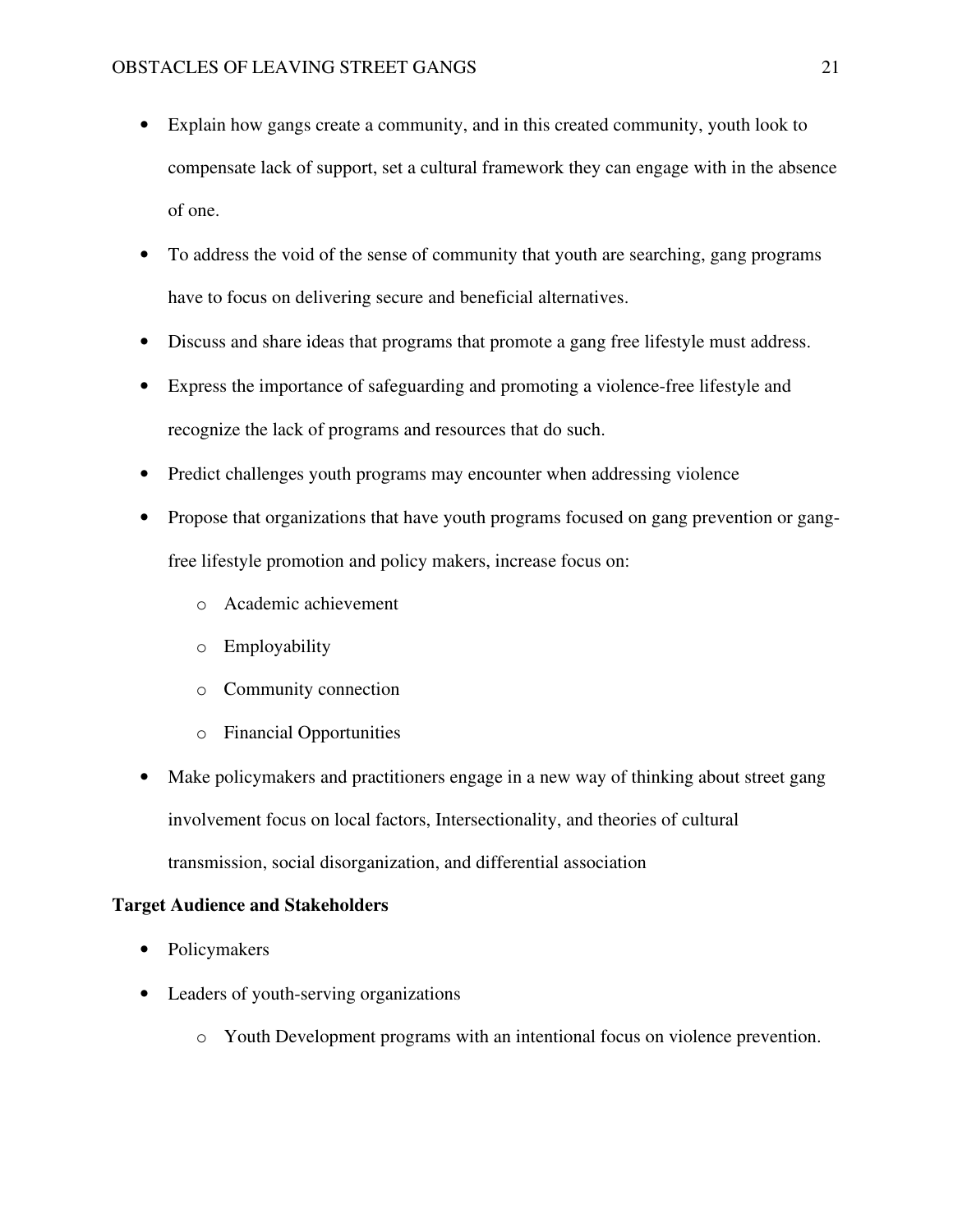- o Youth and young adult programs that fill current needs in violence prevention, intervention, or response services
- Middle-school and High school teachers
- B-11 Police officers
- Active and ex-street gang members
- Concerned community members

### **Crafting a Clear Message**

A single effort for preventing street gang membership or getting youth to leave street gangs is not effective for all at-risk youth across the array of social contexts. First, we have to discover the local factors for youth involvement in youth gangs and provide prevention, intervention, and enforcement programs that conflict those factors and give teens better options. Youth also have to be aware of the resources they have in their disposal. We cannot expect teens to not join street gangs or to leave street gangs without offering them better financial, social, and cultural options. Gangs create a community, and in this created community (i.e., gangs), youth look to compensate lack of support, set a cultural framework they can engage with in the absence of one. To address the void of the sense of community that youth are searching, street gang programs have to focus on delivering secure and beneficial alternatives and address the right obstacles.

### **Incentives for Engagement**

Stakeholder: Organizations with youth programing; Incentive: It will provide support for agencies and community members to come together to discuss and develop plans to address issues of gang violence and to increase their capacity to deal with the issues of gang violence (obstacles of leaving). It will provide networking opportunities for agencies and organizations; It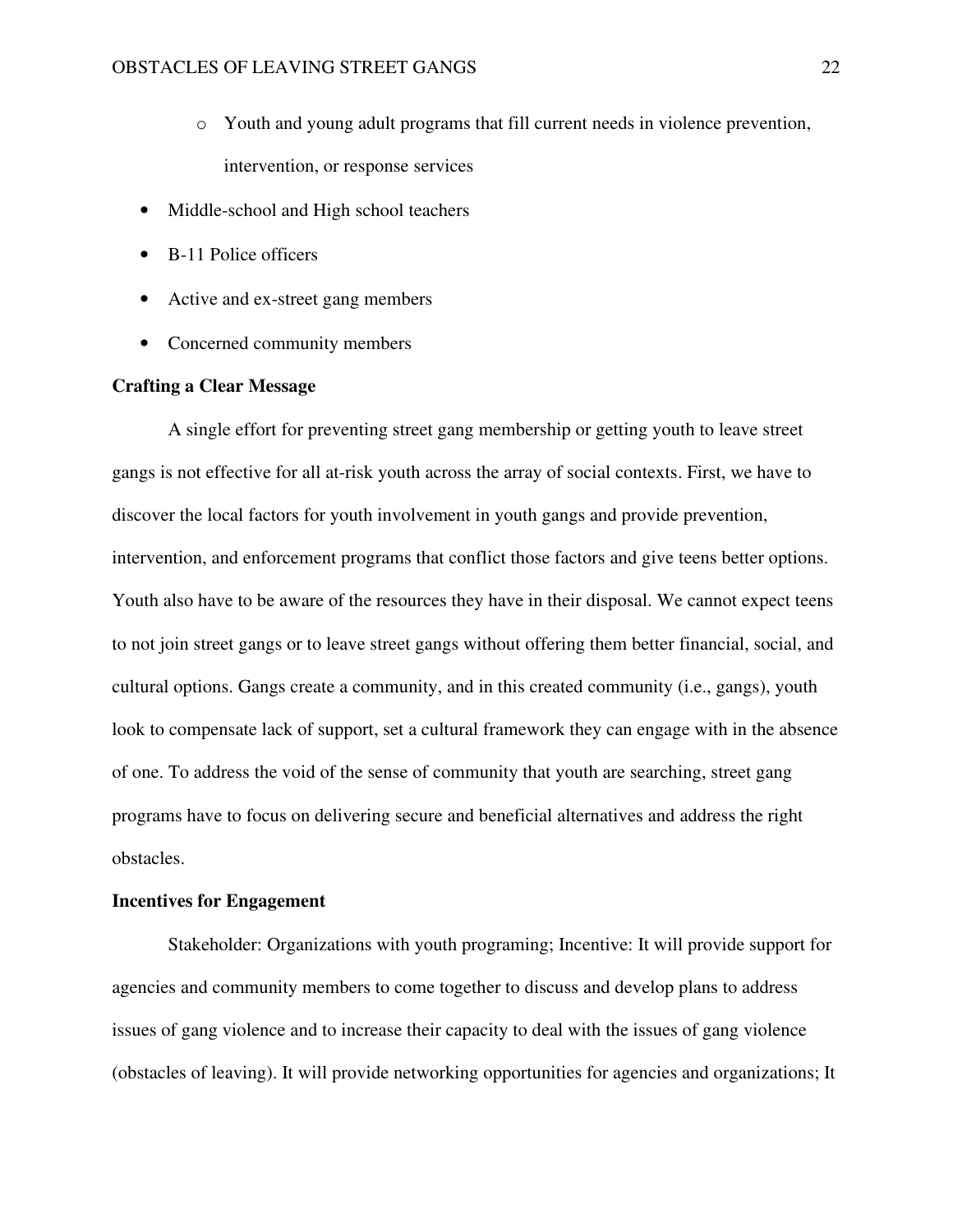will assist organizations to deliver services to fill identified gaps in services by educating them on local factors for youth street gang involvement, how intersectionality, and theories of cultural transmission, social disorganization, and differential association impact youth street gang involvement.

Stakeholder: Organizations that have youth programing, concerned residents, active and ex-street gang members, Policymakers, B-11 Police officers; Middle-school and High school teachers; Incentive: It will provide a place for information on resources, strategies, services, best practices and funding to prevent, intervene in and suppress gang violence; Discuss action plans and strategies directed toward a gang-free lifestyle promotion; It will identify needs and gaps current local youth programs that focus on violence intervention; It will raise awareness on the obstacles of leaving street gangs and what issues need to be tackled.

#### **Identify Outreach Methods**

My fellowship site (The Cape Verdean Association of Boston) has a youth program and has a large network of partners and connections. I will design a flyer and share it with the vast network of organizations and partners that focus on youth programing. I will personally invite people who I have met working there who I think would benefit from the forum. I will also share this flyer on social media and have people RSVP if they want to participate.

Invited guests will include leaders from non-profits such as Family Nurturing Center, Project Right, Violence Intervention & Prevention (VIP), Dorchester Bay, Teen Center at Saint Peter's, Boston Centers for Youth & Families (BCYF), Dudley Street Neighborhood Initiative's (DSNI), Cape Verdean Association of Boston. It will also include police officers from Boston Police Department C-11, and schoolteachers from Jeremiah Burke High School and Madison Park High School.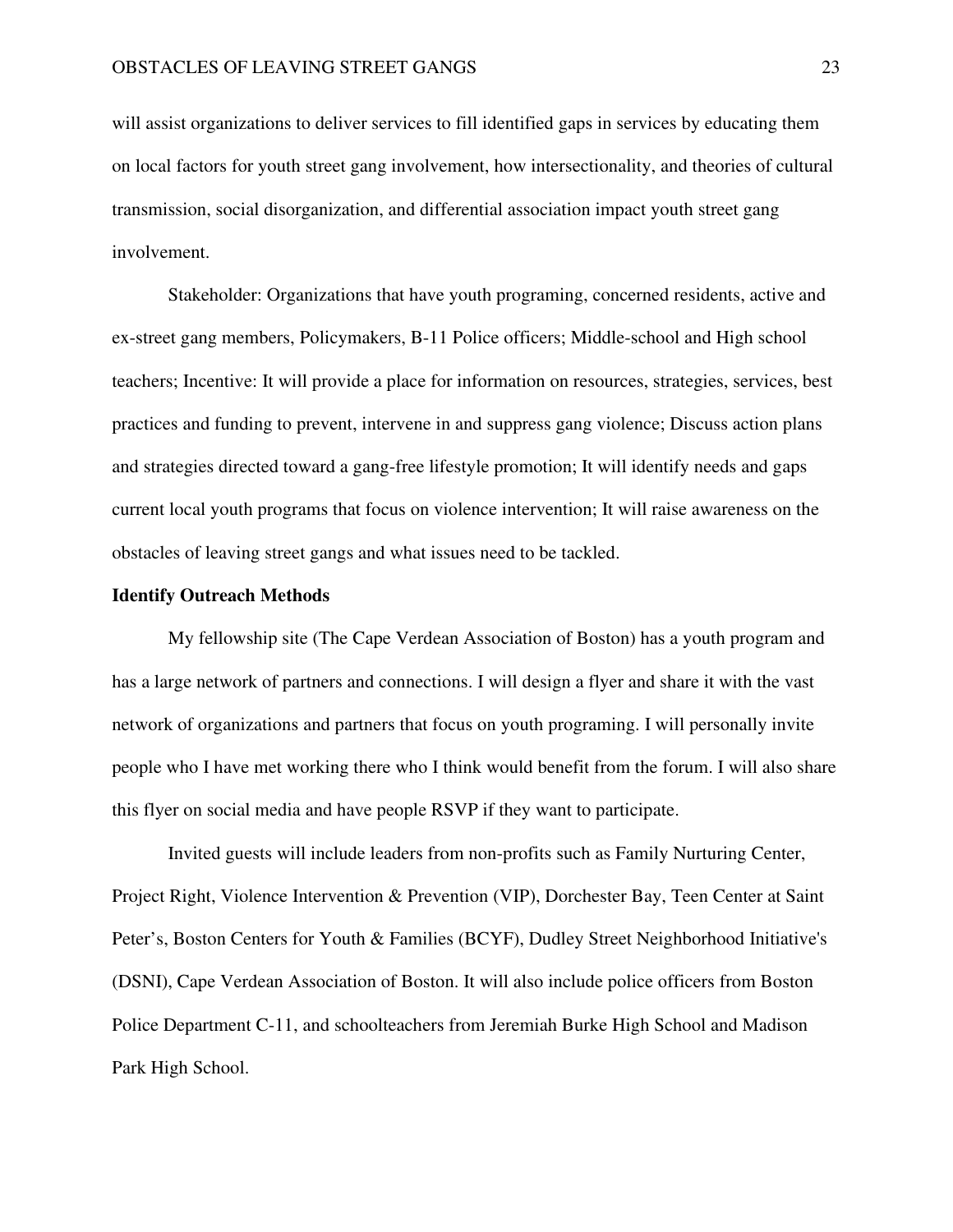| <b>NAME</b> | ORGANIZATION OR<br><b>AFFILIATION</b> | <b>RESPONSIBILITIES</b> | <b>CONTACT INFORMATION</b>      |
|-------------|---------------------------------------|-------------------------|---------------------------------|
|             | Merrimack                             |                         |                                 |
| Edvaldo     | College/Cape Verdean                  | Facilitator             | edvaldolopesferreira@gmail.com; |
| Ferreira    | Association of Boston                 |                         | 857-216-7236                    |
|             | (CVAB)                                |                         |                                 |
| Tony Galvao | President of My                       | <b>First Panelist</b>   | zmrodrigues84@gmail.com         |
|             | Brother's Keeper 617                  |                         |                                 |
| Jose "Zee"  | 1/6 Founder of My                     | <b>Second Panelist</b>  |                                 |
| Rodrigues   | Brother's Keeper 617                  |                         | info@mbk617.org                 |

### **Responsibilities Chart**

### **Tools/Measure to Assess Progress**

Two panelists booked; Collected questions for the panelists; Collected data from group

activities; Post-workshop evaluation surveys; Observations during and after the workshop.

### **Implementation Timeline**

| March 2021 | 3/30: Obstacles of Leaving Street Gangs Workshop  |
|------------|---------------------------------------------------|
| April 2021 | 4/21: Full capstone draft due                     |
|            | 4/30: Submit final capstone paper for publication |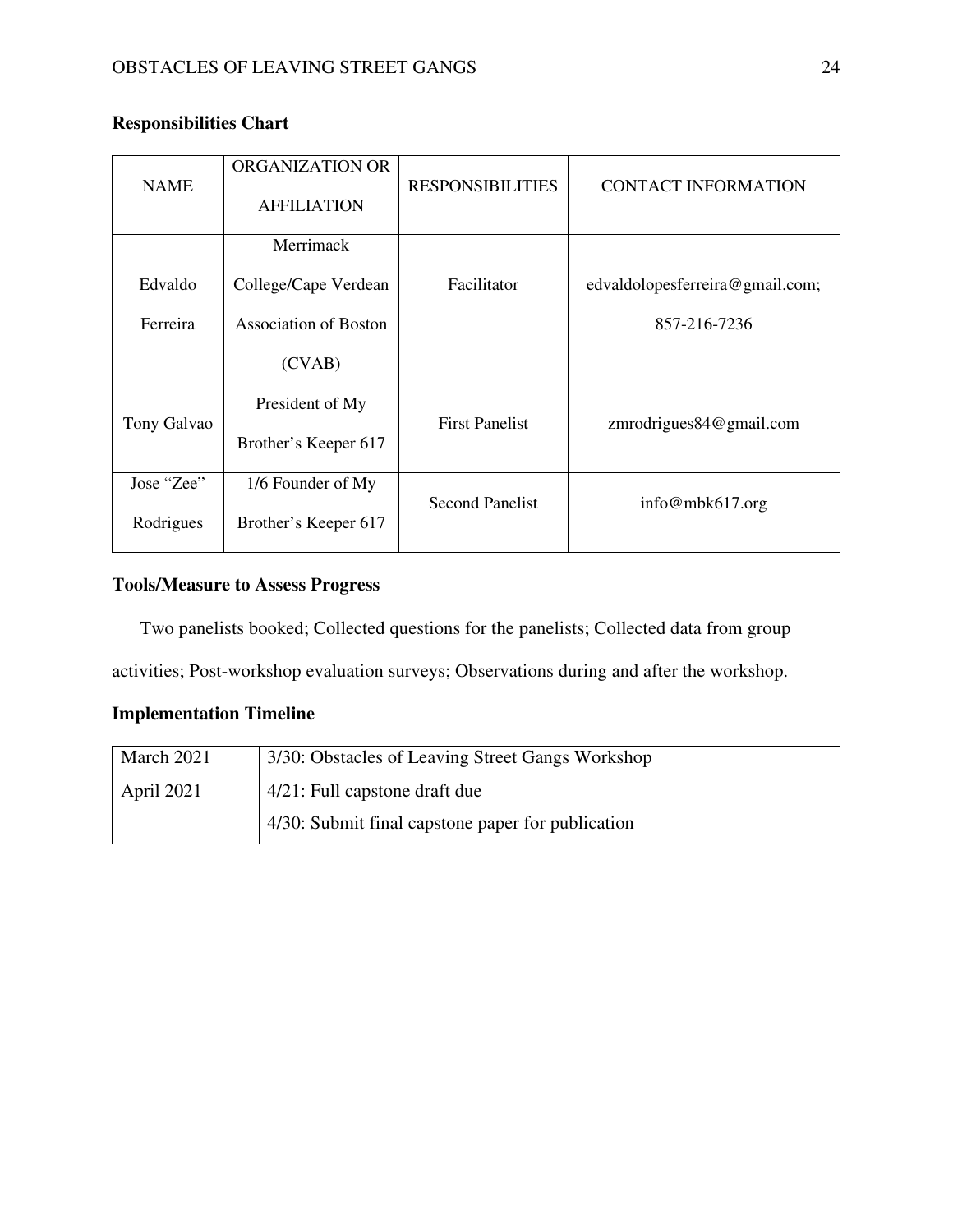## **Logical Framework**

| <b>Problem Analysis</b>              |                                                                                                                                                                                                                                     |
|--------------------------------------|-------------------------------------------------------------------------------------------------------------------------------------------------------------------------------------------------------------------------------------|
| $Effect(s)$ of the<br><b>Problem</b> | Street gang programs are ignoring the most likely causes of the recent<br>growth of gangs like lack of a viable and strong community that<br>collectively shares values and culture that allows for youth to leave<br>street gangs. |
| <b>Problem Statement</b>             | Street gang programs have to focus on delivering secure and beneficial<br>alternatives, to fill the void of the sense of community that youth are<br>searching for, incentivizing them to leave street gangs.                       |
| Cause 1                              | Lack of better financial, social, and cultural options                                                                                                                                                                              |
| Cause 2                              | Social Institutions failing to provide a sense of community and<br>belonging                                                                                                                                                        |

| Long-Term<br>$\textit{Outcome}(s)$    | • Reduce the number of youths who are members of street gangs                                                                                                           |
|---------------------------------------|-------------------------------------------------------------------------------------------------------------------------------------------------------------------------|
| <i>Intermediate</i>                   | Increase the number of gang programs that focus on delivering                                                                                                           |
| <i><b>Outcome</b></i>                 | secure and beneficial alternatives to street gang membership                                                                                                            |
| <b>Short-term</b><br><b>Outcome</b> 1 | Gang programs recognizing the importance of safeguarding and<br>promoting a violence-free lifestyle and recognizing the lack of<br>programs and resources that do such. |
| <b>Short-term</b>                     | Gang programs switch focus to academic achievement,                                                                                                                     |
| <b>Outcome 2</b>                      | employability, community connection, and financial opportunities                                                                                                        |

**Short-Term Outcome**: Gang programs recognizing the importance of safeguarding and promoting a violence-free lifestyle and recognizing the lack of programs and resources that do such.

| <b>Output(s)</b> for Short-Term   | <b>Activities</b> for identified     | <b>Inputs</b> for identified Outputs |
|-----------------------------------|--------------------------------------|--------------------------------------|
| Outcome                           | Outputs                              |                                      |
| • Observations during<br>workshop | • Discussions                        | Panelists                            |
| • Post-Workshop Survey            | • Storytelling/Experience<br>sharing | Workshop                             |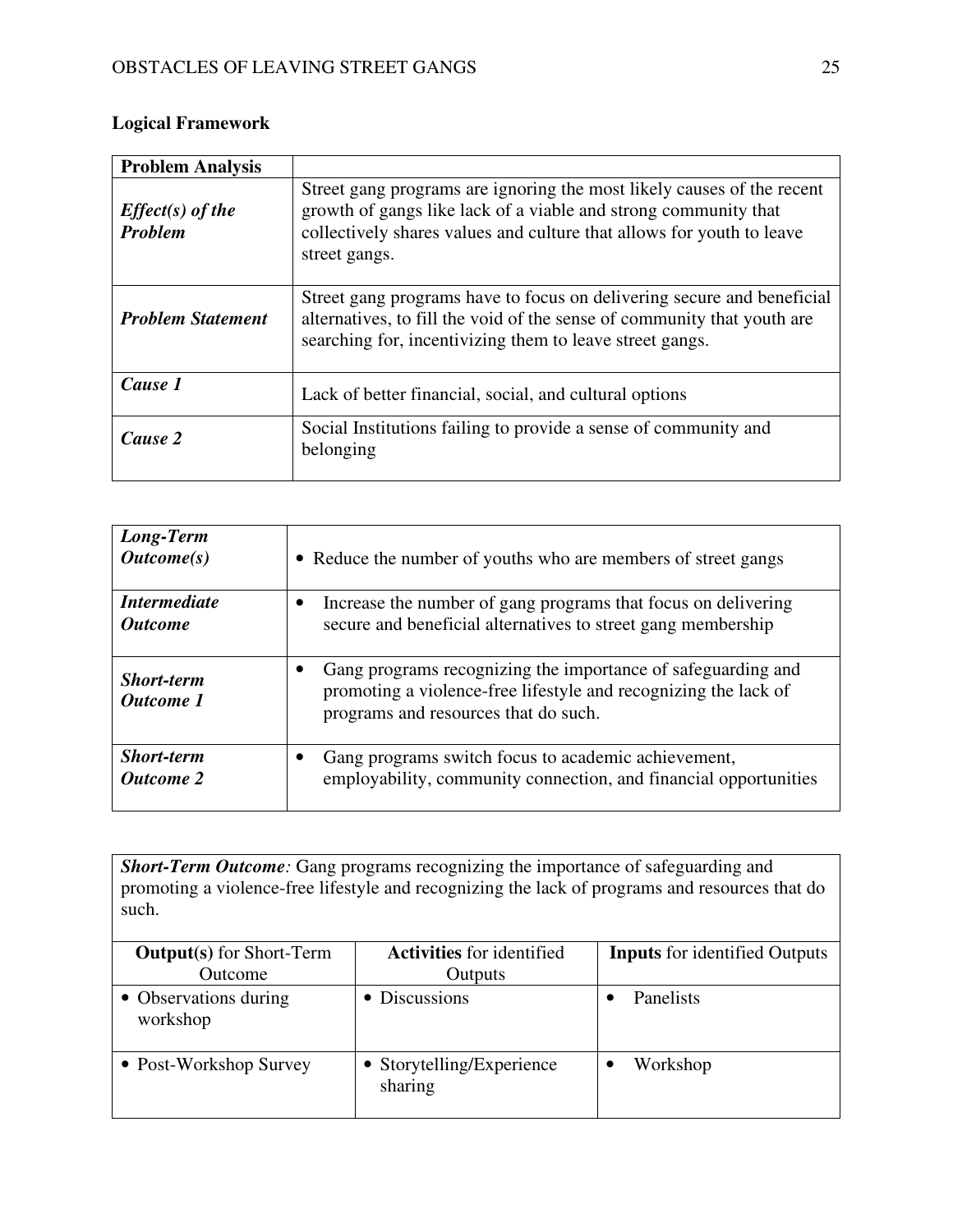### **Methodology**

The workshop, Obstacles of leaving street gangs, intends to engage local community residents and organizations who do youth programing in a meaningful discussion about street gangs and the obstacles to leave. This workshop also intends to share personal stories of people who have successfully left street gang and share resources.

### **Participants**

 The workshop was open to any resident of the greater Roxbury and Dorchester area of Boston, MA. Participants were recruited through various local community agencies, with a focus on targeting community members who are interested in gang reduction, current and former gang members, police and law enforcement, and local community leadership.

 The workshop utilized two panelists from the community. The first panelist was Tony Galvao, who is the President of My Brother's Keeper 617 (MBK617), and the second panelist was Jose Elisio Rodrigues, one of the founders of MBK617.

### **Materials**

 The workshop was held online therefore multiple online tools were utilized. The workshop itself took place trough Zoom. Kahoot, a game application, was used as an activity to test the participants knowledge of current street gang statistics and facts. The participants also shared their opinions, with the help of the panelists (experts) on problems that programs that promote a street gang free lifestyle have to address. This was done using Google Jamboard. Lastly, the materials and information on the obstacles of leaving street gangs presented by the panelists was also made available to all participants through email. Finally, a post-workshop survey using Google Forms was sent out to all the participants to measure the effectiveness of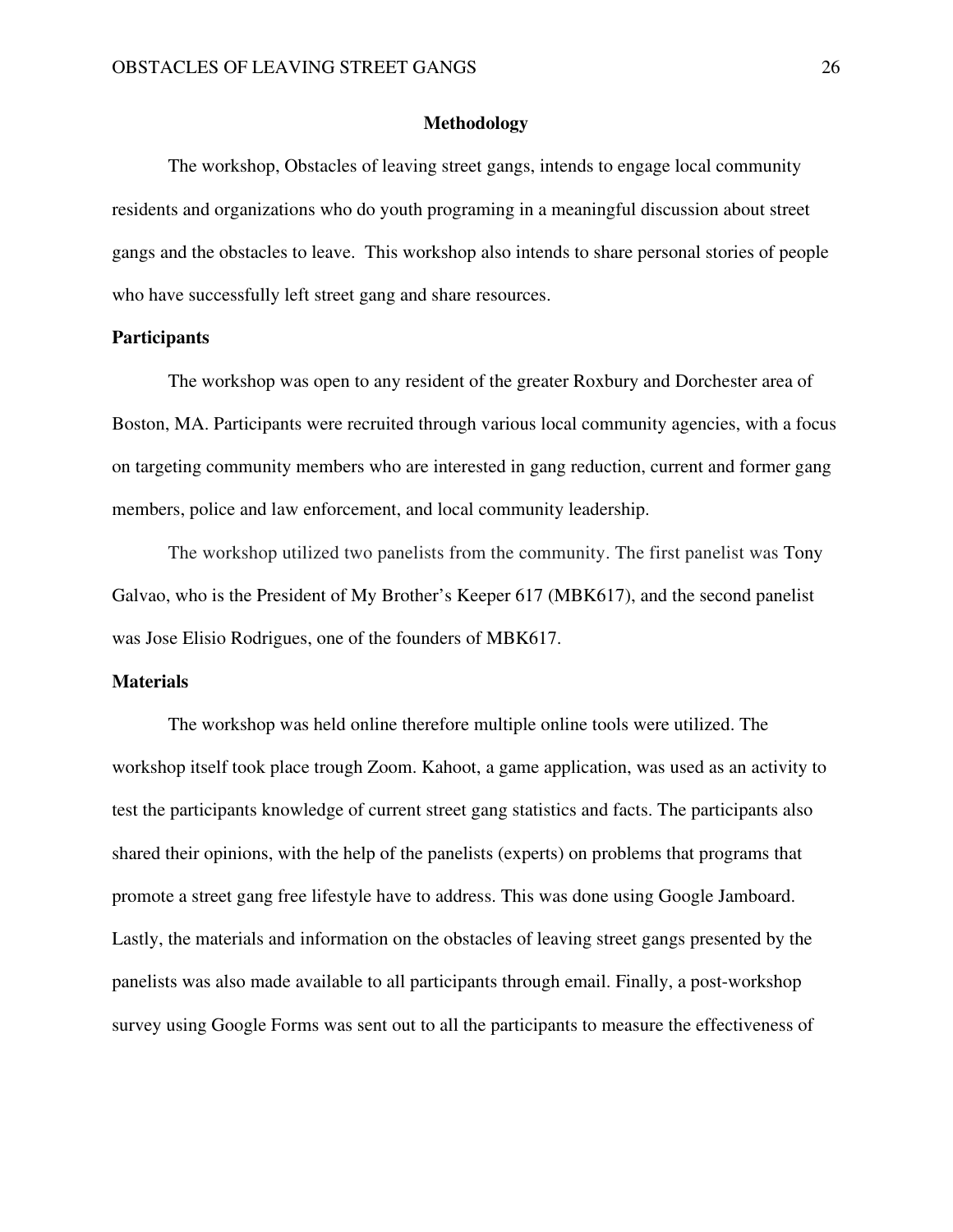the workshop, what they got out of it, and whether or not they would use what they learned in this workshop.

#### **Procedure**

 The event started at 6:00 PM and the Zoom room was opened 20 minutes before the workshop started. Participants were welcomed in and a brief introduction of the facilitator, the panelists, was done.

 To start, participants engaged in a Kahoot game to test their knowledge of street gang statistics and facts. This tested their knowledge about the issue coming into the workshop and got them excited for the panelists' presentation. Afterwards, a brief discussion of the correct answers was done to help debrief the audience on inaccurate ideas about street gangs.

 After the game, the two panelists presented on their experiences and knowledge on obstacles of leaving street gangs, as well as highlighting the programs that can help members leave street gangs and live a street gang free life. At the conclusion of the panelists' presentation, there was a questions and answers  $(Q&A)$  section where participants could ask questions themselves or submit them anonymously.

 Participants were then broken into small groups with the panelists to discuss obstacles they did not know about, obstacles that were not mentioned by the panelists, and ways to overcome these obstacles. They collectively used Google Jamboard to share ideas that these programs that promote a gang free lifestyle must address and shared more resources. There were also observers coordinating and taking notes from the small group discussions for analysis.

 The participants were brought back from their small group activity and a short debrief session was held to discuss their efforts. Once done, the facilitator proceeded to close the workshop by thanking the participants and asking them to complete a postworkshop survey.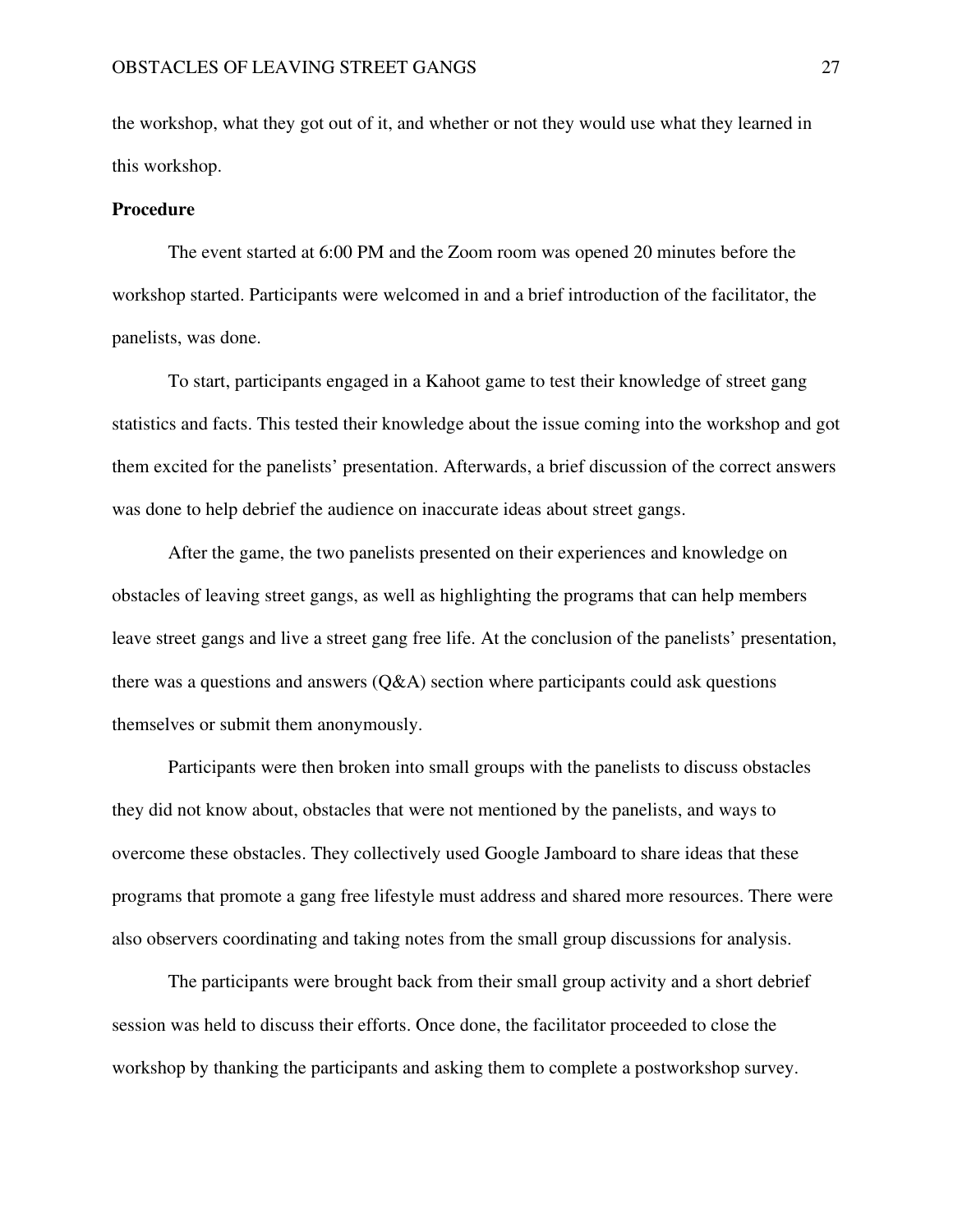#### **Results**

 A total of 25 participants attended the workshop. The participants included individuals who work in an organization that does youth programing  $(42.9\%)$ , concerned residents  $(35.7\%)$ , ex-gang members (14.2%), and neighborhood leaders (7.1%). Almost all participants, 92.9%, reported that they know someone, including themselves, who is or was a member of a street gang.

 The participants who responded to the post workshop survey ranged in age from 18-25 years old  $(28.6\%)$ ,  $26-32$  years old  $(28.6\%)$ ,  $33-50$  years old  $(35.7\%)$ , and individuals over the age of 50 (7.1%). Approximately 64.3% (n=9) of the participants were male and 35.7% (n=5) were females. Regarding level of education, 57.1% (n=8) of the participants who responded have a Bachelor's degree,  $14.3\%$  (n=2) have an Associate's degree,  $7.1\%$  (n=1) have a trade/technical/vocational training certificate,  $14.3\%$  (n=2) have Master's degree, and  $7.1\%$  $(n=1)$  reported having some college. Lastly, 85.8%  $(n=12)$  of the participants were Black/African American or Cabo Verdean, and 14.2% (n=2) were White or Middle Eastern.

### *Quantitative Analysis from Workshop Game*

 The Kahoot game was used as an icebreaker and also to test the knowledge of the participants, included facts and statistics about street gangs. Twelve participants engaged in the game activity. The mean score was 40.5%, with the highest score being 71% and the lowest score being 14%. Three participants scored over 50%.

### *Qualitative Analysis from the Google Jamboard Sessions*

Some of the themes that came out of the first group Jamboard session about obstacles of leaving street gangs that were not mentioned or not talked about enough during the panelists'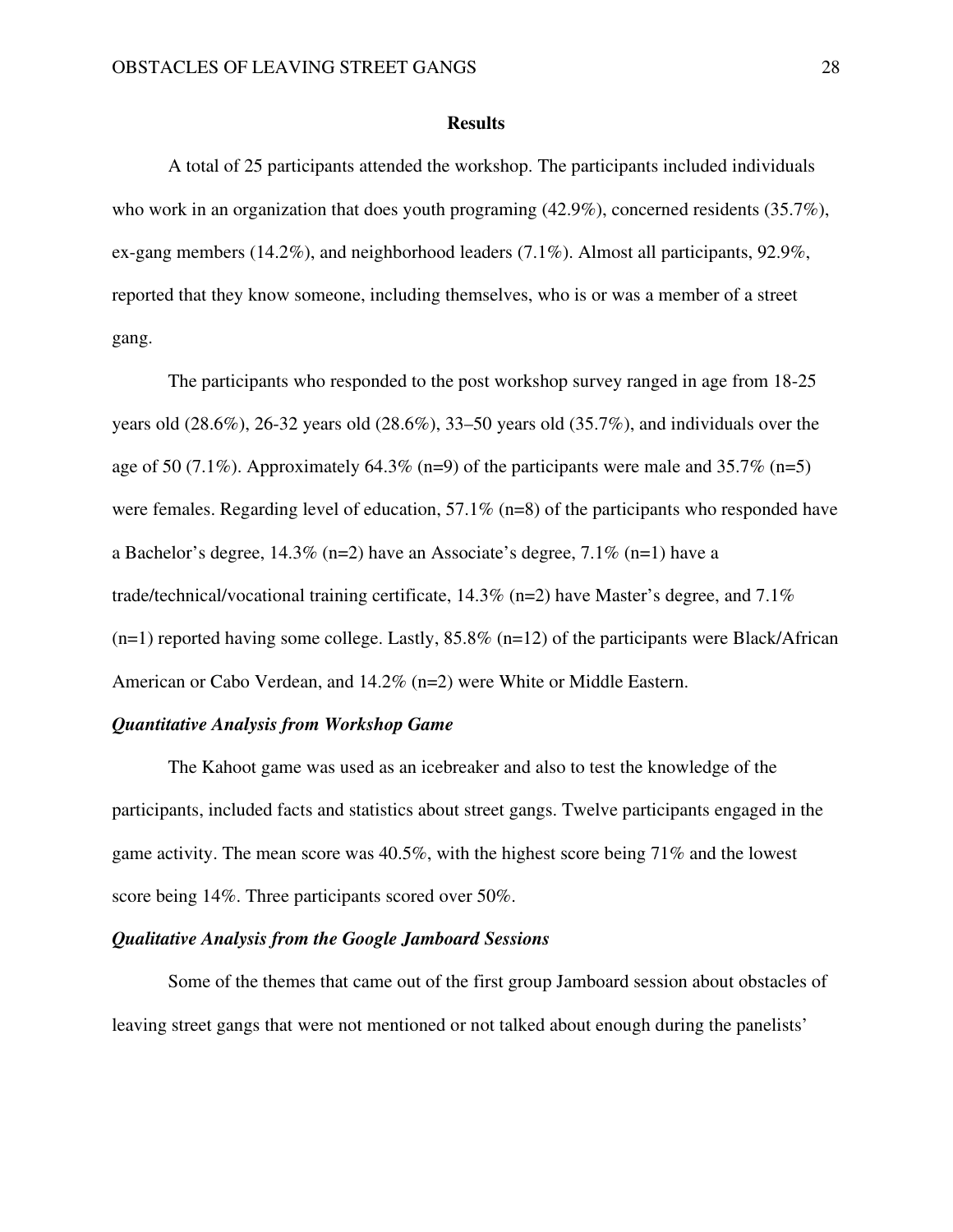presentation were stigma, learning new skills, racism, gang extraction (moving to a better neighborhood).

The second Jamboard session was just the participants sharing resources and they shared resources like the Nubian exhibit at MFA, the Book of Proverbs, experienced mentors, MBK617, and organizations who carry the voice of the streets.

### *Quantitative Analysis from the Post-Workshop Survey*

 The Post-workshop survey had 14 responses. Of the 14 responses, 12 people rated the workshop a 4 out of 4 (excellent) and 2 people rated it a 3 out of 4 (Good).

Participants were asked if the workshop increased their knowledge of youth gang involvement issues, with 8 stating they agree, while 6 stated they strongly agree.

Participants were asked three questions regarding the relevancy and clarity of the workshop. All participants agreed that the workshop discussed issues they felt were relevant to the community, that issues were presented clearly, and that the discussion were relevant to the topic.

Participants were then asked questions about their potential next steps. 5 agreed that they would share the information with others and 9 strongly agreed while all 14 stated they explore the topic further. With regards to taking direct action, all 14 said they would like to do something about this in their community and said they would like more community education around the topic.

 Of the 14 people who responded to the survey, 12 of them (85.7%) responded "Yes" to the question "Would you be interested about learning more about the obstacles of leaving street gangs?" and  $2(14.3\%)$  responded "Maybe." From the participants,  $10(71.4\%)$  reported that they are "Very likely" to suggest that their community organizations tackle these obstacles in their youth program and 4 (28.6%) reported that they are "Likely." Also, 9 participants (64.3%) rated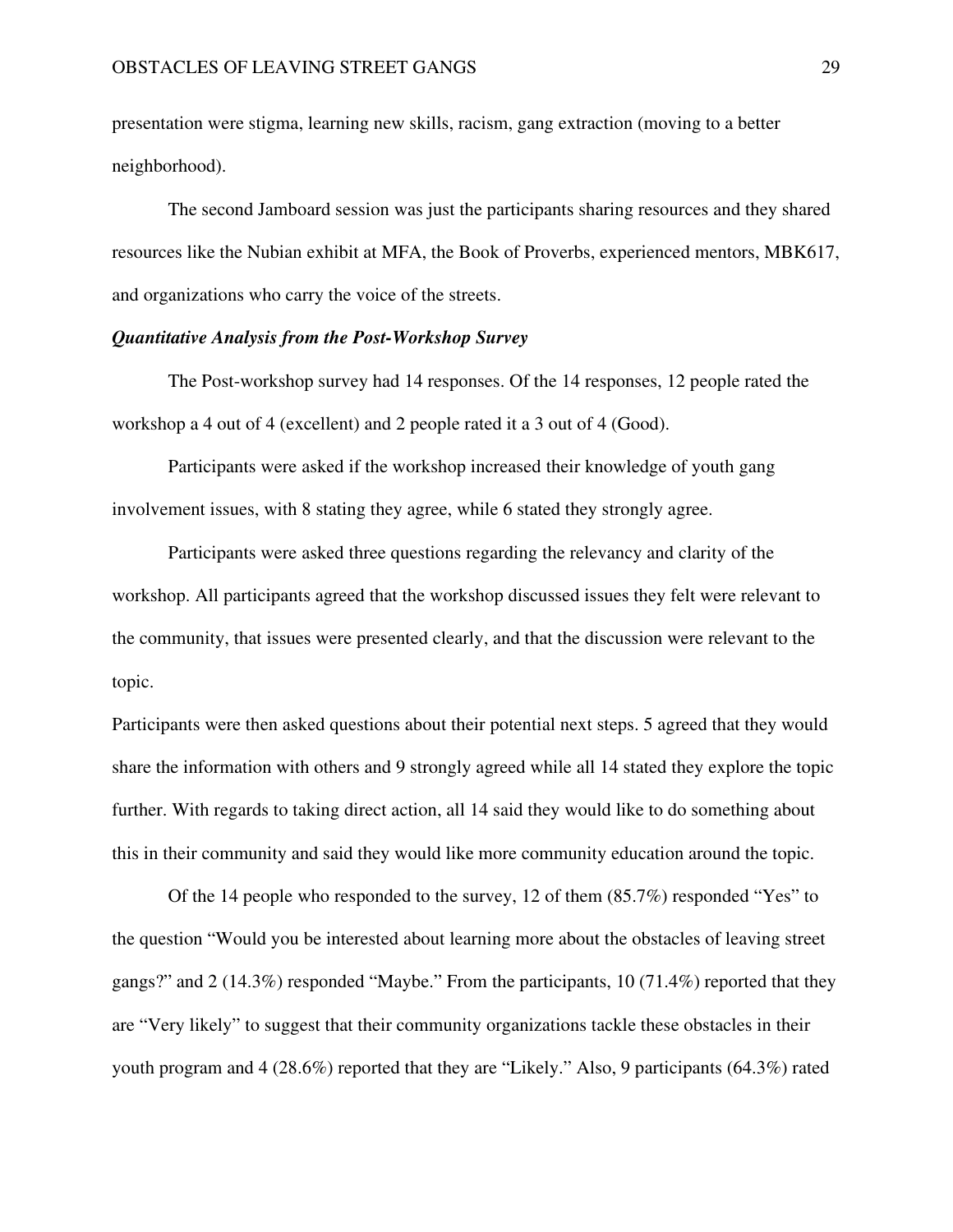the resources provided by this workshop as "Very good," and 4 (33.3%) rated them as "Good," and 1 (7.1%) rated them as "Fair."

### *Qualitative Analysis from the Post-Workshop Survey*

 When answering what parts of this workshop worked really well, participants mentioned the Kahoot game including stats and facts about street gangs (n=5), the presentation from the panelists along with the questions and answers session that followed (n=7), and the small-group discussions about the obstacles of leaving street gangs (n=4).

 When asked how this workshop could be improved, the participants mentioned allowing more time for discussions (n=4), having the panelists talk more about their experiences and the experiences of the people they work with (n=4), having more young people participate in the workshop and listening to obstacles directly from them (n=1), and focusing on gang members being released from jail and what type of programs are offered to them (n=1).

 Lastly, they were asked to mention some of the obstacles of leaving street gangs they felt were important but were not mentioned in the workshop. They mentioned fear, psychological issues, they importance of meeting the youth where they are, going more in depth about the obstacles, how to find other resources, trauma, how society view them, friends and family.

### **Discussion**

 The workshop, Obstacles of leaving street gangs, intended to engage local community residents and organizations who do youth programing in a meaningful discussion about street gangs and the obstacles to leave. This workshop also intended to share personal stories of people who have successfully left street gang and share resources. My Brother's Keeper 617 (MBK617) have been doing great work in the community helping out youth involved in street gangs in the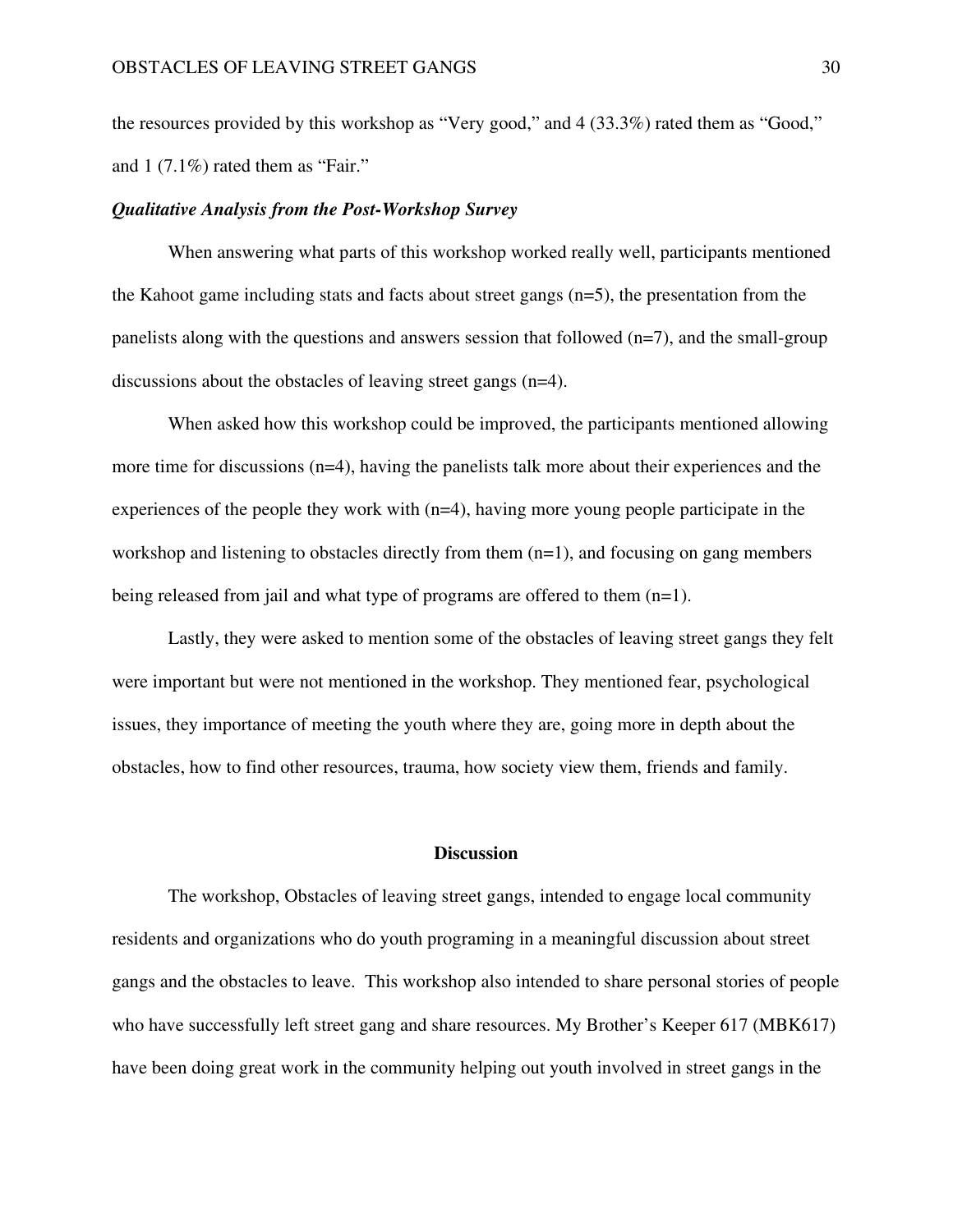Greater Boston area. They were excited to participate in this workshop and not only share their stories and educate the participants about street gangs, but also learn from them and hear their stories. A lot of resources were shared including a grant that was offered to MBK617 for Violence Intervention from the Boston Public Health Commission so they can continue to serve the community and help the youth in the Greater Boston area.

 Participants who attended this workshop really seemed to love the Kahoot game used as an icebreaker at the beginning. Three responses to the post-workshop survey mentioned this activity as an answer to what part of this workshop worked really well. They described the activity as being fun and educational, and that it set the stage for the entire presentation. Considering this activity was included to get people interested and engaged with the presentation, the positive response indicates that an activity like this does indeed pave the way for active learning. This activity was also included to test the knowledge of the participants about street gangs. It included some facts and statistics from the National Gang Center. From the findings section data, we can see that the participants did not do particularly well on this quiz with an average score of 40.5% and only three participants scoring over 50%. The results help us understand that people's knowledge about street gangs might be lacking. They had preconceived notions and were really surprised when presented with actual facts and statistics. This goes to show that even though every participant who responded to the post-workshop survey has some level of higher education (bachelors, masters, trade school training, and associates), and some of them (42.9%) even work in organizations that deal with street gangs, they still have a lot to learn about street gangs and how they work.

 Participants were genuinely interested in learning more about the subject as evidenced by 85.7% of them responding that they would be interested in learning more on the post-workshop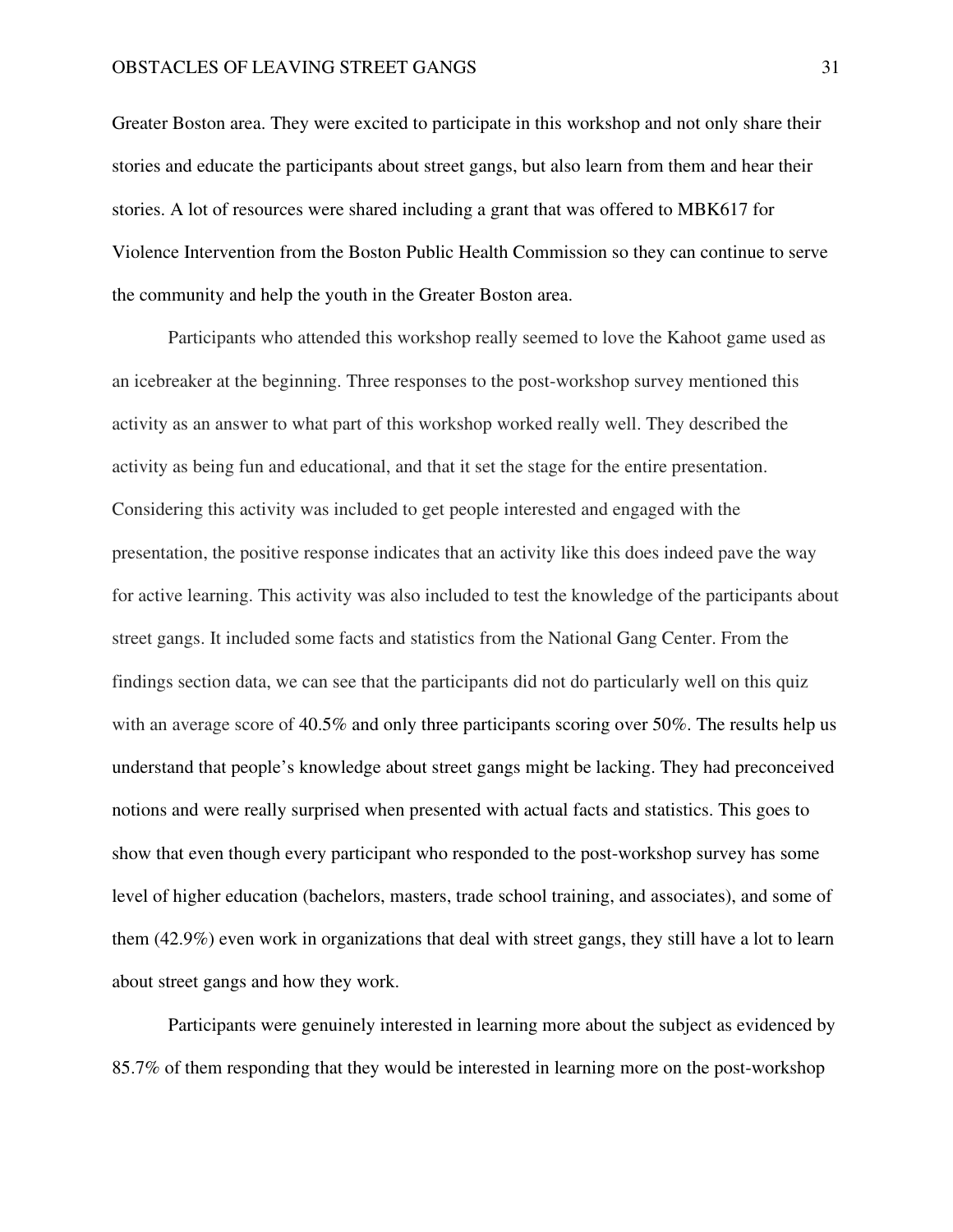survey. It was also evidenced by the discussions where people were asking for this workshop to be repeated, and by the emails I got after the workshop asking for more information about the resources shared and for the workshop recording (it should be noted, the workshop was not recorded).

 People responded positively, agreeing or strongly agreeing with statements that the workshop increased their knowledge of youth gang involvement issues, that the issues discussed in this workshop are relevant to their community, that the issues were presented in a clearly matter, that the discussions were relevant for this topic, that they will share information they leaned with others, that they will explore this topic further on their own, that they would like to do something like this in their community, and that they would like more community education around topics like this. Even though people responded that were interested in the topic and in learning more, not a lot of participants were actually participating during the workshop. Most of them were just listening and if they did ask questions, they preferred to do so anonymously. After talking to the panelists, we reached the assumption that many of the participants, especially the ones considered active-gang members, did not feel comfortable asking questions themselves or even participating in the discussions. However, three of them reached out to MBK617 after the workshop. They may be a key lesson when teaching on the topic of gangs (or any social justice issue), participants might be engaged in the workshop even if they are not participating. It is important to offer them a way to engage anonymously or provide a way to reach out after the workshop to ask question or express concerns.

Aside from the Kahoot game, people really enjoyed the questions and answers  $(Q&A)$ section. The vast majority of the questions were directed to the panelists, who are ex-street gang members themselves, to share their stories and give advice. Eight participants mentioned that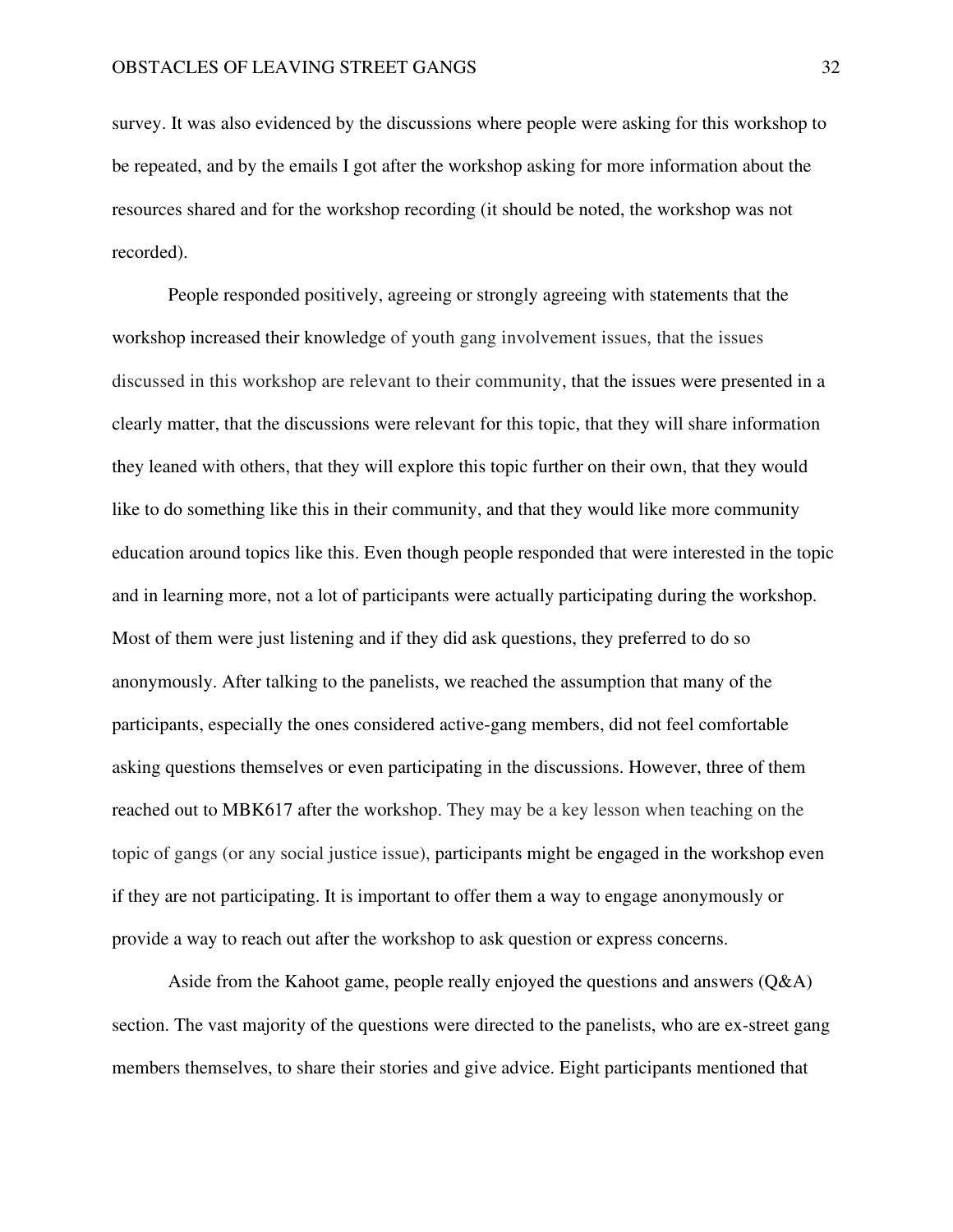they felt the Q&A session portion of the workshop worked really well. This helps us understand that people really value real life experiences and stories. According to them, it is more believable, exciting, and it engages people more.

 In thinking about the process of teaching a social justice topic, specifically street gang related, is that it is a very taboo topic to some people. People who are not very familiar with working with street gangs have their beliefs, which are often inaccurate, about street gangs and usually do not sympathize with them. The discussions identified that listening to ex-gang member's stories, particularly mentioning why they joined this life and what they have been through, helps these people sympathize and begin to change their beliefs.

### **Limitations of the Study**

 Though this workshop contained a diverse group of people and representatives of different organizations, there were limitations to it. Giving that the workshop was only two hours long and that they are an extensive number of obstacles of leaving street gang, the panelists were not able to cover all of them. They covered what they considered to be the most important ones for their community. However, each community is different. What might be relevant in one community, might not be relevant in other. Also, because of the time constraint of the presentation the speakers were not able to go as in depth on a specific issue or topic as they might have wished. Therefore, while participants identified on the post-evaluation that the obstacles of leaving street gangs are important to understand, but we did not talk about it enough in the workshop. These obstacles include fear, psychological issues, acceptance in the community, meeting the youth where they are, trauma, how society views them, which are all complex issues and clearly needed more time to explore.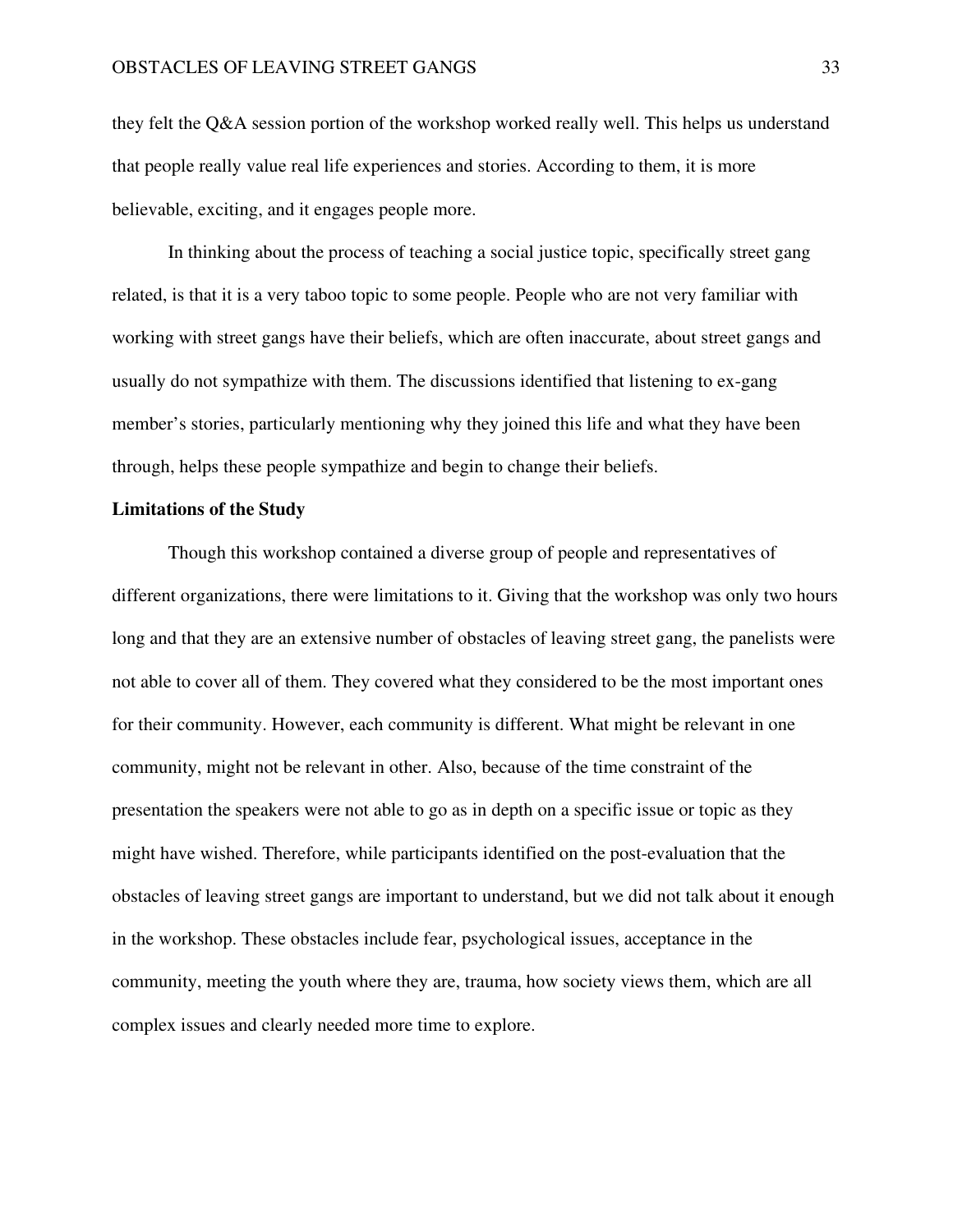Participants wanted this workshop to bring more people who have been in street gangs to share their stories and give their advice. However, it was very hard to find ex-street gang members willing to share their stories and participate in this workshop.

 Lastly, it was very hard to get the participants to respond to the post-workshop evaluation survey. Even though there were 25 participants on Zoom in the workshop, not including the facilitator and panelists, only 14 participants (56%) answered the post-workshop evaluation survey. Multiple emails reminders were sent but this did not increase the response rate. In the post-workshop evaluation survey, no one identified themselves as an active gang member or a police officer, even though there were three active gang members and two police officers present at the workshop. It would have been beneficial to get their perspective about what they got out of the workshop.

### **Implications for Future Studies**

 Recommendations for future iterations of this workshop are based on observations made during this workshop and suggestions from the participants. Giving that the majority of questions asked during the workshop were asking the panelists for their experience, it would be beneficial to dedicate a larger amount of time to Storytelling. This workshop exhibited the importance of storytelling for social justice workshops. For example, consider a sensitive subject like street gangs where people usually have preconceived assumptions about street gang members. Storytelling in these types of social justice workshops seems to help humanize street gang members and help the participants empathize with them.

 One other suggestion is one made by two of the participants. They suggested that workshops like this have more young people involved in street gang members participate in the workshop. This is a great recommendation for future iterations of this workshop because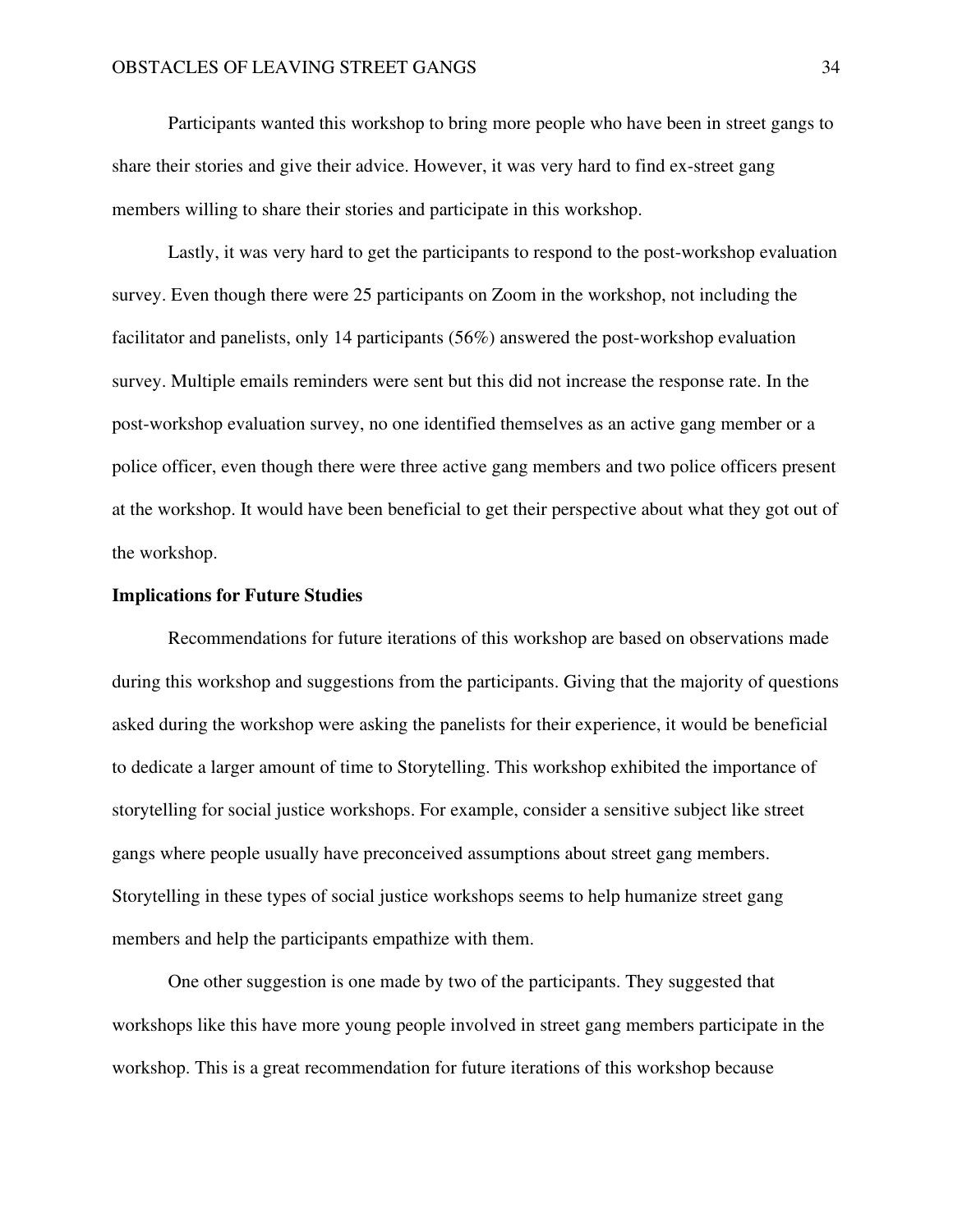participants would be listening to the obstacles of leaving street gangs directly from them. This would elevate the legitimacy of the workshop and make sure the workshop deals with current and relevant obstacles of leaving street gangs.

 Last implication, as evidenced by the aftermath of this workshop, is to make sure there are easy ways for the participants to reach out and the resources shared during the workshop are sent out to the participants after the workshop. Most of the engagement with active street gang members and concern residents happened after the workshop was over. People sent out emails with questions and concerns. It would be beneficial to set up ways people can reach out with questions and concerns they were not comfortable sharing during the workshop, and to make sure theses ways of reaching out are communicated multiple times during the workshop.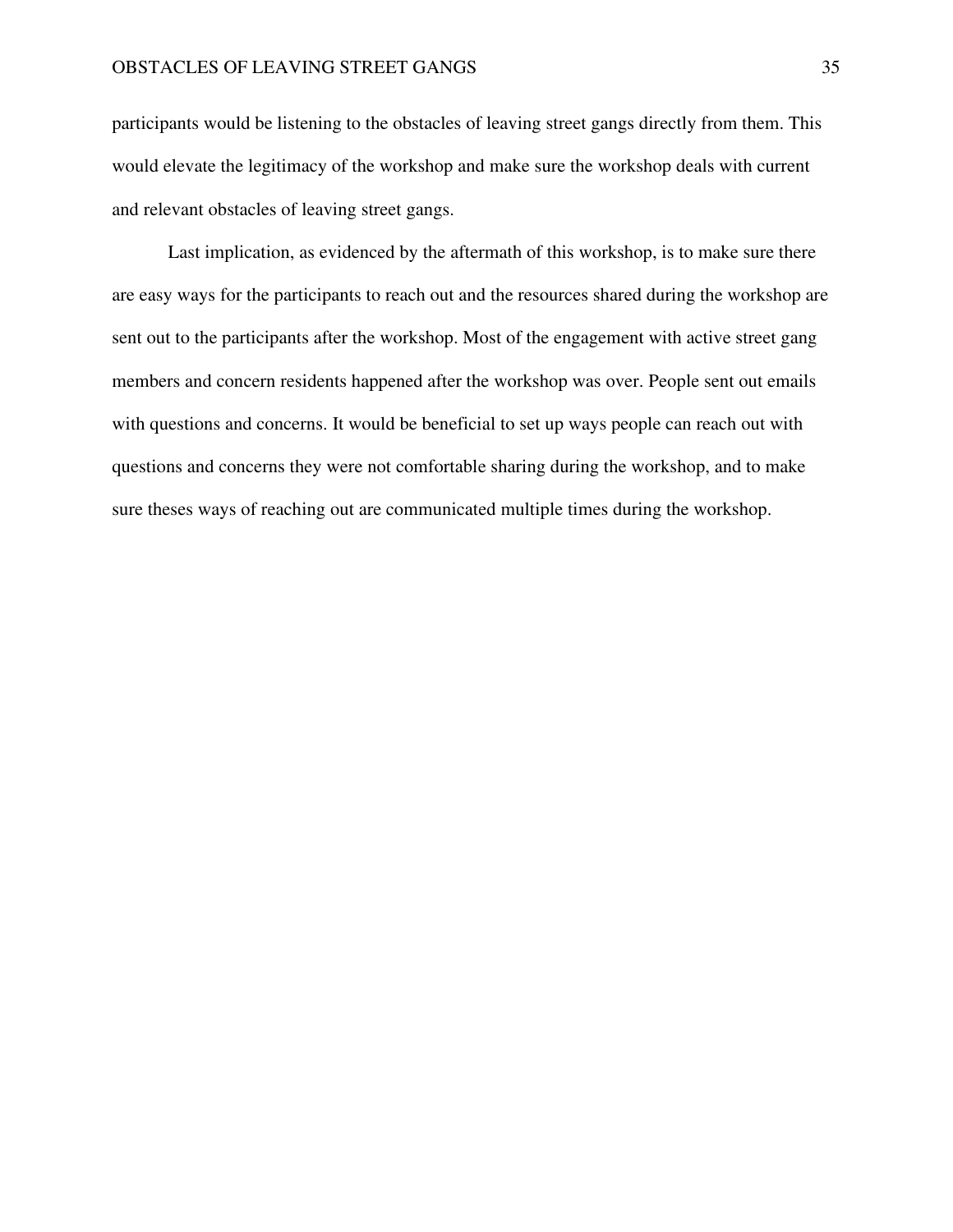### **References**

Decker, S. H., & Van Winkle, B. (1996). Life in the gang: Family, friends and violence. *Social Forces, 75*(4), 1476–1477. *Cambridge University Press.*

https://doi.org/10.1093/sf/75.4.1476

- Dooling, S. (2019). Here's what we know about Boston police's gang database. WBUR News. https://www.wbur.org/news/2019/07/26/boston-police-gang-database-immigration
- Esbensen, F.A., Deschenes, E. P., & Winfree, L. T. (1999). Differences between gang girls and gang boys: Results from a multisite survey. *Youth & Society, 31*(1), 27–53. https://doi.org/10.1177/0044118X99031001002
- Howell, J. C. (2000). *Youth Gang Programs and Strategies*. U.S. Department of Justice, Office of Justice Programs, Office of Juvenile Justice and Delinquency Prevention*.*  https://www.ncjrs.gov/pdffiles1/ojjdp/171154.pdf
- Howell, J.C. (2010). *Gang Prevention: An Overview of Research and Programs*. Juvenile Justice Bulletin. https://www.ncjrs.gov/pdffiles1/ojjdp/231116.pdf
- Huff, C. R. (1998). *Comparing the Criminal Behavior of Youth Gangs and At-Risk Youths*. U.S. Dept. of Justice, Office of Justice Programs, National Institute of Justice, Research in Brief 172852. http://dx.doi.org/10.3886/ICPSR02626
- Jankowski, M. (1991). *Islands in the Street: Gangs and American Urban Society*. University of California Press.
- Klein, M. W. (1995). *The American Street Gang: Its Nature, Prevalence, and Control*. Oxford University Press*.*
- Klein, M. W. (2004). *Gang Cop: The Words and Ways of Officer Paco Domingo*. Altamira Press.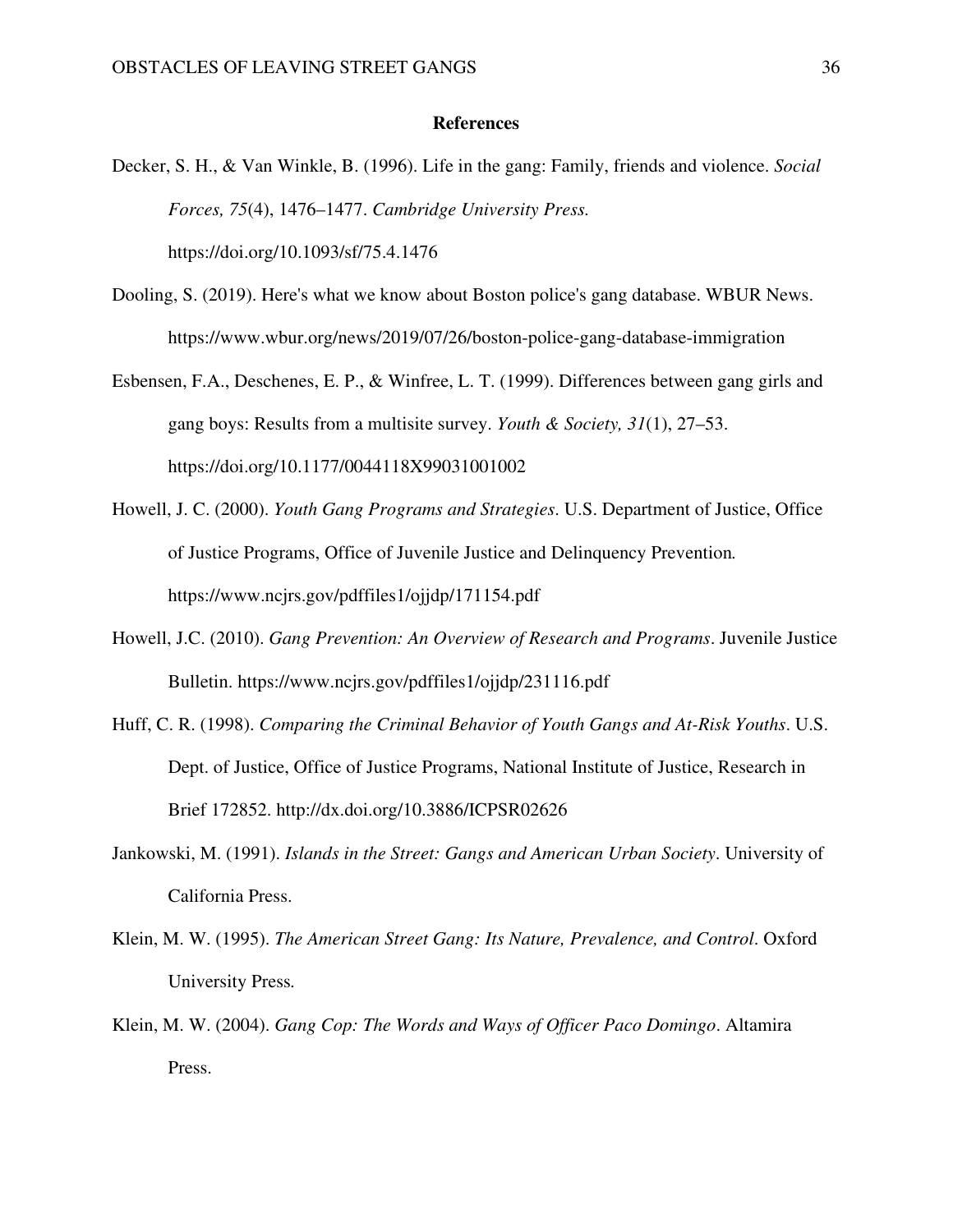- Leibovich, N., Schmid, V. & Calero, A. (2018) The need to belong (NB) in adolescence: Adaptation of a scale for its assessment. *Psychology and Behavioral Science International Journal, 8*(5), e555747. DOI: 10.19080/PBSIJ.2018.08.555747.
- McMillan, D. W., & Chavis, D. M. (1986). Sense of community: A definition and theory. *Journal of Community Psychology, 14*(1), 6–23. https://doi.org/10.1002/1520- 6629(198601)14:13.0.co;2-i
- Miller, W. B. (1992). *Crime by Youth Gangs and Groups in the United States*. U.S. Department of Justice, Office of Juvenile Justice and Delinquency Prevention. https://www.bjs.gov/content/pub/pdf/cyggus.pdf
- Mitchell, M., Fahmy, C., Pyrooz, D., & Decker, S. (2016). Criminal crews, codes, and contexts: Differences and similarities across the code of the street, convict code, street gangs, and prison gangs. *Deviant Behavior, 38*(10), 1197-1222. DOI: 10.1080/01639625.2016.1246028
- Naber, P. A., May, D. C., Decker, S. H., Minor, K. I., & Wells, J. B. (2006). Are there gangs in schools? It depends upon whom you ask. *Journal of School Violence, 5*(2), 53-72. https://doi.org/10.1300/J202v05n02\_05
- O'Brien, K., Daffern, M., Chu, C. M., & Thomas, S. D. M. (2013). Youth gang affiliation, violence, and criminal activities: A review of motivational, risk, and protective factors. *Aggression and Violent Behavior, 18(*4), 417–425.
- Papachristos, A.V., & Kirk, D. (2006). Neighborhood effects on street gang behavior. In J. F. Short & L. A. Hughes (eds.), *Studying Youth Gangs,* (pp. 63-84). AltaMira Press.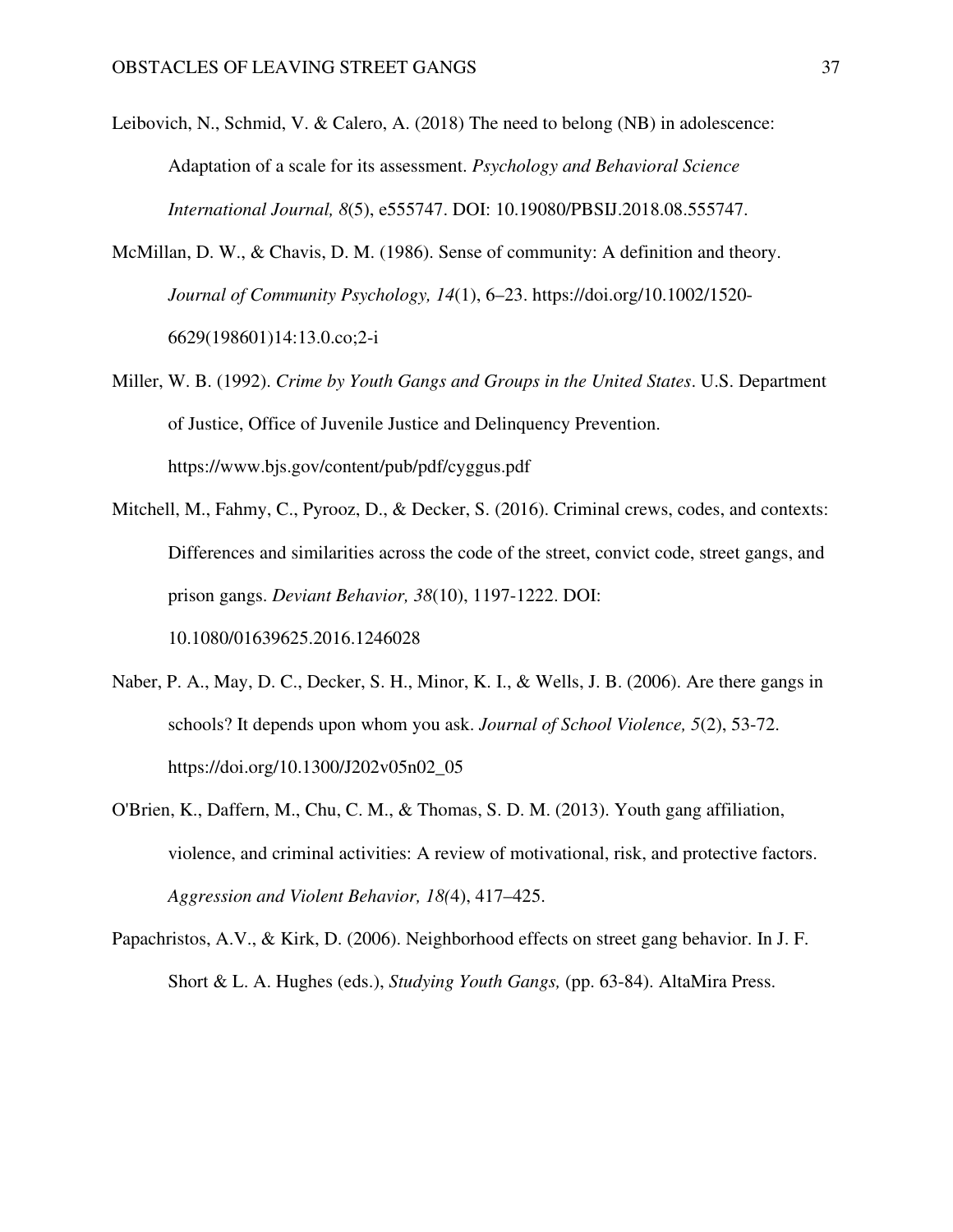- Ritter, N., Simon, T.R., & Mahendra, R. R. (2019). *Changing Course: Preventing Gang Membership*. National Institute of Justice Journal. https://nij.ojp.gov/topics/articles/changing-course-preventing-gang-membership
- Shaw, C. R., & McKay, H. D. (1942). *Juvenile Delinquency and Urban Areas*. University of Chicago Press.
- Sherman, L. W., Bursik, R. J., & Grasmick, H. G. (1994). Neighborhoods and crime: The dimensions of effective community control. *Contemporary Sociology, 23*(1), 112-113. doi:10.2307/2074915
- Sherman, L. W., Gottfredson, D. C., Mackenzie, D. L., Eck, J., Reuter, P., & Bushway, S. D. (1998). *Preventing Crime: What Works, What Doesn't, What's Promising*. National Institute of Justice, Research in Brief 171676. https://www.ncjrs.gov/pdffiles/171676.PDF
- Simon, T. P., Ritter, N., & Mahendra, R. R. (2013). *Changing Course: Preventing Gang Membership*. https://nij.ojp.gov/topics/articles/changing-course-preventing-gangmembership
- Sutherland, E. H. & Cressey, D. R., (1960). *Principles of Criminology, 6th Edition.* Lippincott Publishers.
- Thornberry, T. P. (1998). Membership in youth gangs and involvement in serious and violent offending. In R. Loeber & D. P. Farrington (eds.), *Serious & Violent Juvenile Offenders: Risk Factors and Successful Interventions*, (pp. 147–166). Sage Publications, Inc.
- Thrasher, F.M. (192736). The Gang: A study of 1,313 gangs in Chicago. *Journal of the American Institute of Criminal Law and Criminology, 18*(1), 138-139. DOI:10.2307/1134377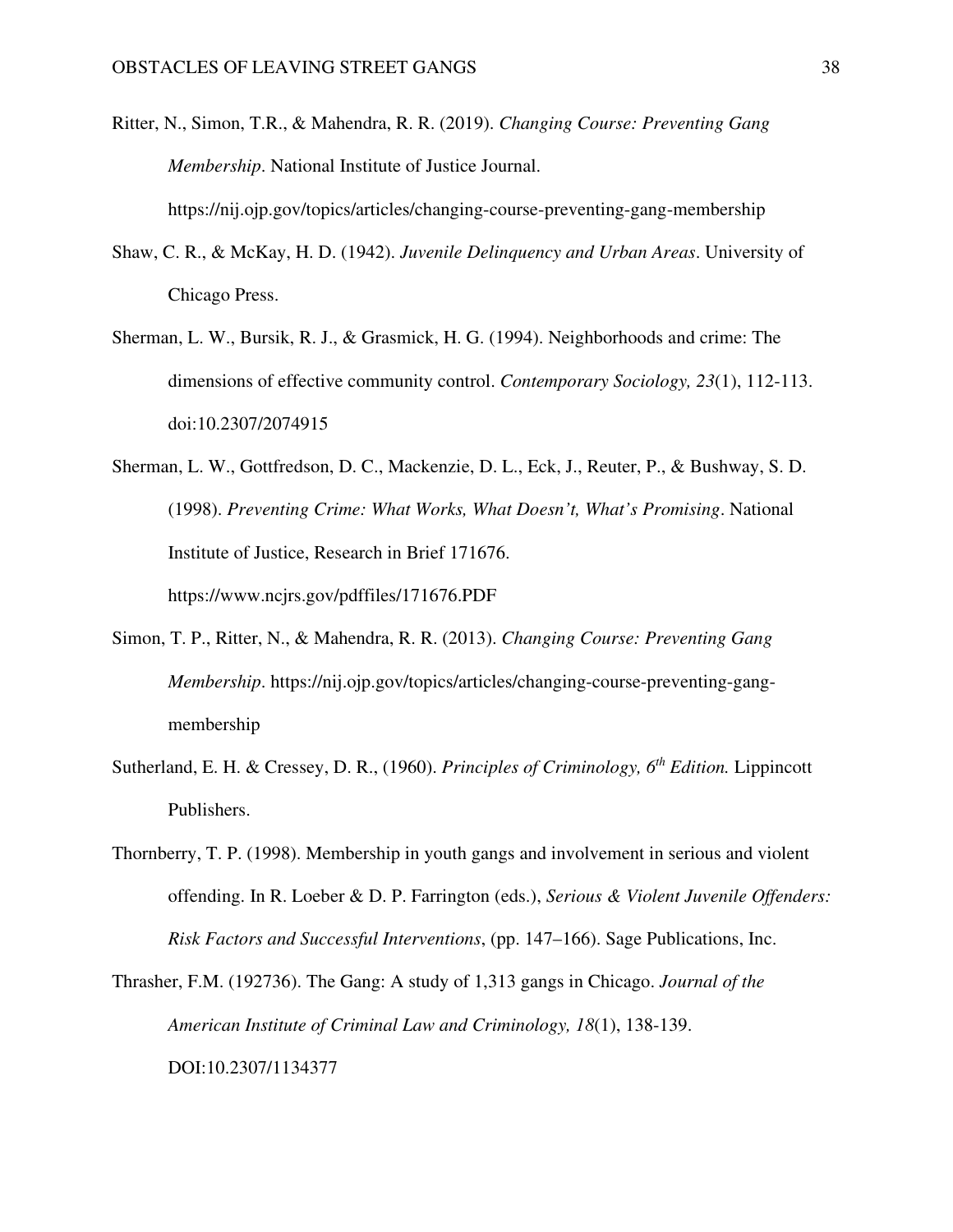- U.S. Department of Justice Office of Justice Programs (1998). *Addressing Community Gang Problems: A Practical Guide*. https://www.ncjrs.gov/pdffiles/164273.pdf
- Vigil, J. D. (2002). *A Rainbow of Gangs: Street Cultures in the Mega-City*. University of Texas Press.
- Wood, J., & Alleyne, E. (2010). "Street gang theory and research: Where are we now and where do we go from here?" *Aggression and Violent Behavior, 15*(2),100-111. DOI: 10.1016/j.avb.2009.08.005
- Young, M. A., & Gonzalez, V. (2013). *Getting Out of Gangs, Staying Out of Gangs: Gang Intervention and Desistence Strategies*. Office of Justice Programs' (OJP), Office of Juvenile Justice and Delinquency Prevention (OJJDP), Bureau of Justice Assistance (BJA). https://www.nationalgangcenter.gov/Content/Documents/Getting-Out-Staying-Out.pdf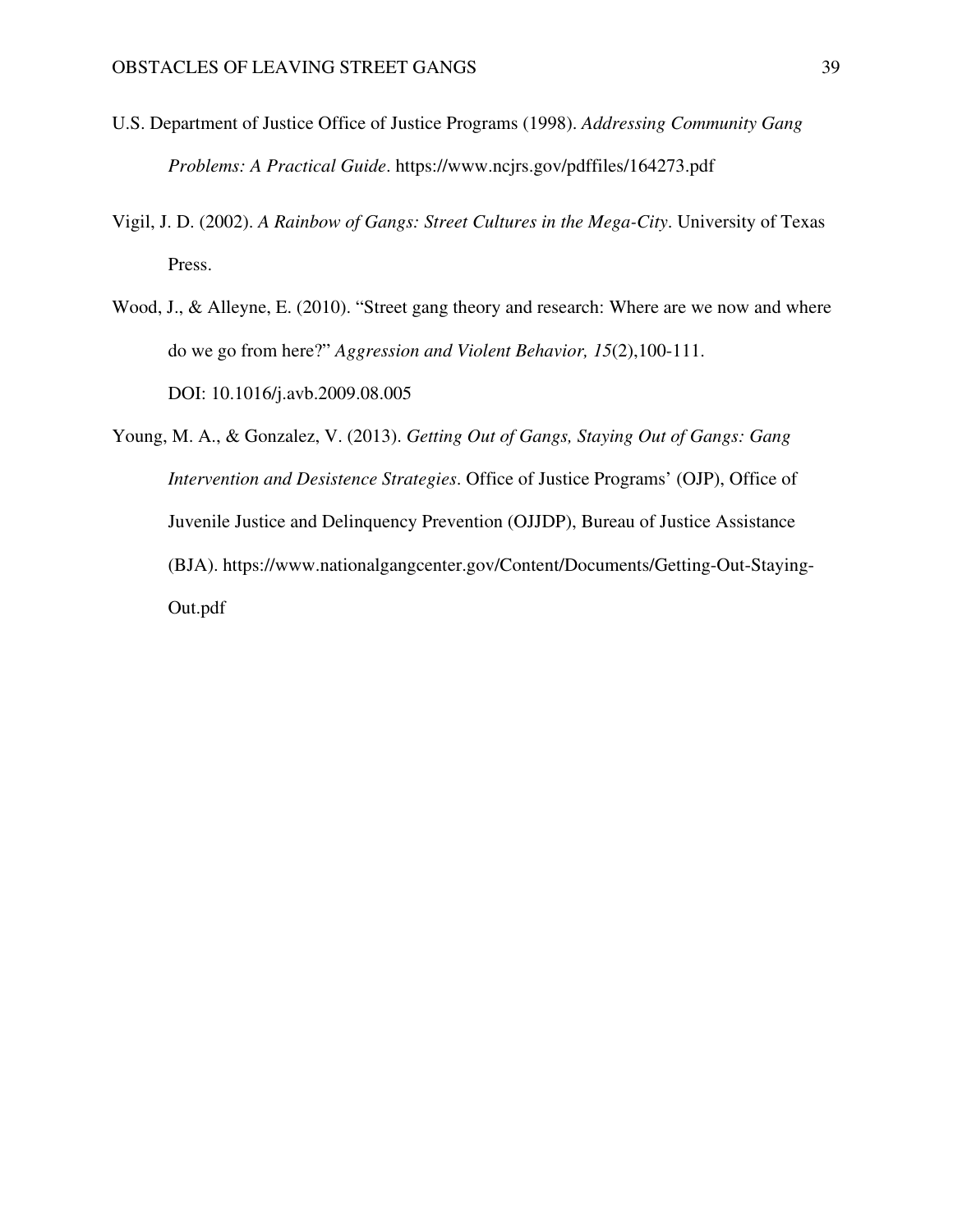### **Appendix A**

# Post-Workshop Evaluation Survey

Thank you so much for attending my workshop on "The Obstacles of Leaving Street Gangs." I am conducting this workshop for my Capstone Project as part of my Master's in Community Engagement at Merrimack College. Please take a moment to fill out these questions to help me in the research portion of my project. All answers will be confidential and will only be used for data collection purposes. I appreciate you taking the time to support my learning by helping me to gain insights on my workshop.

\* Required

Workshop Information

1. Overall, how would you rate this workshop? (Poor, Fair, Good, Excellent) \*

| $'$ nnr |  |  | Excellent |
|---------|--|--|-----------|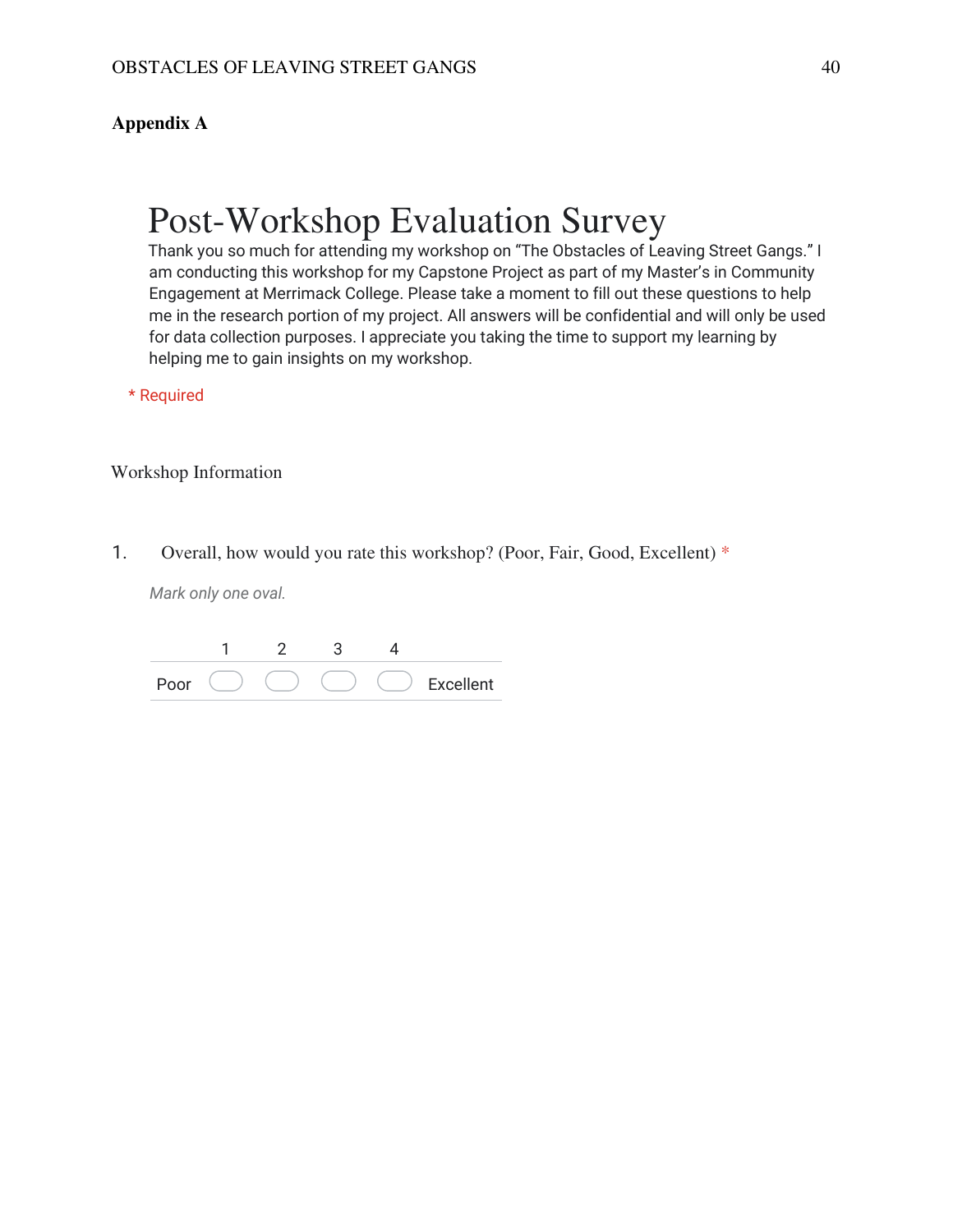2. How strongly do you agree with the following statements? \* *Check all that apply.*

|                                                                               | Strongly<br>Disagree | <b>Disagree</b> | Agree | Strongly<br>Agree |
|-------------------------------------------------------------------------------|----------------------|-----------------|-------|-------------------|
| The event increased my knowledge of<br>youth gang involvement issues.         |                      |                 |       |                   |
| The issues discussed in this workshop<br>are relevant to my community.        |                      |                 |       |                   |
| The issues were presented in a clear<br>matter.                               |                      |                 |       |                   |
| The discussions were relevant for this<br>topic.                              |                      |                 |       |                   |
| I will share the information I learned<br>form the this workshop with others. |                      |                 |       |                   |
| I will explore this topic further on my<br>own or with others                 |                      |                 |       |                   |
| I would like to do something about this<br>in my community                    |                      |                 |       |                   |
| I would like more community education<br>around topics like this              |                      |                 |       |                   |

3. Would you be interested about learning more about the obstacles of leaving street gangs? \*

*Mark only one oval.*

Yes No

Maybe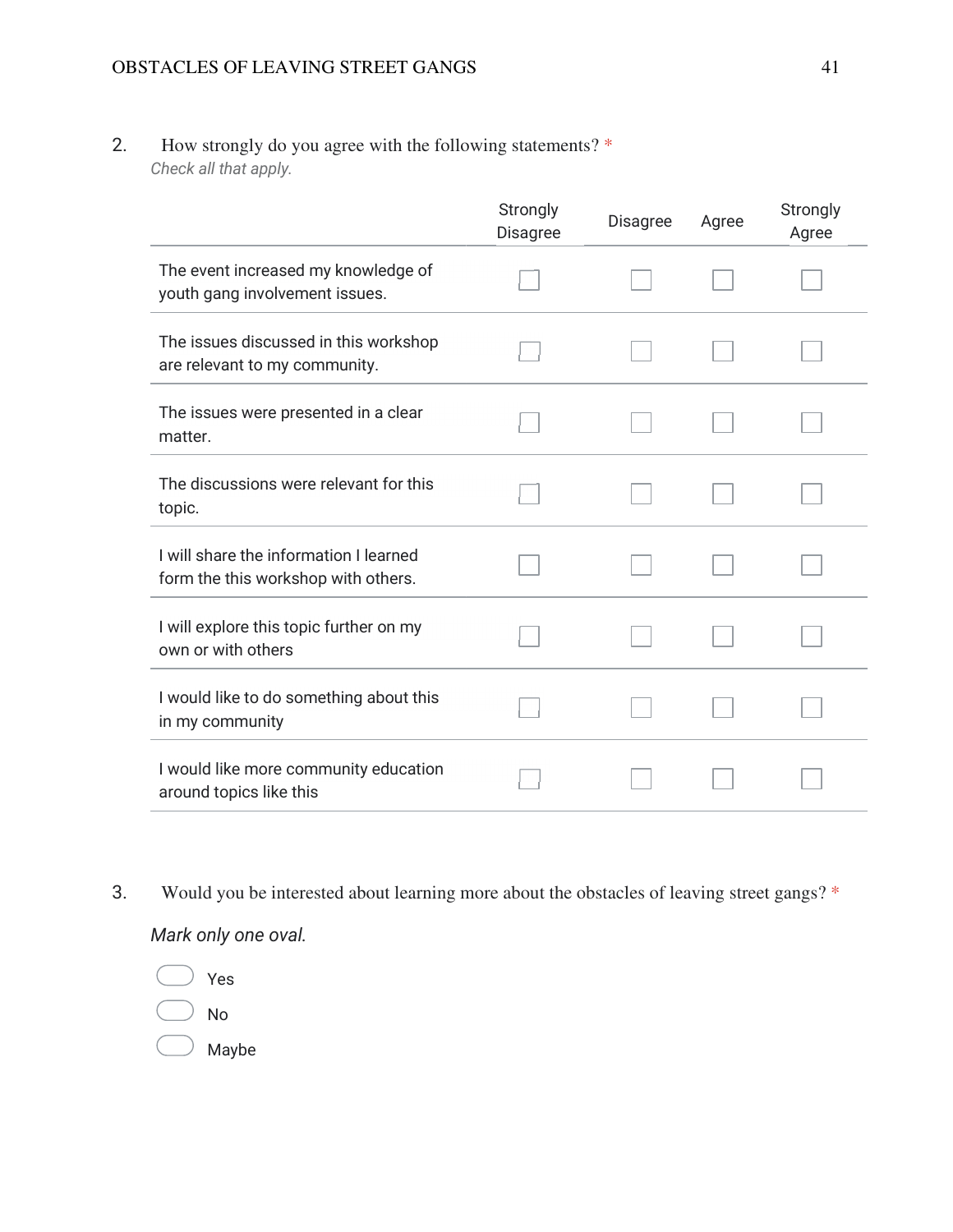4. How likely are you to suggest that your organization/community organizations tackle these obstacles in their youth program? (Not at likely, Somewhat likely, Likely, Very likely) \*

1 2 3 4 Not at all likely  $\bigcirc$   $\bigcirc$   $\bigcirc$   $\bigcirc$  Very likely

5. How would you rate the resources provided by this workshop? \*

*Mark only one oval.*



- Very Good
- 6. What part of this workshop worked really well? \*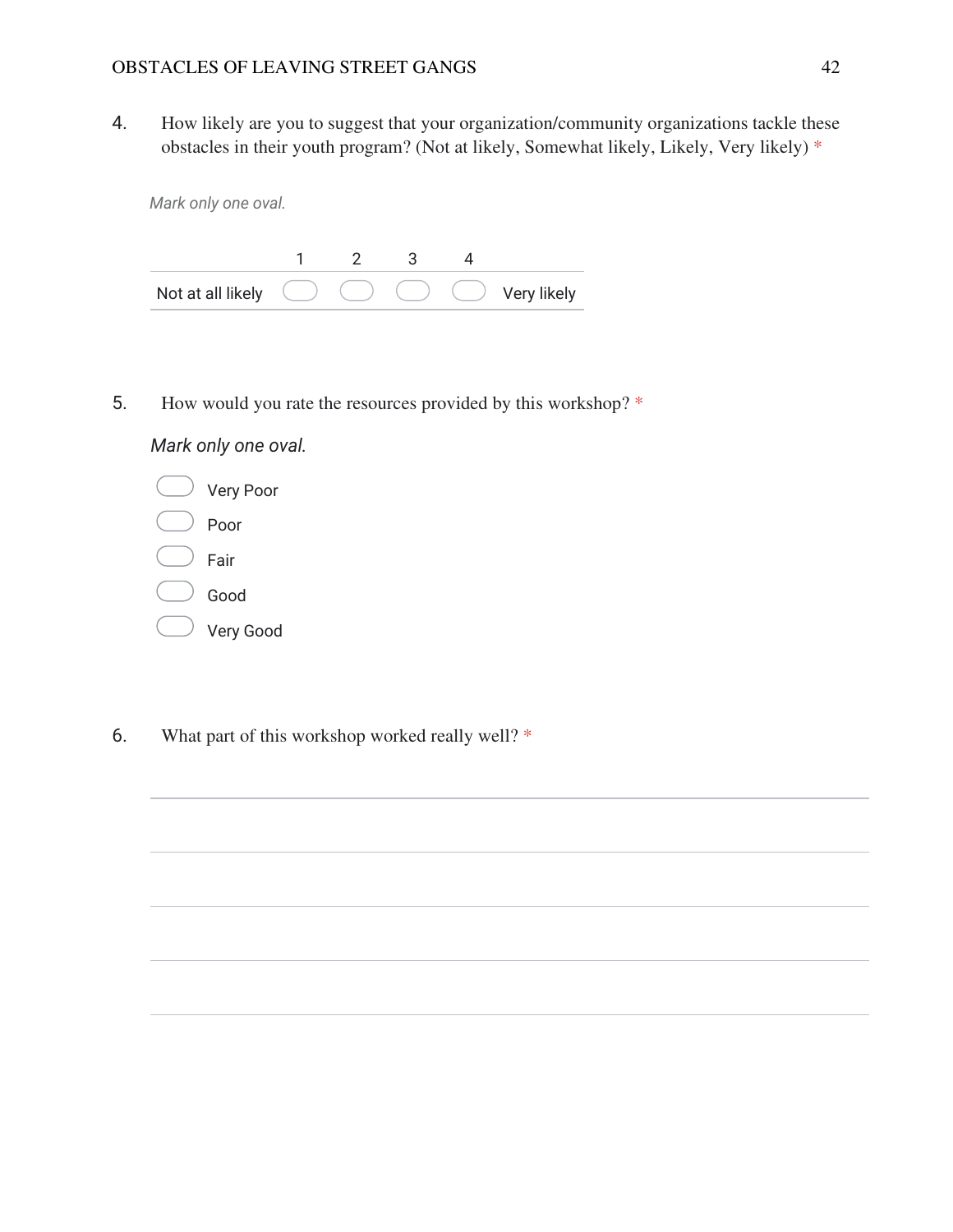7. What are some obstacles of leaving street gangs you feel are important, but we failed to mention or did not talk about enough in this workshop? \*

8. Other than what you might have stated in the previous question, how could we improve this workshop? \*

### Personal Information

What is your age? \*

- Under 18
- 18-25
- 26-32
- 33-50
- 50+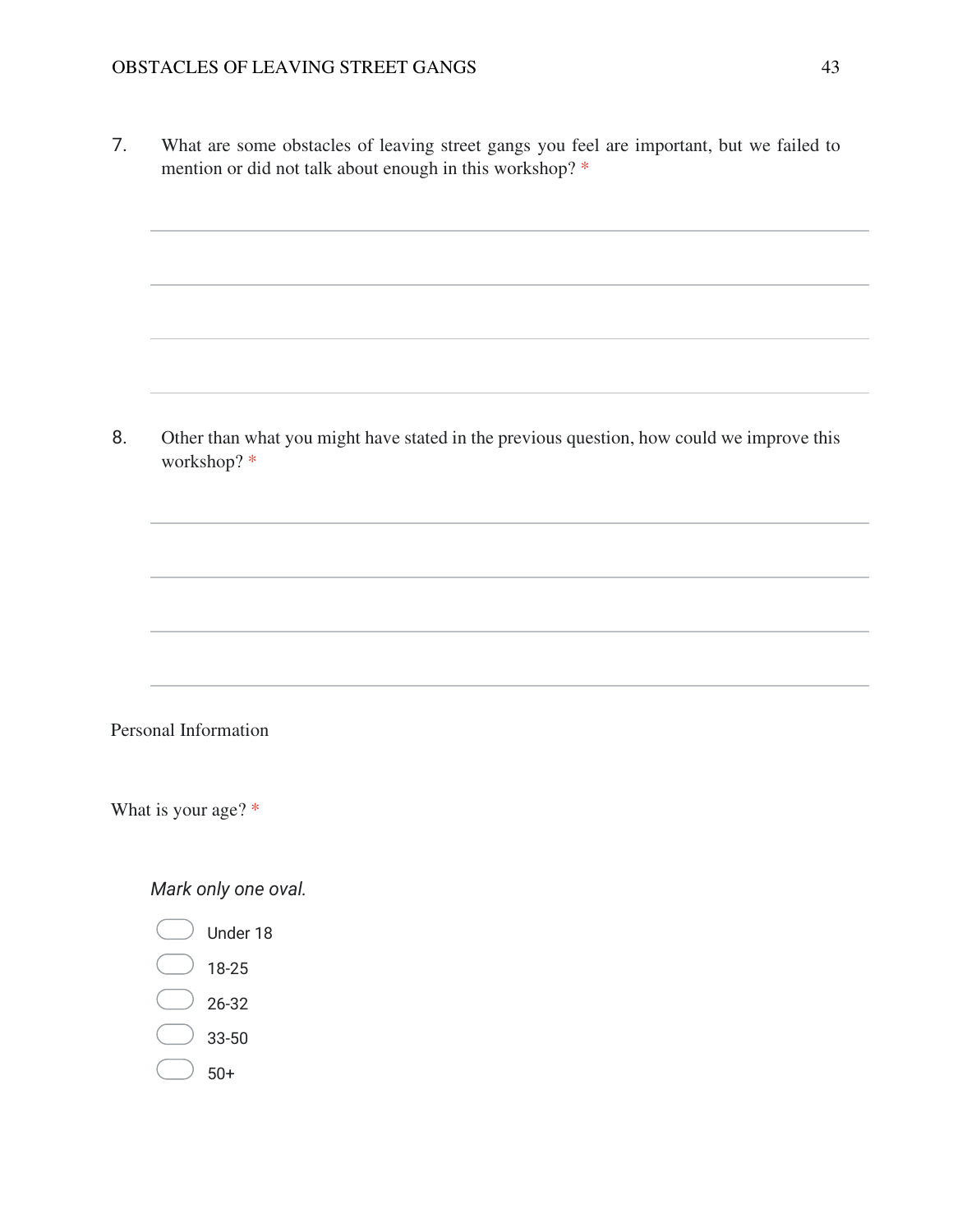9. Gender \*

*Mark only one oval.*

- Female
- $\bigcup$  Male
- $\Box$  Non-binary / non-gender conforming
- $\bigcup$  Prefer not to say
- Other:
- 10. How would you identify yourself? \*

### *Mark only one oval.*

- Current Gang Member
- Ex-Gang Member
- Street worker
- $\bigcirc$  I work in an organization that does Youth Programing
- Policymaker
- $\left.\right)$  Police Officer
- $\sqrt{a}$  Concerned Resident
- Other:
- 11. Do you personally know anyone, including yourself, who is or was a member of a street gang? \*

- Yes
- No
- Prefer not to answer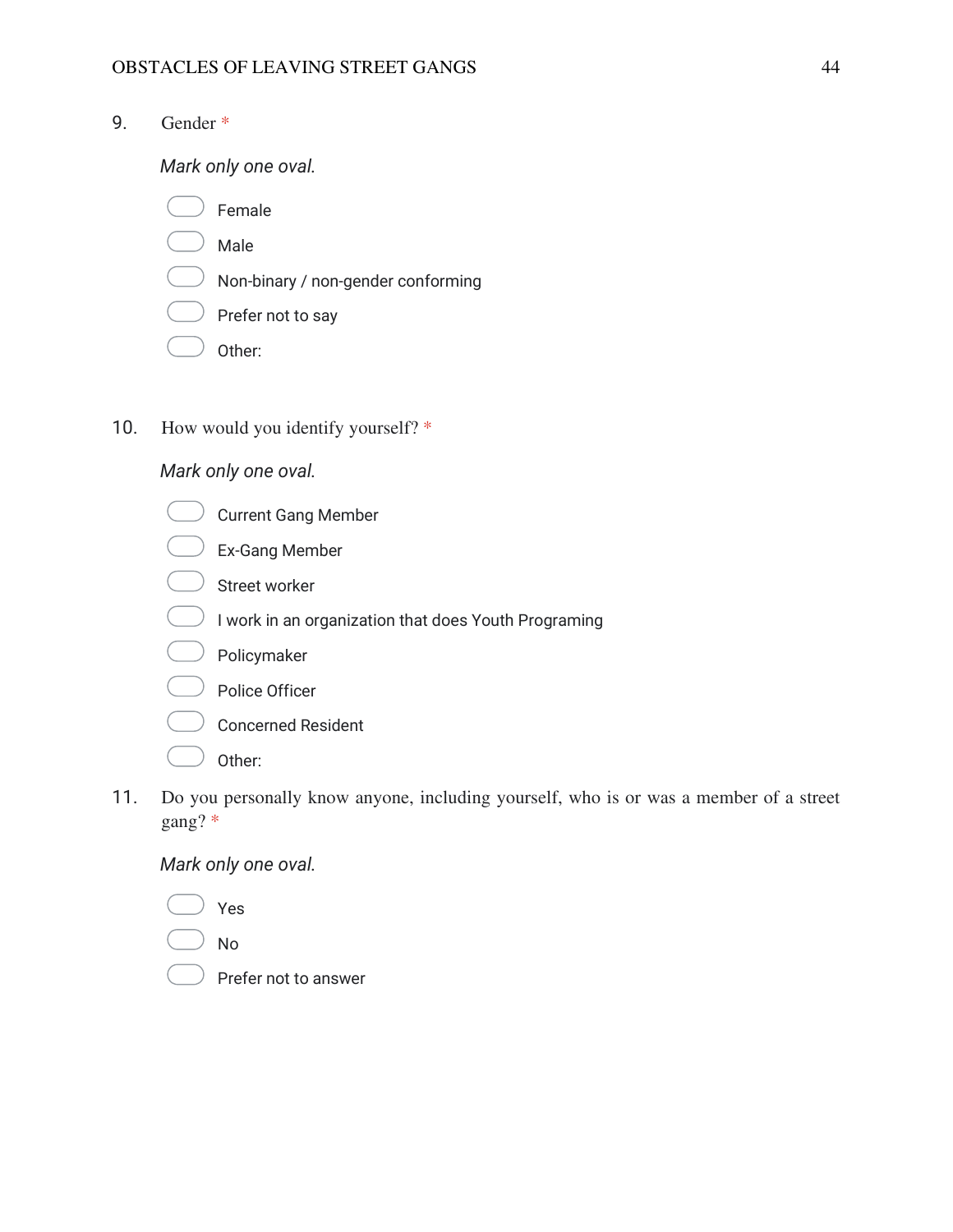12. Ethnicity (Check all the apply)  $*$ *Check all that apply.*

| White                              |
|------------------------------------|
| Hispanic / Latinx                  |
| <b>Black / African American</b>    |
| Native American / American Indian  |
| Asian                              |
| Middle Eastern / North African     |
| Native Hawaiian / Pacific Islander |
| Cape Verdean                       |
| Prefer not to say                  |
| ther <sup>.</sup>                  |

13. What is the highest degree or level of school you have completed? \*

*Mark only one oval.*

- None
- $\bigcirc$  Some high school, no diploma
- $\overline{a}$  $\ell$  High school graduate, diploma or the equivalent
- Some college
- **Trade/technical/vocational training**
- Associate degree
- Bachelor's degree
- Master's degree
- $\bigcirc$  Professional degree
- $\sqrt{ }$  Doctorate degree
- $\sqrt{ }$  Other:

This content is neither created nor endorsed by Google.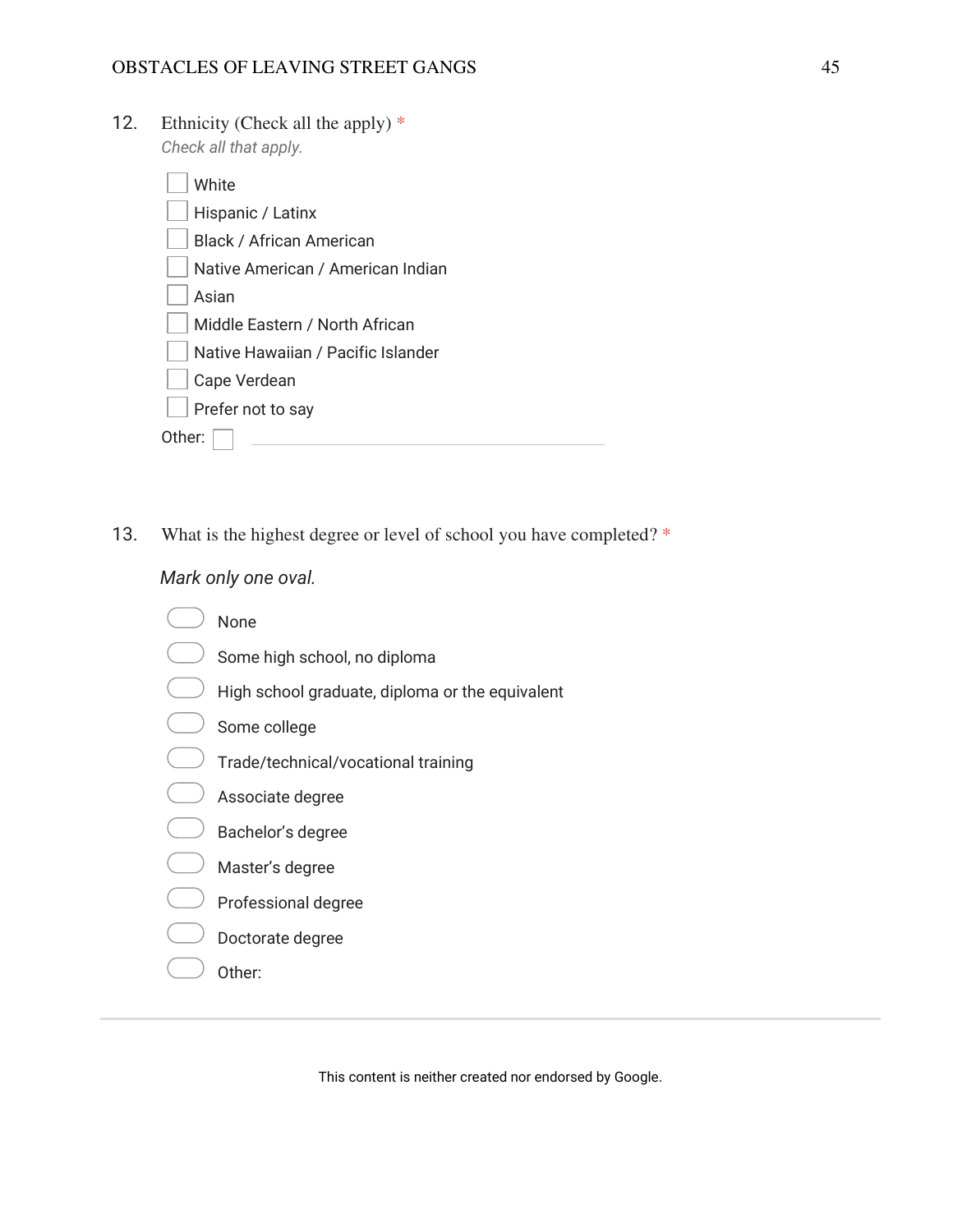### **Appendix B**

Figure 1. Flyer for Obstacles of Leaving Street gangs Workshop.



"You don't build a community; you inspire people, then people build the community" - Tony Galvao.